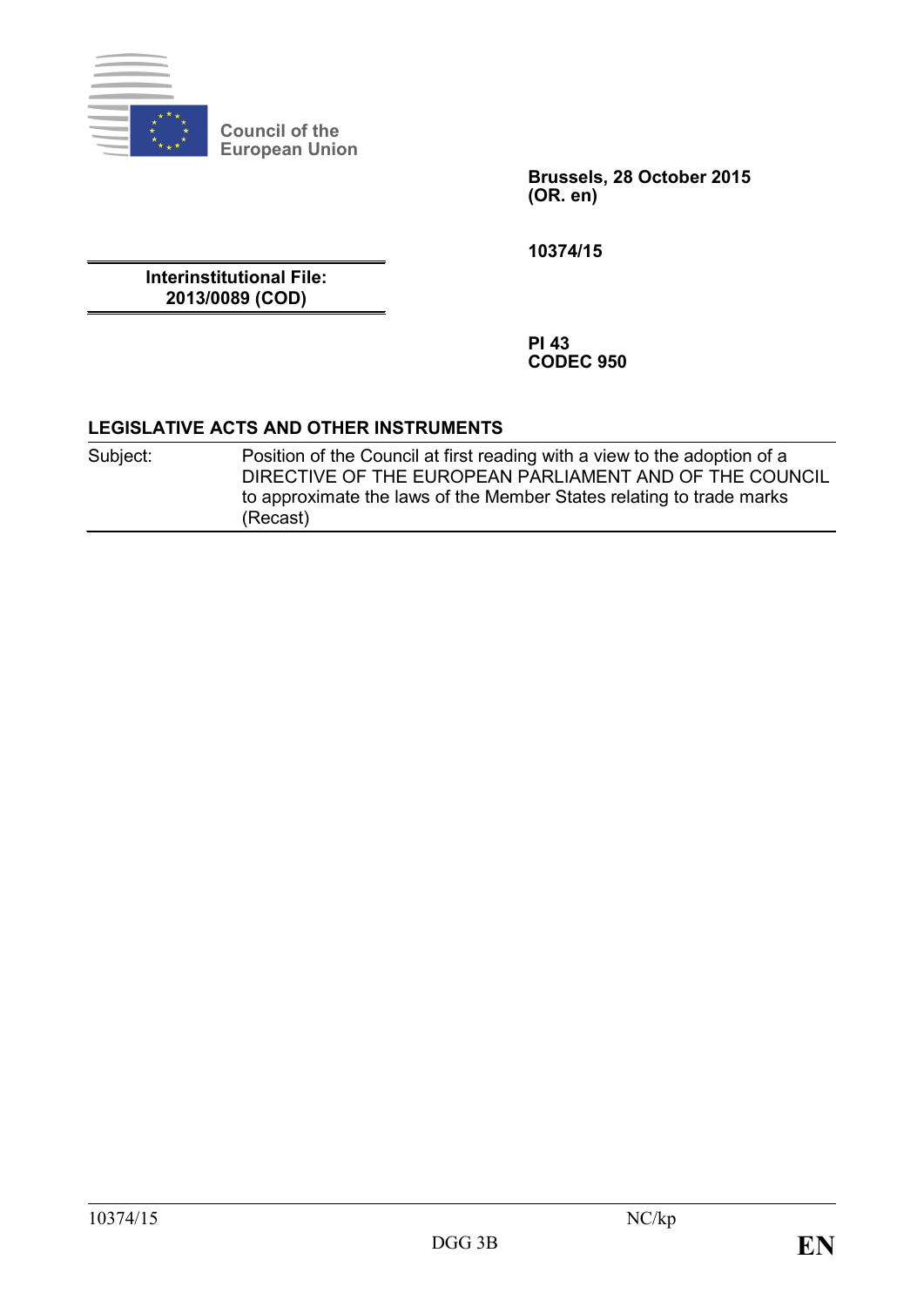## **DIRECTIVE (EU) 2015/… OF THE EUROPEAN PARLIAMENT AND OF THE COUNCIL**

**of**

# **to approximate the laws of the Member States relating to trade marks (Recast)**

## **(Text with EEA relevance)**

THE EUROPEAN PARLIAMENT AND THE COUNCIL OF THE EUROPEAN UNION,

Having regard to the Treaty on the Functioning of the European Union, and in particular Article 114(1) thereof,

Having regard to the proposal from the European Commission,

After transmission of the draft legislative act to the national parliaments,

Having regard to the opinion of the European Economic and Social Committee**[1](#page-1-0)** ,

Acting in accordance with the ordinary legislative procedure**[2](#page-1-1)** ,

<span id="page-1-0"></span><sup>&</sup>lt;sup>1</sup> OJ C 327, 12.11.2013, p. 42.

<span id="page-1-1"></span>**<sup>2</sup>** Position of the European Parliament of ... (not yet published in the Official Journal) and position of the Council at first reading of ... (not yet published in the Official Journal). Position of the European Parliament of ... (not yet published in the Official Journal) and decision of the Council of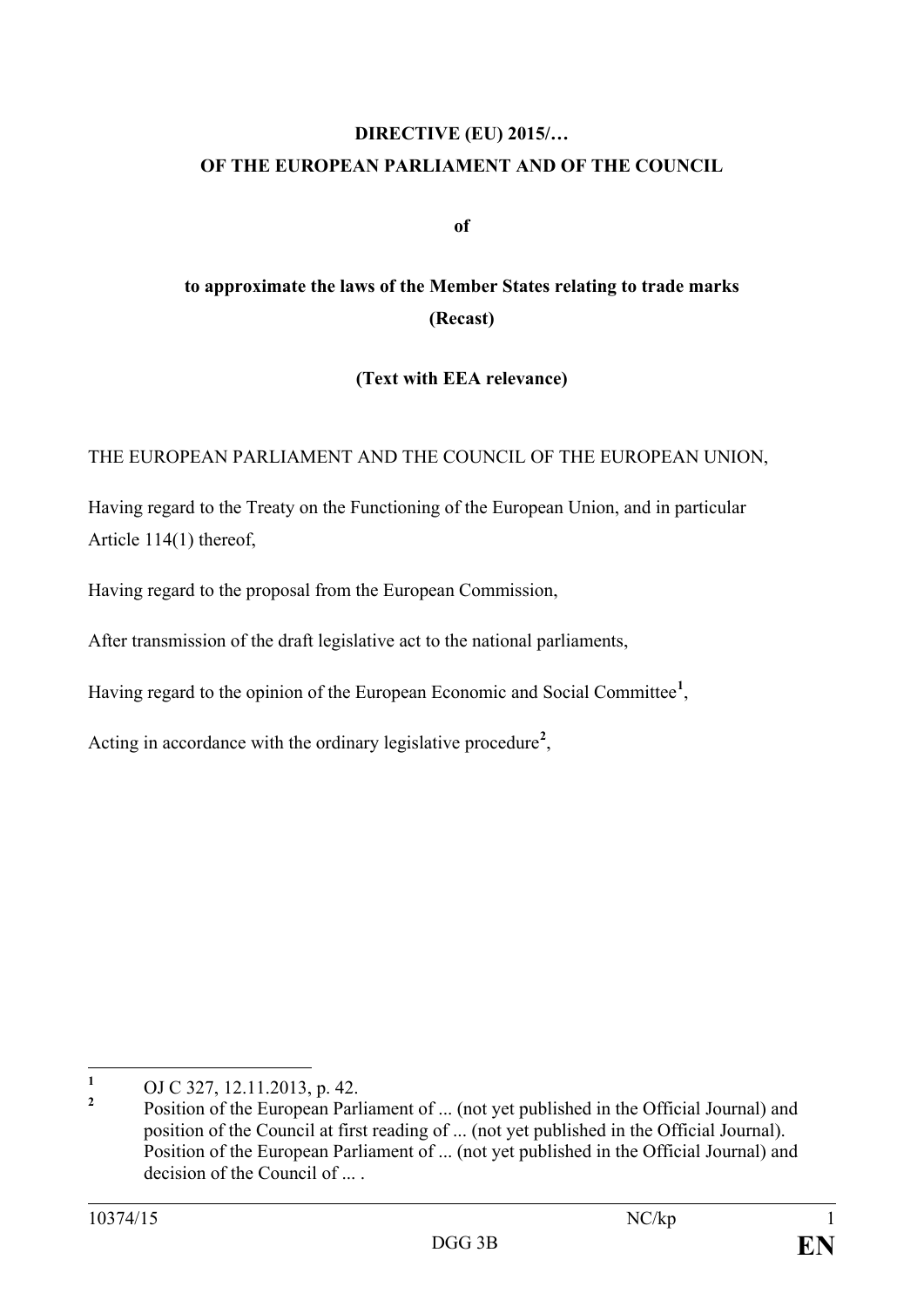Whereas:

- (1) A number of amendments should be made to Directive 2008/95/EC of the European Parliament and of the Council<sup>[1](#page-2-0)</sup>. In the interests of clarity, that Directive should be recast.
- (2) Directive 2008/95/EC has harmonised central provisions of substantive trade mark law which at the time of adoption were considered as most directly affecting the functioning of the internal market by impeding the free movement of goods and the freedom to provide services in the Union.
- (3) Trade mark protection in the Member States coexists with protection available at Union level through European Union trade marks ('EU trade marks') which are unitary in character and valid throughout the Union as laid down in Council Regulation (EC) No 207/2009**[2](#page-2-1)** . The coexistence and balance of trade mark systems at national and Union level in fact constitutes a cornerstone of the Union's approach to intellectual property protection.
- (4) Further to the Commission's Communication of 16 July 2008 on an Industrial Property Rights Strategy for Europe, the Commission carried out a comprehensive evaluation of the overall functioning of the trade mark system in Europe as a whole, covering Union and national levels and the interrelation between the two.

<span id="page-2-0"></span><sup>&</sup>lt;sup>1</sup> Directive 2008/95/EC of the European Parliament and of the Council of 22 October 2008 to approximate the laws of the Member States relating to trade marks (OJ L 299, 8.11.2008, p. 25).

<span id="page-2-1"></span><sup>&</sup>lt;sup>2</sup> Council Regulation (EC) No 207/2009 of 26 February 2009 on the Community trade mark (OJ L 78, 24.3.2009, p. 1).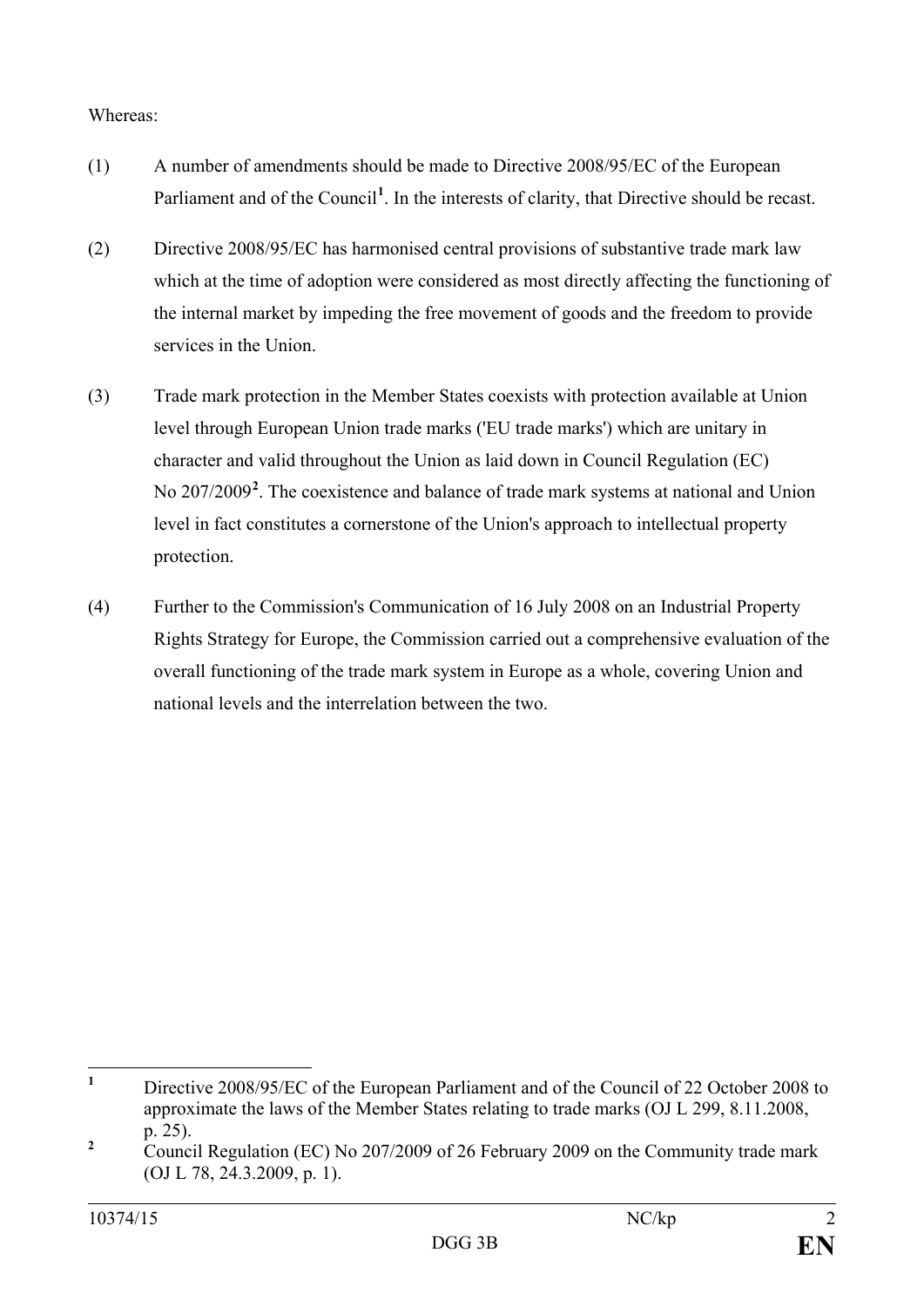- (5) In its conclusions of 25 May 2010 on the future revision of the trade mark system in the European Union, the Council called on the Commission to present proposals for the revision of Regulation (EC) No 207/2009 and Directive 2008/95/EC. The revision of that Directive should include measures to make it more consistent with Regulation (EC) No 207/2009, which would thus reduce the areas of divergence within the trade mark system in Europe as a whole, while maintaining national trade mark protection as an attractive option for applicants. In this context, the complementary relationship between the EU trade mark system and national trade mark systems should be ensured.
- (6) The Commission concluded in its Communication of 24 May 2011 entitled 'A Single Market for Intellectual Property Rights' that in order to meet increased demands from stakeholders for faster, higher quality, more streamlined trade mark registration systems, which are also more consistent, user friendly, publicly accessible and technologically up-to-date, there is a necessity to modernise the trade mark system in the Union as a whole and adapt it to the internet era.
- (7) Consultation and evaluation for the purpose of this Directive has revealed that, in spite of the previous partial harmonisation of national laws, there remain areas where further harmonisation could have a positive impact on competitiveness and growth.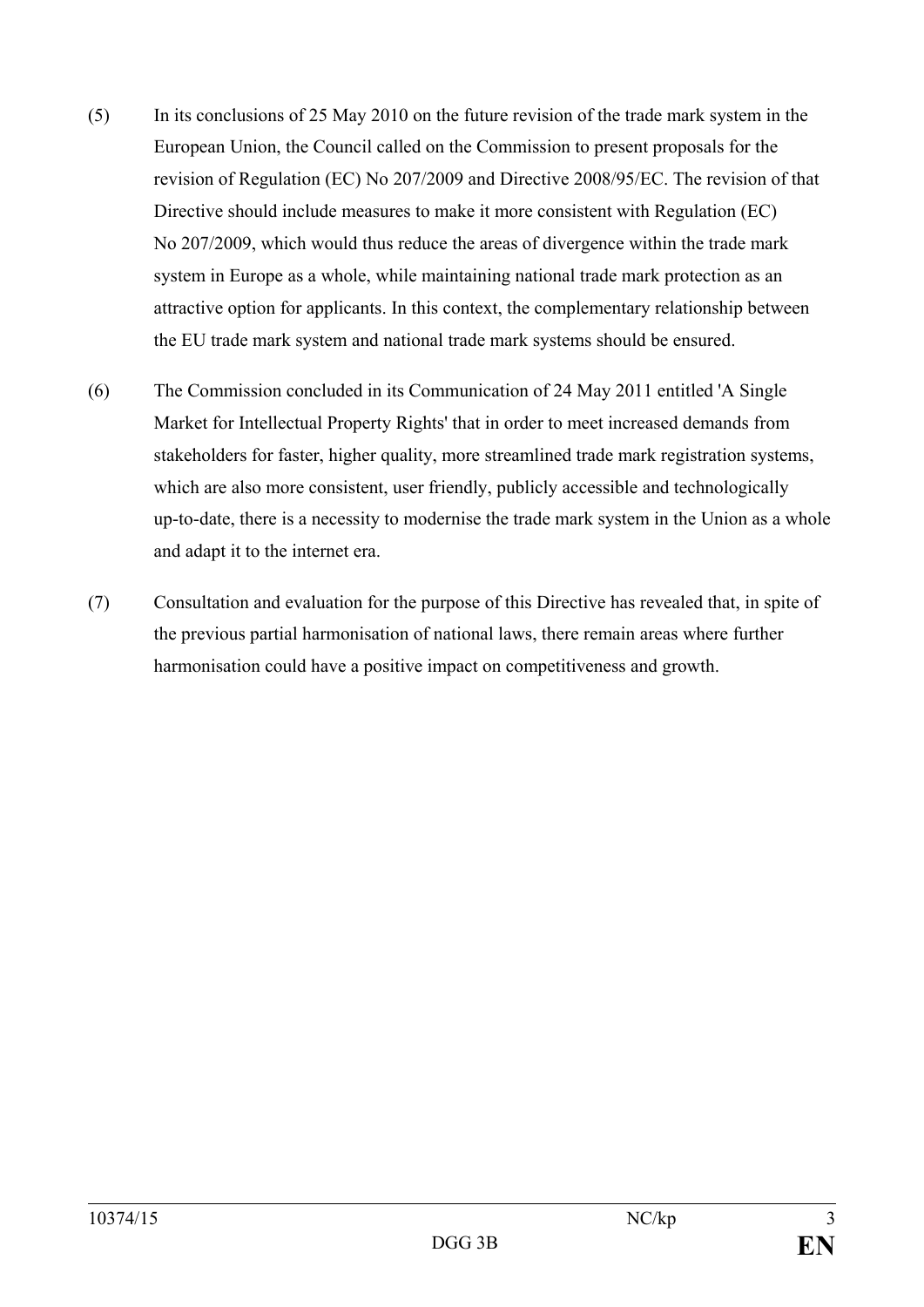- (8) In order to serve the objective of fostering and creating a well-functioning internal market and to facilitate acquiring and protecting trade marks in the Union to the benefit of the growth and the competitiveness of European businesses, in particular small and mediumsized enterprises, it is necessary to go beyond the limited scope of approximation achieved by Directive 2008/95/EC and extend approximation to other aspects of substantive trade mark law governing trade marks protected through registration pursuant to Regulation (EC) No 207/2009.
- (9) For the purpose of making trade mark registrations throughout the Union easier to obtain and administer, it is essential to approximate not only provisions of substantive law but also procedural rules. Therefore, the principal procedural rules in the area of trade mark registration in the Member States and in the EU trade mark system should be aligned. As regards procedures under national law, it is sufficient to lay down general principles, leaving the Member States free to establish more specific rules.
- (10) It is essential to ensure that registered trade marks enjoy the same protection under the legal systems of all the Member States. In line with the extensive protection granted to EU trade marks which have a reputation in the Union, extensive protection should also be granted at national level to all registered trade marks which have a reputation in the Member State concerned.
- (11) This Directive should not deprive the Member States of the right to continue to protect trade marks acquired through use but should take them into account only with regard to their relationship with trade marks acquired by registration.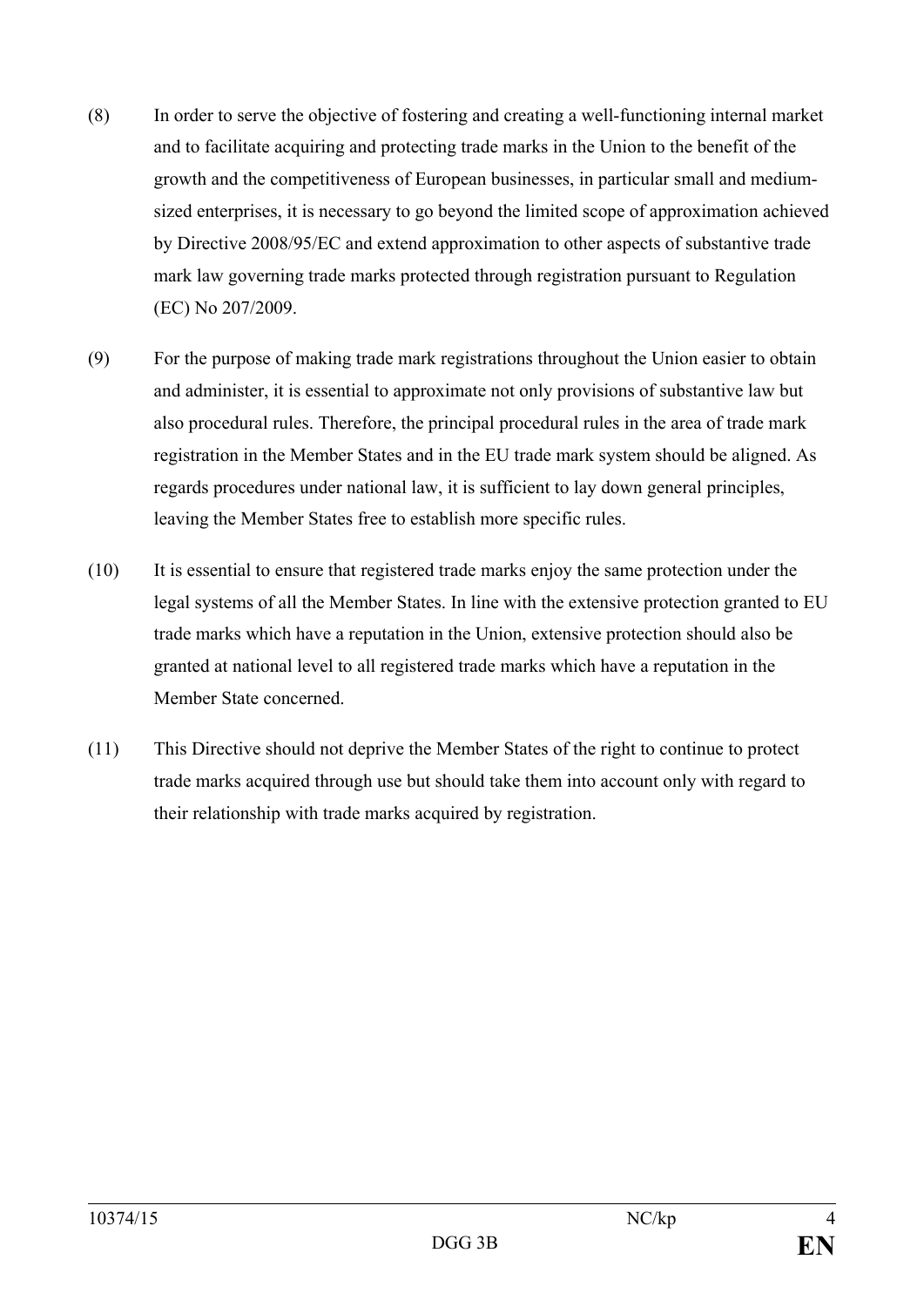- (12) Attainment of the objectives of this approximation of laws requires that the conditions for obtaining and continuing to hold a registered trade mark be, in general, identical in all Member States.
- (13) To this end, it is necessary to list examples of signs which are capable of constituting a trade mark, provided that such signs are capable of distinguishing the goods or services of one undertaking from those of other undertakings. In order to fulfil the objectives of the registration system for trade marks, namely to ensure legal certainty and sound administration, it is also essential to require that the sign is capable of being represented in a manner which is clear, precise, self-contained, easily accessible, intelligible, durable and objective. A sign should therefore be permitted to be represented in any appropriate form using generally available technology, and thus not necessarily by graphic means, as long as the representation offers satisfactory guarantees to that effect.
- (14) Furthermore, the grounds for refusal or invalidity concerning the trade mark itself, including the absence of any distinctive character, or concerning conflicts between the trade mark and earlier rights, should be listed in an exhaustive manner, even if some of those grounds are listed as an option for the Member States which should therefore be able to maintain or introduce them in their legislation.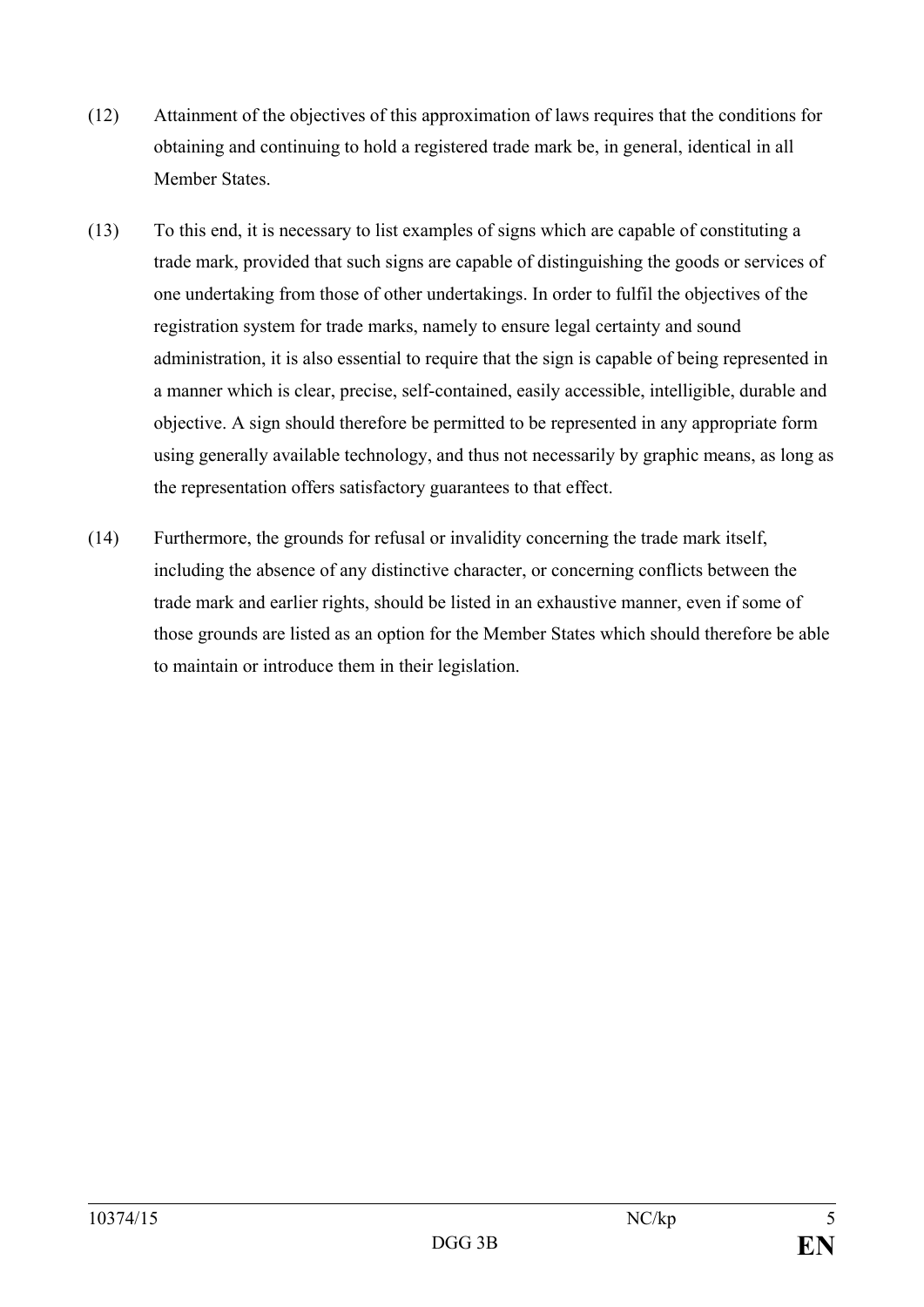- (15) In order to ensure that the levels of protection afforded to geographical indications by Union legislation and national law are applied in a uniform and exhaustive manner in the examination of absolute and relative grounds for refusal throughout the Union, this Directive should include the same provisions in relation to geographical indications as contained in Regulation (EC) No 207/2009. Furthermore, it is appropriate to ensure that the scope of absolute grounds is extended to also cover protected traditional terms for wine and traditional specialties guaranteed.
- (16) The protection afforded by the registered trade mark, the function of which is in particular to guarantee the trade mark as an indication of origin, should be absolute in the event of there being identity between the mark and the sign and the goods or services. The protection should apply also in the case of similarity between the mark and the sign and the goods or services. It is indispensable to give an interpretation of the concept of similarity in relation to the likelihood of confusion. The likelihood of confusion, the appreciation of which depends on numerous elements and, in particular, on the recognition of the trade mark on the market, the association which can be made with the used or registered sign, the degree of similarity between the trade mark and the sign and between the goods or services identified, should constitute the specific condition for such protection. The ways in which a likelihood of confusion can be established, and in particular the onus of proof in that regard, should be a matter for national procedural rules which should not be prejudiced by this Directive.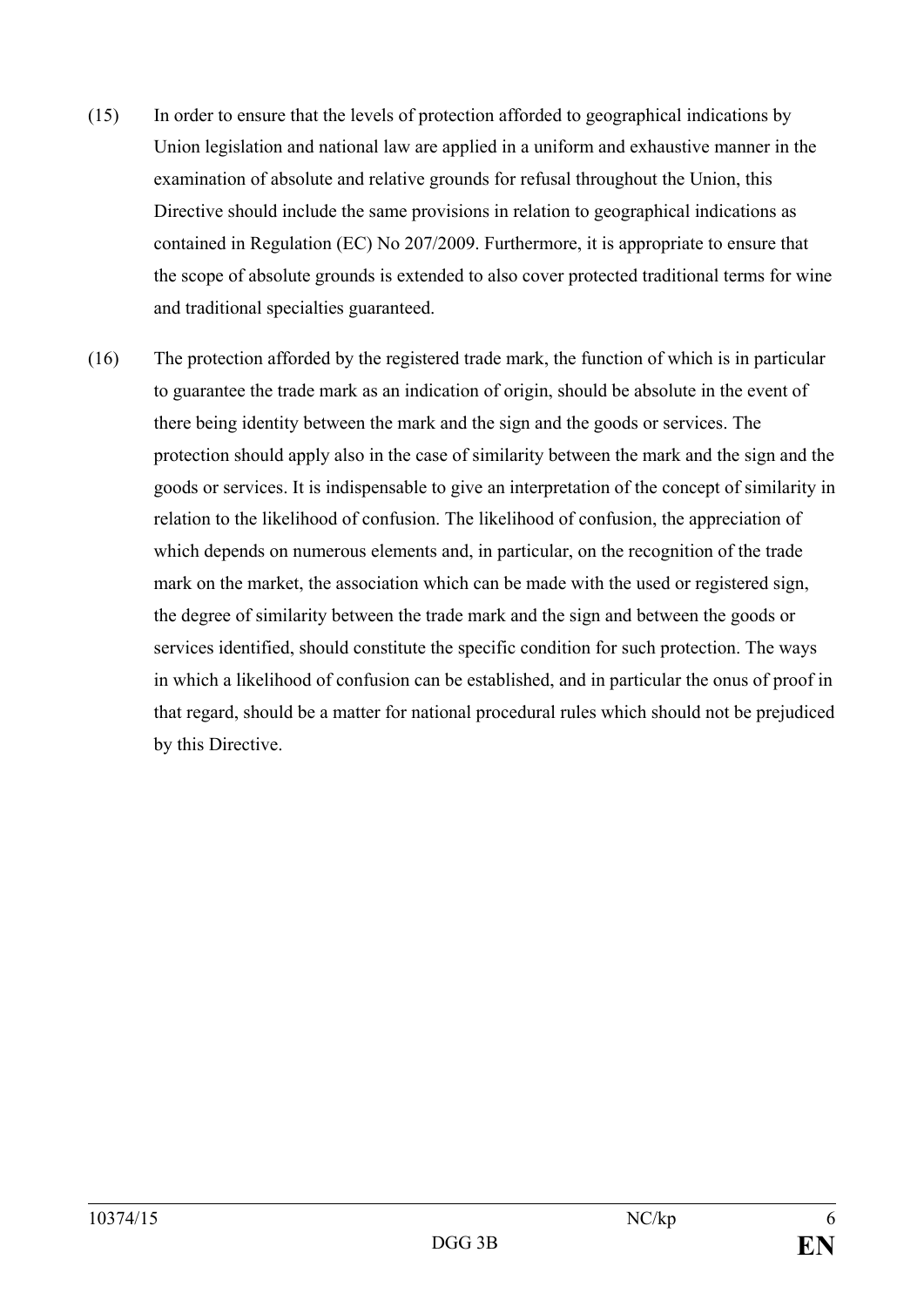- (17) In order to ensure legal certainty and full consistency with the principle of priority, under which a registered earlier trade mark takes precedence over later registered trade marks, it is necessary to provide that the enforcement of rights which are conferred by a trade mark should be without prejudice to the rights of proprietors acquired prior to the filing or priority date of the trade mark. Such an approach is in conformity with Article 16(1) of the Agreement on trade related aspects of intellectual property rights of 15 April 1994 ('TRIPS Agreement').
- (18) It is appropriate to provide that an infringement of a trade mark can only be established if there is a finding that the infringing mark or sign is used in the course of trade for the purposes of distinguishing goods or services. Use of the sign for purposes other than for distinguishing goods or services should be subject to the provisions of national law.
- (19) The concept of infringement of a trade mark should also comprise the use of the sign as a trade name or similar designation, as long as such use is made for the purposes of distinguishing goods or services.
- (20) In order to ensure legal certainty and full consistency with specific Union legislation, it is appropriate to provide that the proprietor of a trade mark should be entitled to prohibit a third party from using a sign in comparative advertising where such comparative advertising is contrary to Directive 2006/114/EC of the European Parliament and of the Council<sup>[1](#page-7-0)</sup>.

<span id="page-7-0"></span><sup>&</sup>lt;sup>1</sup> Directive 2006/114/EC of the European Parliament and of the Council of 12 December 2006 concerning misleading and comparative advertising (OJ L 376, 27.12.2006, p. 21).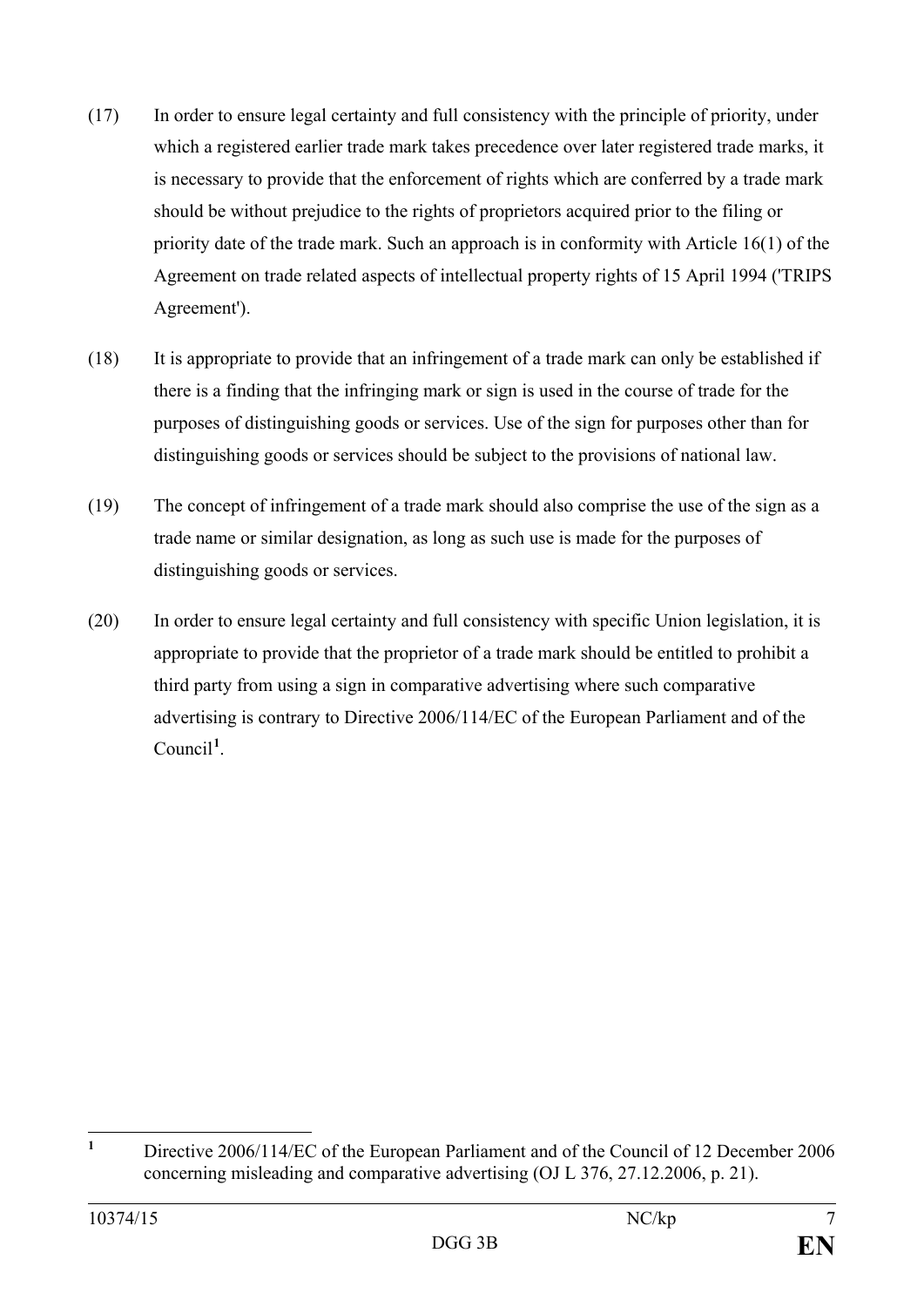- (21) In order to strengthen trade mark protection and combat counterfeiting more effectively, and in line with international obligations of the Member State under the World Trade Organization (WTO) framework, in particular Article V of the General Agreement on Tariffs and Trade on freedom of transit and, as regards generic medicines, the 'Declaration on the TRIPS Agreement and Public Health' adopted by the Doha WTO Ministerial Conference on 14 November 2001, the proprietor of a trade mark should be entitled to prevent third parties from bringing goods, in the course of trade, into the Member State where the trade mark is registered without being released for free circulation there, where such goods come from third countries and bear without authorisation a trade mark which is identical or essentially identical with the trade mark registered in respect of such goods.
- (22) To this effect, it should be permissible for trade mark proprietors to prevent the entry of infringing goods and their placement in all customs situations, including, in particular transit, transhipment, warehousing, free zones, temporary storage, inward processing or temporary admission, also when such goods are not intended to be placed on the market of the Member State concerned. In performing customs controls, the customs authorities should make use of the powers and procedures laid down in Regulation (EU) No 608/2013 of the European Parliament and of the Council**[1](#page-8-0)** , also at the request of the right holders. In particular, the customs authorities should carry out the relevant controls on the basis of risk analysis criteria.

<span id="page-8-0"></span>**<sup>1</sup>** Regulation (EU) No 608/2013 of the European Parliament and of the Council of 12 June 2013 concerning customs enforcement of intellectual property rights and repealing Council Regulation (EC) No 1383/2003 (OJ L 181, 29.6.2013, p. 15).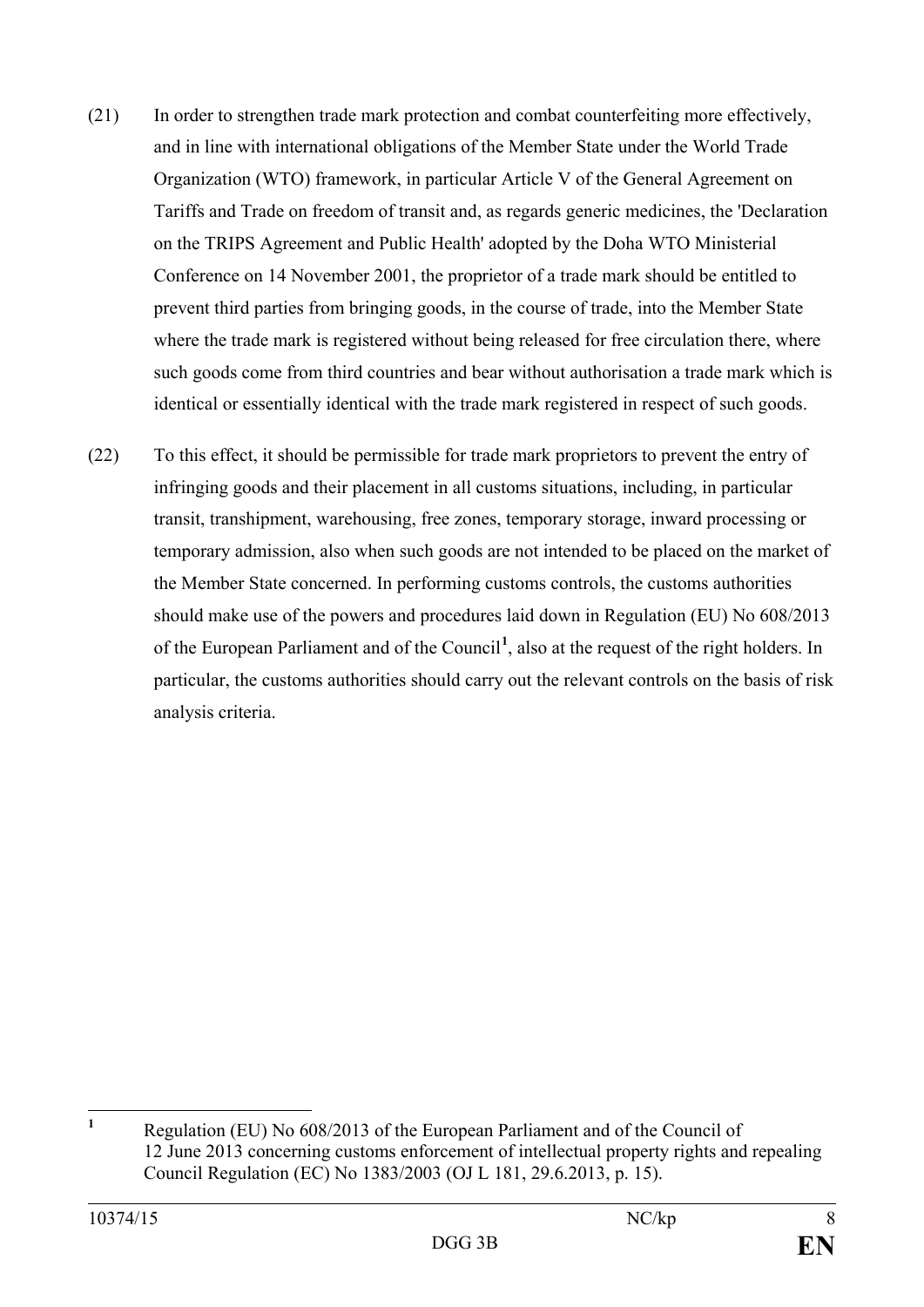- (23) In order to reconcile the need to ensure the effective enforcement of trade mark rights with the necessity to avoid hampering the free flow of trade in legitimate goods, the entitlement of the proprietor of the trade mark should lapse where, during the subsequent proceedings initiated before the judicial or other authority competent to take a substantive decision on whether the registered trade mark has been infringed, the declarant or the holder of the goods is able to prove that the proprietor of the registered trade mark is not entitled to prohibit the placing of the goods on the market in the country of final destination.
- (24) Article 28 of Regulation (EU) No 608/2013 provides that a right holder is to be liable for damages towards the holder of the goods where, inter alia, the goods in question are subsequently found not to infringe an intellectual property right.
- (25) Appropriate measures should be taken with a view to ensuring the smooth transit of generic medicines. With respect to international non-proprietary names (INN) as globally recognised generic names for active substances in pharmaceutical preparations, it is vital to take due account of the existing limitations on the effect of trade mark rights. Consequently, the proprietor of a trade mark should not have the right to prevent a third party from bringing goods into a Member State where the trade mark is registered without being released for free circulation there based upon similarities between the INN for the active ingredient in the medicines and the trade mark.
- (26) In order to enable proprietors of registered trade marks to combat counterfeiting more effectively, they should be entitled to prohibit the affixing of an infringing trade mark to goods, and certain preparatory acts carried out prior to the affixing.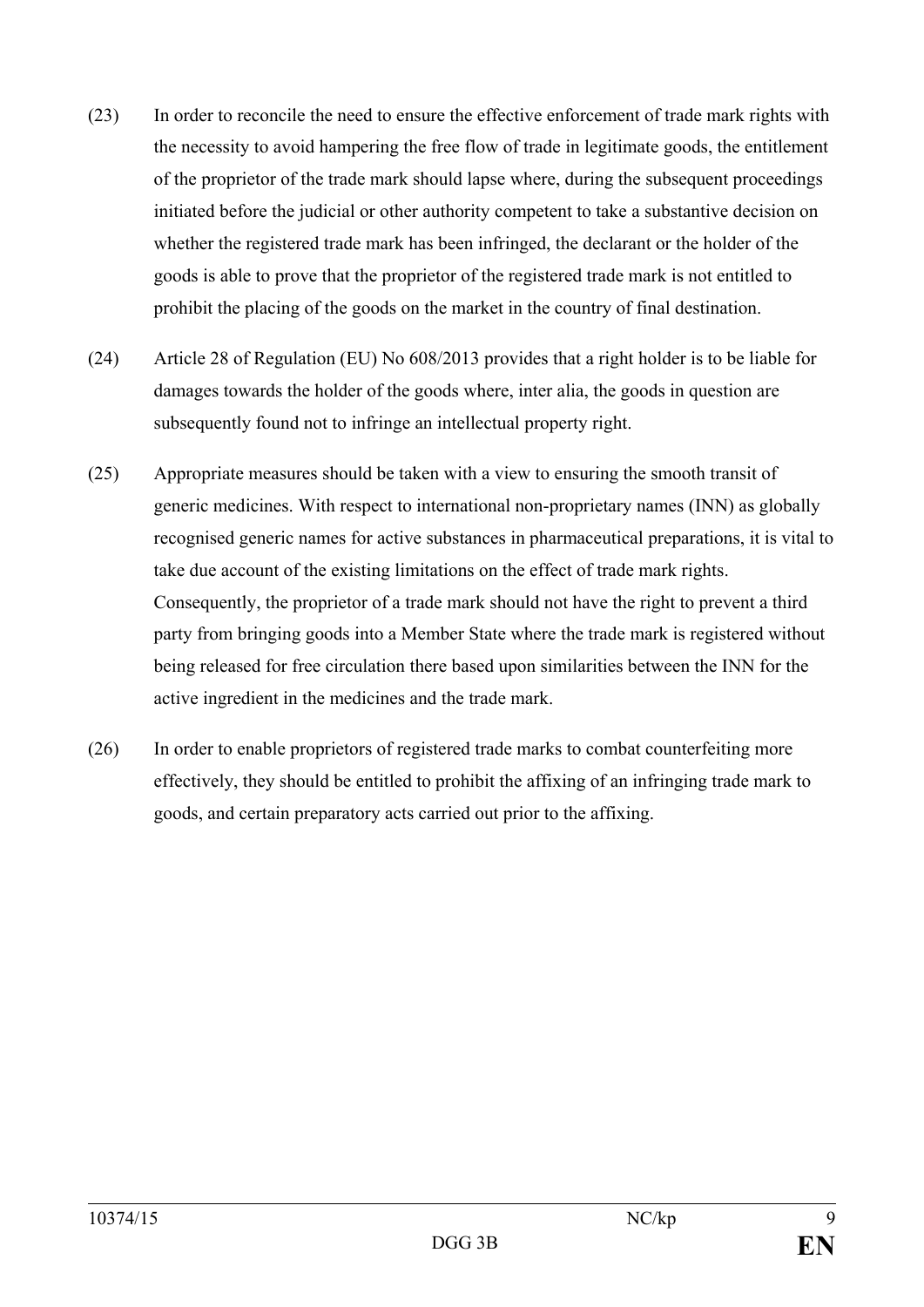- (27) The exclusive rights conferred by a trade mark should not entitle the proprietor to prohibit the use of signs or indications by third parties which are used fairly and thus in accordance with honest practices in industrial and commercial matters. In order to create equal conditions for trade names and trade marks against the background that trade names are regularly granted unrestricted protection against later trade marks, such use should only be considered to include the use of the personal name of the third party. Such use should further permit the use of descriptive or non-distinctive signs or indications in general. Furthermore, the proprietor should not be entitled to prevent the fair and honest use of the mark for the purpose of identifying or referring to the goods or services as those of the proprietor. Use of a trade mark by third parties to draw the consumer`s attention to the resale of genuine goods that were originally sold by or with the consent of the proprietor of the trade mark in the Union should be considered as being fair as long as it is at the same time in accordance with honest practices in industrial and commercial matters. Use of a trade mark by third parties for the purpose of artistic expression should be considered as being fair as long as it is at the same time in accordance with honest practices in industrial and commercial matters. Furthermore, this Directive should be applied in a way that ensures full respect for fundamental rights and freedoms, and in particular the freedom of expression.
- (28) It follows from the principle of free movement of goods that the proprietor of a trade mark should not be entitled to prohibit its use by a third party in relation to goods which have been put into circulation in the Union, under the trade mark, by him or with his consent, unless the proprietor has legitimate reasons to oppose further commercialisation of the goods.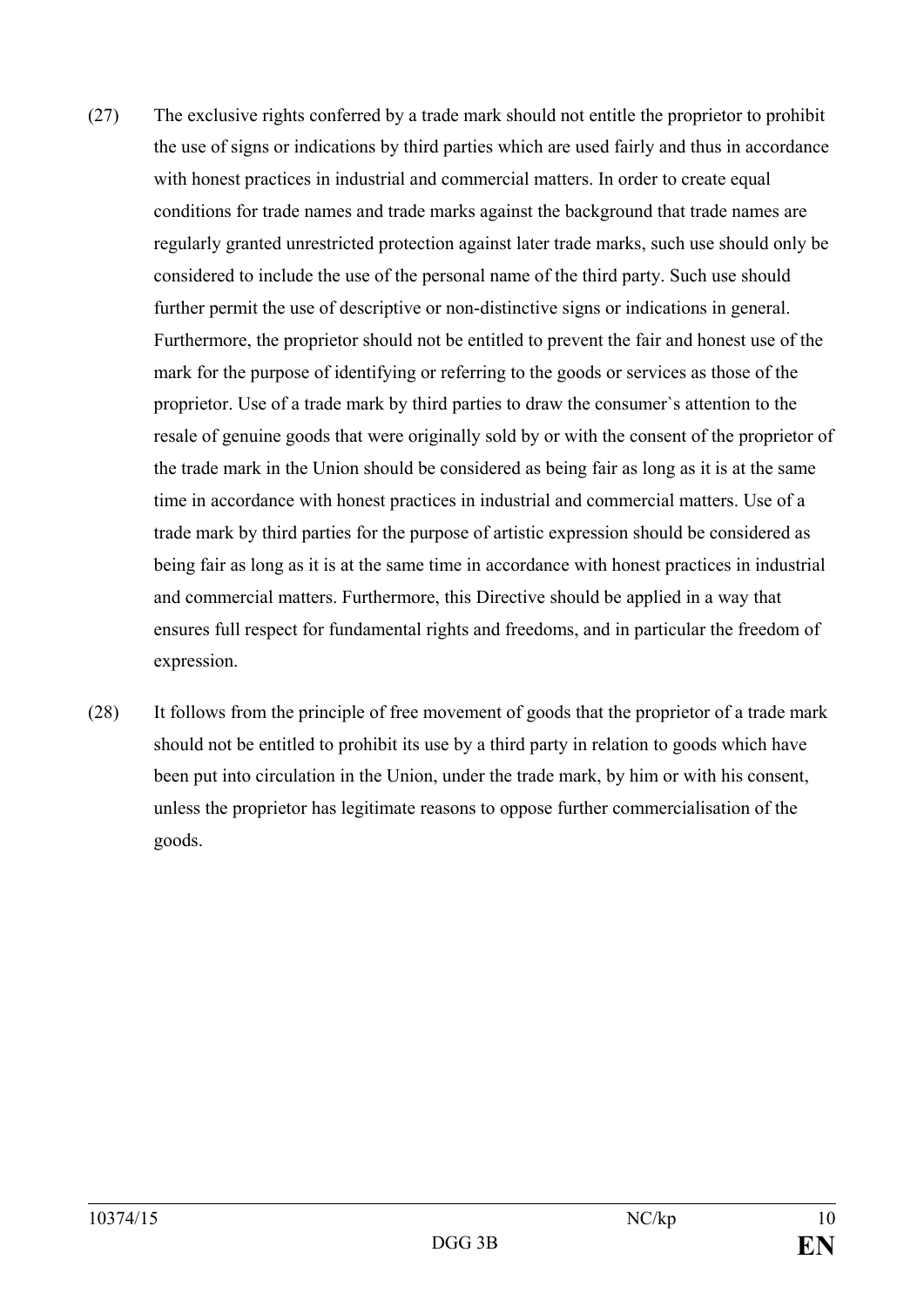- (29) It is important, for reasons of legal certainty to provide that, without prejudice to his interests as a proprietor of an earlier trade mark, the latter may no longer request a declaration of invalidity or oppose the use of a trade mark subsequent to his own trade mark of which he has knowingly tolerated the use for a substantial length of time, unless the application for the subsequent trade mark was made in bad faith.
- (30) In order to ensure legal certainty and safeguard legitimately acquired trade mark rights , it is appropriate and necessary to provide that, without prejudice to the principle that the later trade mark cannot be enforced against the earlier trade mark, proprietors of earlier trade marks should not be entitled to obtain refusal or invalidation or to oppose the use of a later trade mark if the later trade mark was acquired at a time when the earlier trade mark was liable to be declared invalid or revoked, for example because it had not yet acquired distinctiveness through use, or if the earlier trade mark could not be enforced against the later trade mark because the necessary conditions were not applicable, for example when the earlier mark had not yet obtained a reputation.
- (31) Trade marks fulfil their purpose of distinguishing goods or services and allowing consumers to make informed choices only when they are actually used on the market. A requirement of use is also necessary in order to reduce the total number of trade marks registered and protected in the Union and, consequently, the number of conflicts which arise between them. It is therefore essential to require that registered trade marks actually be used in connection with the goods or services for which they are registered, or, if not used in that connection within five years of the date of the completion of the registration procedure, be liable to be revoked.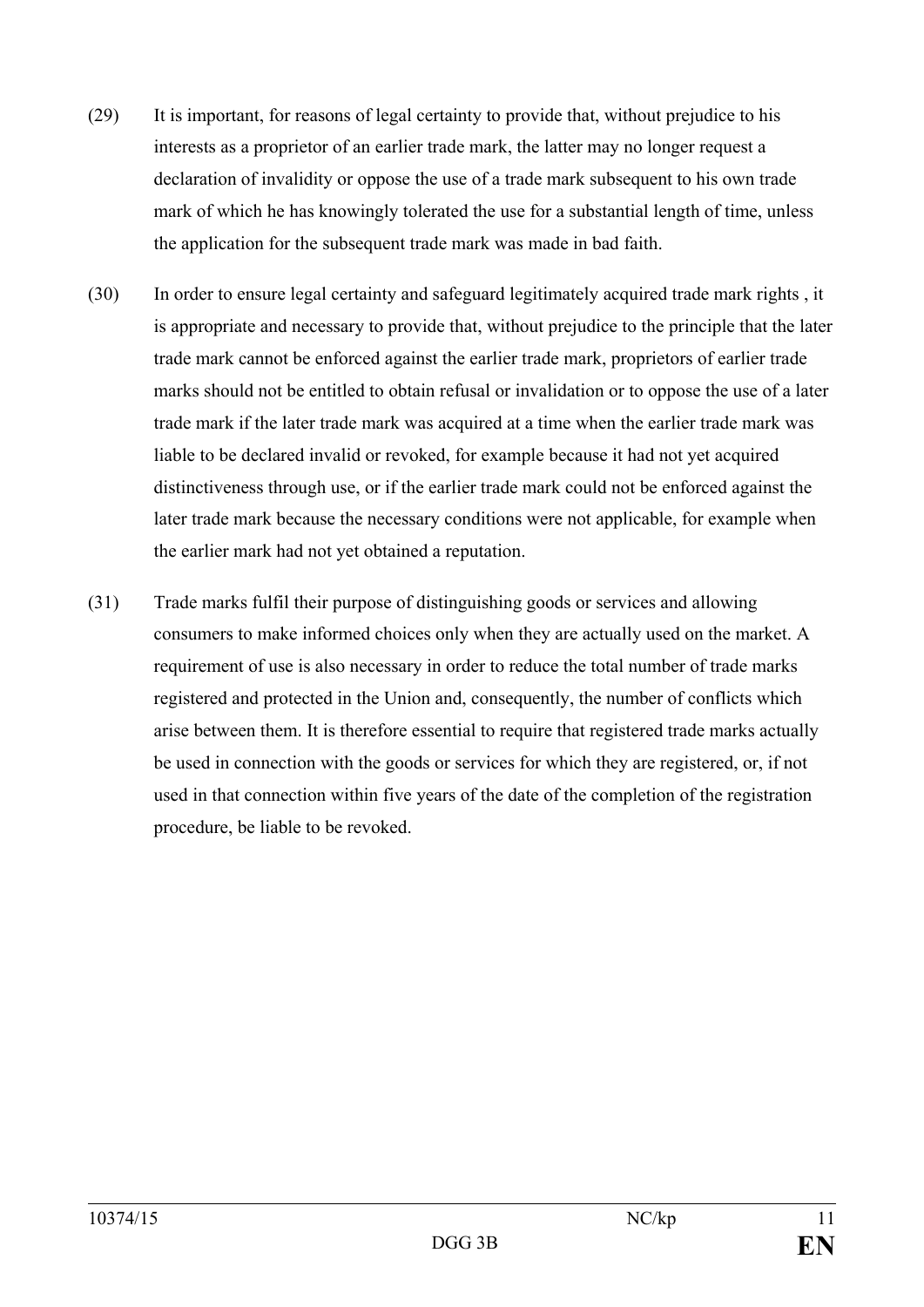- (32) Consequently, a registered trade mark should only be protected in so far as it is actually used and a registered earlier trade mark should not enable its proprietor to oppose or invalidate a later trade mark if that proprietor has not put its trade mark to genuine use. Furthermore, Member States should provide that a trade mark may not be successfully invoked in infringement proceedings if it is established as a result of a plea that the trade mark could be revoked or, when the action is brought against a later right, could have been revoked at the time when the later right was acquired.
- (33) It is appropriate to provide that, where the seniority of a national mark or a trade mark registered under international arrangements having effect in the Member State has been claimed for an EU trade mark and the mark providing the basis for the seniority claim has thereafter been surrendered or allowed to lapse, the validity of that mark can still be challenged. Such a challenge should be limited to situations where the mark could have been declared invalid or revoked at the time it was removed from the register.
- (34) For reasons of coherence and in order to facilitate the commercial exploitation of trade marks in the Union, the rules applicable to trade marks as objects of property should be aligned to the extent appropriate with those already in place for EU trade marks, and should include rules on assignment and transfer, licensing, rights in rem and levy of execution.
- (35) Collective trade marks have proven a useful instrument for promoting goods or services with specific common properties. It is therefore appropriate to subject national collective trade marks to rules similar to the rules applicable to European Union collective marks.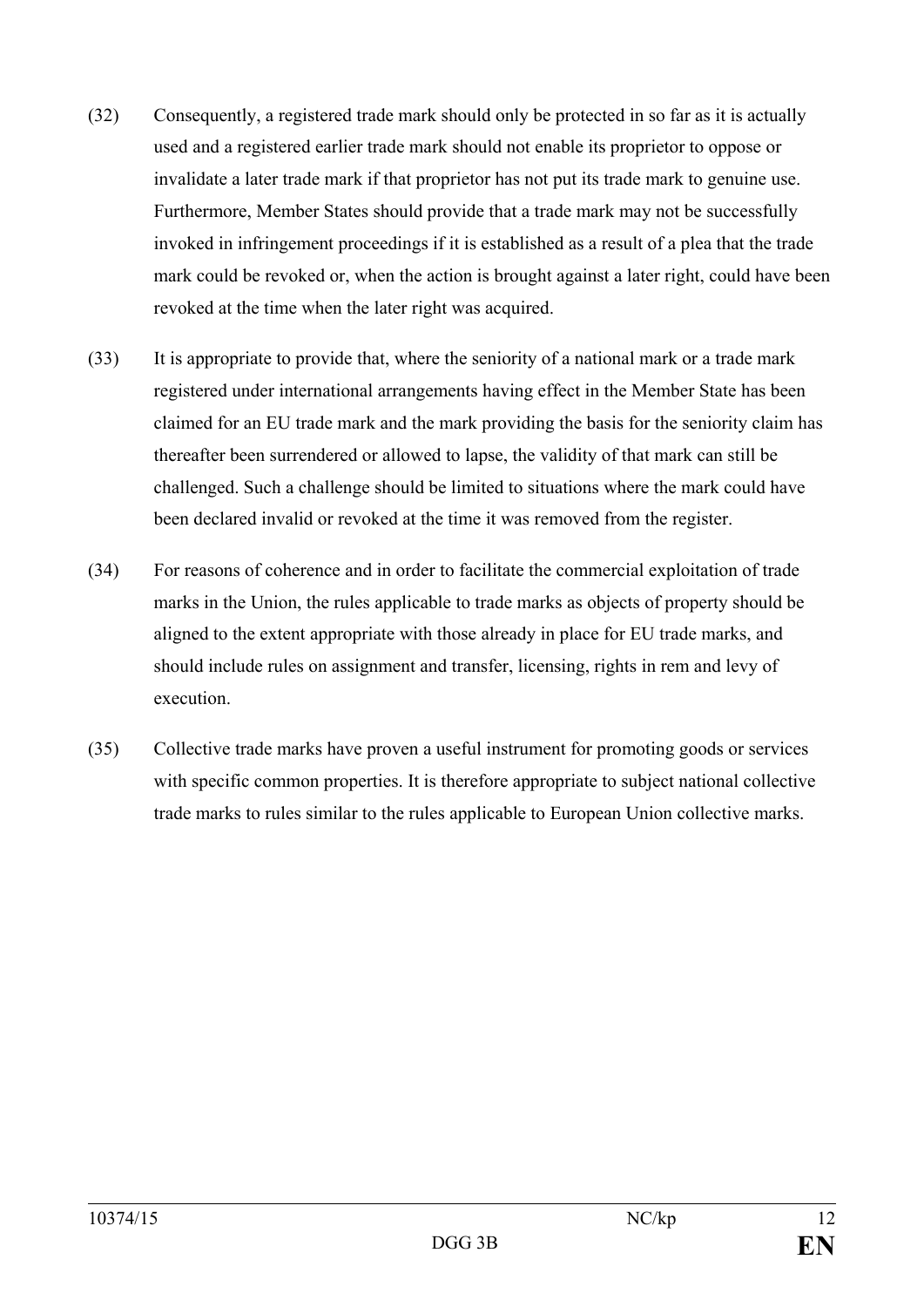- (36) In order to improve and facilitate access to trade mark protection and to increase legal certainty and predictability, the procedure for the registration of trade marks in the Member States should be efficient and transparent and should follow rules similar to those applicable to EU trade marks.
- (37) In order to ensure legal certainty with regard to the scope of trade mark rights and to facilitate access to trade mark protection, the designation and classification of goods and services covered by a trade mark application should follow the same rules in all Member States and should be aligned to those applicable to EU trade marks. In order to enable the competent authorities and economic operators to determine the extent of the trade mark protection sought on the basis of the application alone, the designation of goods and services should be sufficiently clear and precise. The use of general terms should be interpreted as including only goods and services clearly covered by the literal meaning of the term. In the interest of clarity and legal certainty, the offices should, in cooperation with each other, endeavour to compile a list reflecting their respective administrative practices with regard to the classification of goods and services.
- (38) For the purpose of ensuring effective trade mark protection, Member States should make available an efficient administrative opposition procedure, allowing at least the proprietor of earlier trade mark rights and any person authorised under the relevant law to exercise the rights arising from a protected designation of origin or a geographical indication to oppose the registration of a trade mark application. Furthermore, in order to offer efficient means of revoking or declaring invalid trade marks, Member States should provide for an administrative procedure for revocation or declaration of invalidity within the longer transposition period of seven years, after the entry into force of this Directive.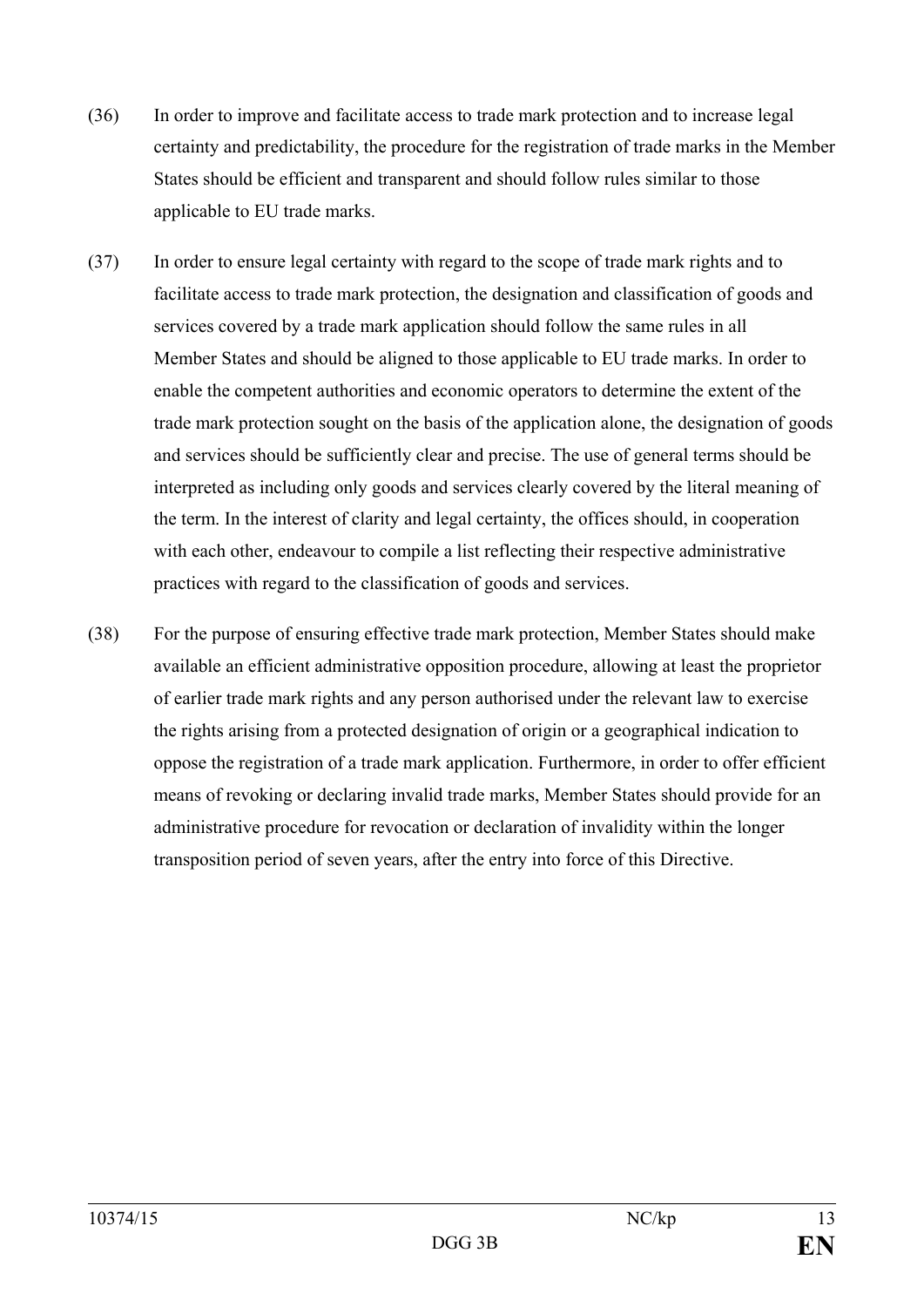- (39) It is desirable that Member States' central industrial property offices and the Benelux Office for Intellectual Property cooperate with each other and with the European Union Intellectual Property Office in all fields of trade mark registration and administration in order to promote convergence of practices and tools, such as the creation and updating of common or connected databases and portals for consultation and search purposes. The Member States should further ensure that their offices cooperate with each other and with the European Union Intellectual Property Office in all other areas of their activities which are relevant for the protection of trade marks in the Union.
- (40) This Directive should not exclude the application to trade marks of provisions of law of the Member States other than trade mark law, such as provisions relating to unfair competition, civil liability or consumer protection.
- (41) Member States are bound by the Paris Convention for the Protection of Industrial Property ('the Paris Convention') and the TRIPS Agreement. It is necessary that this Directive be entirely consistent with that Convention and that Agreement. The obligations of the Member States resulting from that Convention and that Agreement should not be affected by this Directive. Where appropriate, the second paragraph of Article 351 of the Treaty on the Functioning of the European Union should apply.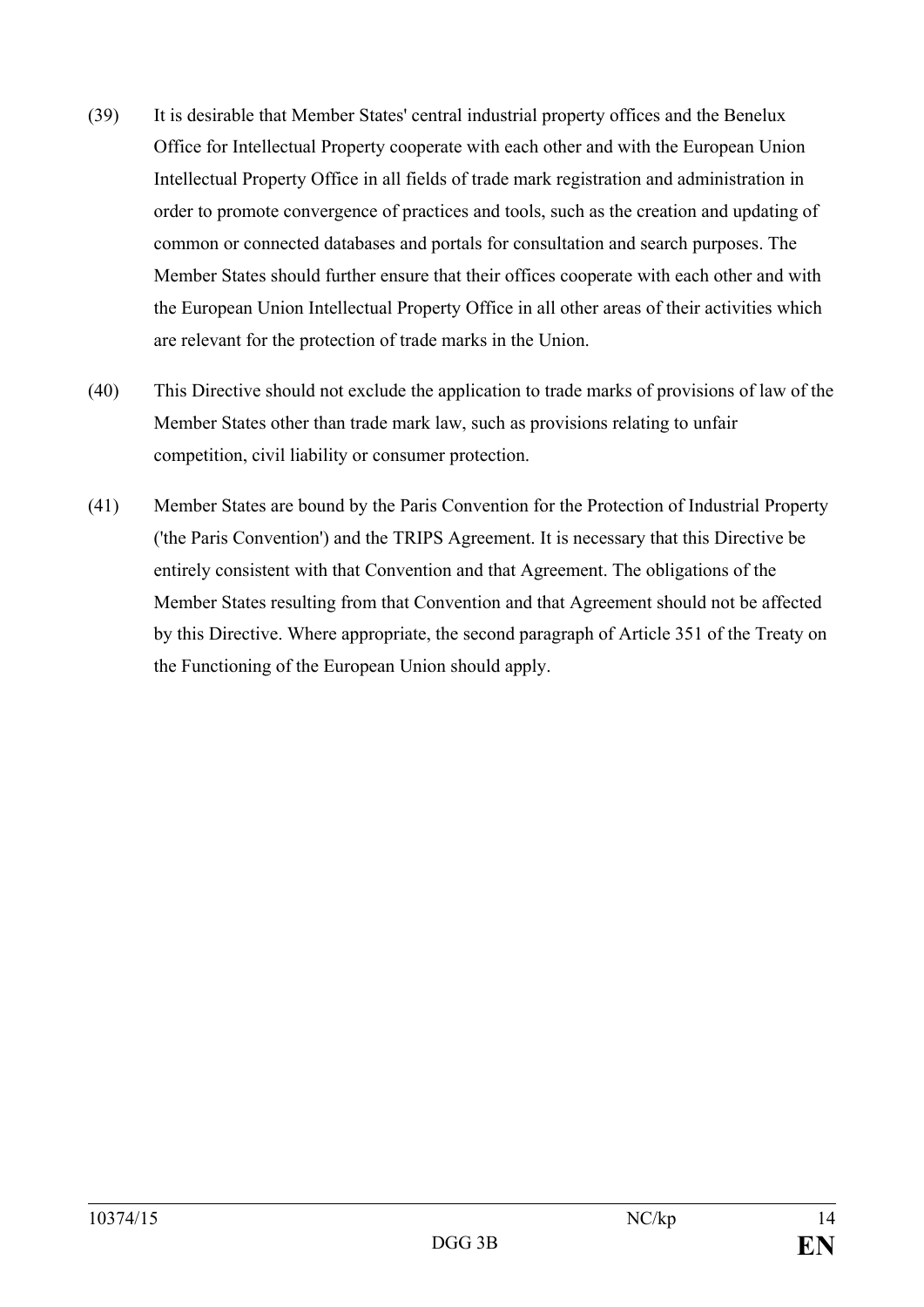- (42) Since the objectives of this Directive, namely to foster and create a well-functioning internal market and to facilitate the registration, administration and protection of trade marks in the Union to the benefit of growth and competitiveness, cannot be sufficiently achieved by the Member States but can rather, by reason of their scale or effects, be better achieved at Union level, the Union may adopt measures, in accordance with the principle of subsidiarity as set out in Article 5 of the Treaty on European Union. In accordance with the principle of proportionality as set out in that Article, this Directive does not go beyond what is necessary in order to achieve those objectives.
- (43) Directive 95/46/EC of the European Parliament and of the Council**[1](#page-15-0)** governs the processing of personal data carried out in the Member States in the context of this Directive.
- (44) The European Data Protection Supervisor was consulted in accordance with Article 28(2) of Regulation (EC) No 45/2001 of the European Parliament and of the Council**[2](#page-15-1)** and delivered an opinion on 11 July 2013.
- (45) The obligation to transpose this Directive into national law should be confined to those provisions which represent a substantive amendment as compared with the earlier Directive. The obligation to transpose the provisions which are unchanged arises under the earlier Directive.

<span id="page-15-0"></span><sup>&</sup>lt;sup>1</sup> Directive 95/46/EC of the European Parliament and of the Council of 24 October 1995 on the protection of individuals with regard to the processing of personal data and on the free movement of such data (OJ L 281, 23.11.1995, p. 31).

<span id="page-15-1"></span><sup>&</sup>lt;sup>2</sup> Regulation (EC) No 45/2001 of the European Parliament and of the Council of 18 December 2000 on the protection of individuals with regard to the processing of personal data by the Community institutions and bodies and on the free movement of such data (OJ L 8, 12.1.2001, p. 1).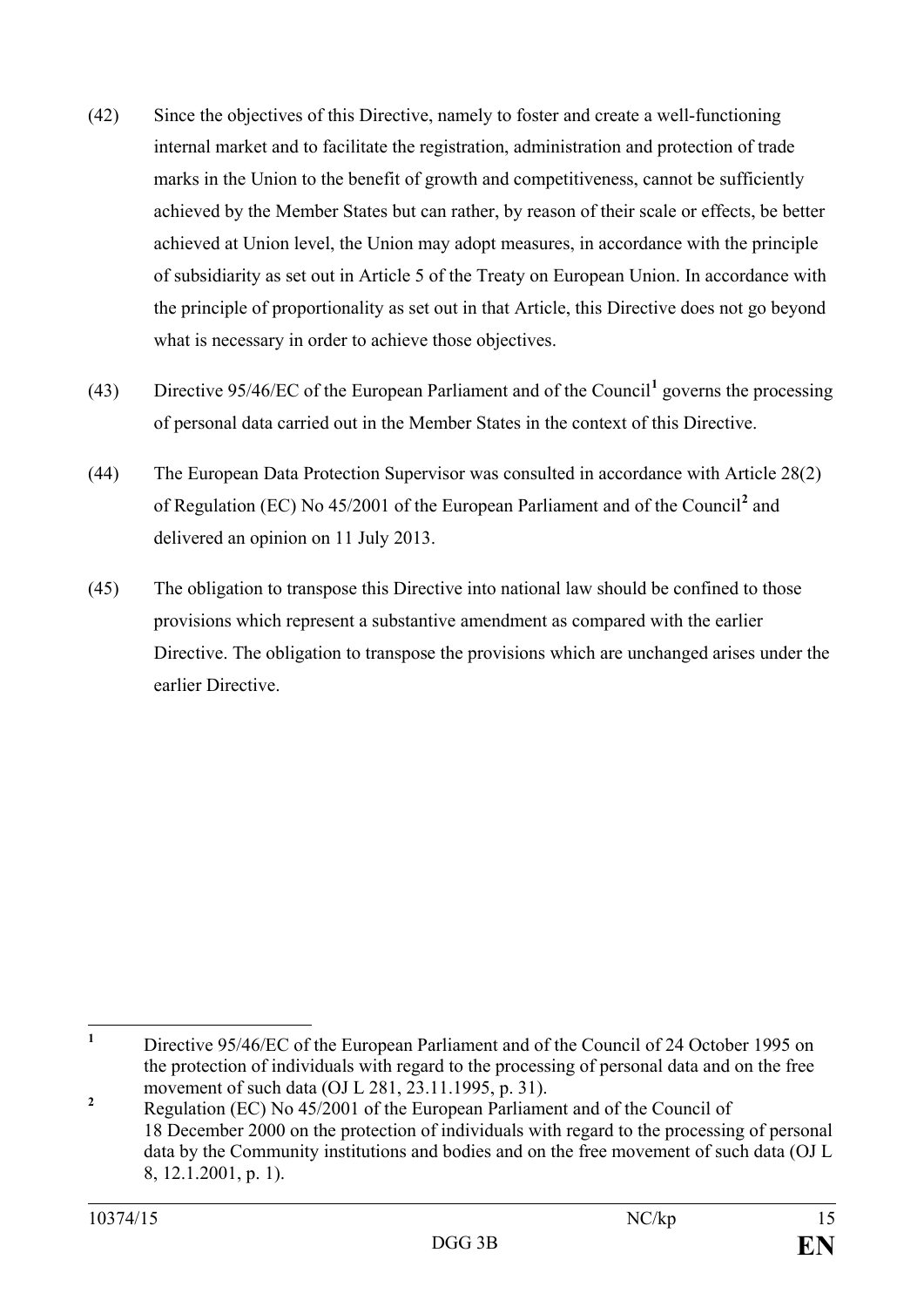(46) This Directive should be without prejudice to the obligations of the Member States under Directive 2008/95/EC relating to the time-limit for transposition of Directive 89/104/EEC into national law as set out in Part B of Annex I to Directive 2008/95/EC,

HAVE ADOPTED THIS DIRECTIVE: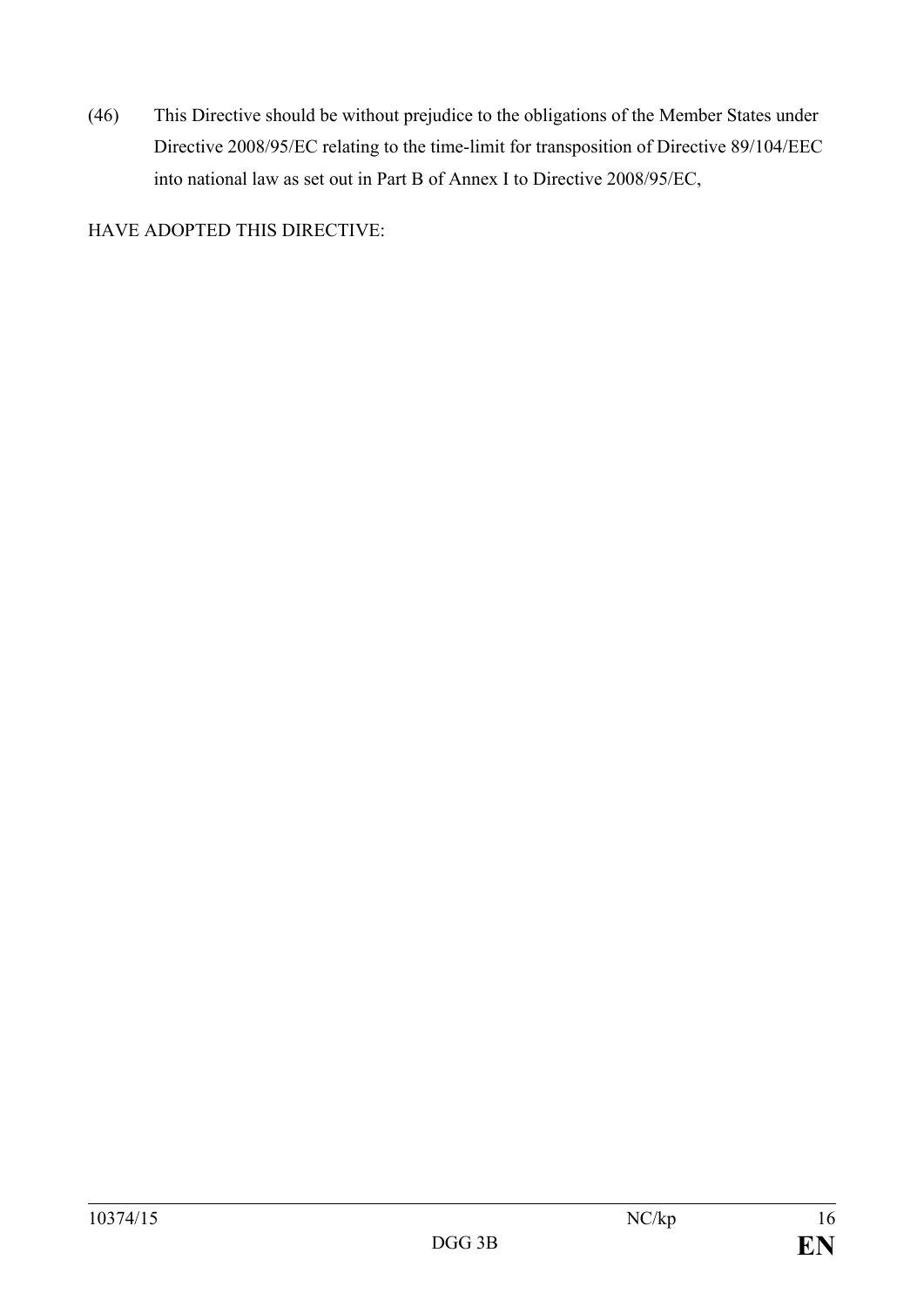# **Chapter 1 General Provisions**

### *Article 1*

#### *Scope*

This Directive applies to every trade mark in respect of goods or services which is the subject of registration or of an application for registration in a Member State as an individual trade mark, a guarantee or certification mark or a collective mark, or which is the subject of a registration or an application for registration in the Benelux Office for Intellectual Property or of an international registration having effect in a Member State.

## *Article 2*

## *Definitions*

For the purpose of this Directive, the following definitions apply:

- (a) 'office' means the central industrial property office of the Member State or the Benelux Office for Intellectual Property, entrusted with the registration of trade marks;
- (b) 'register' means the register of trade marks kept by an office.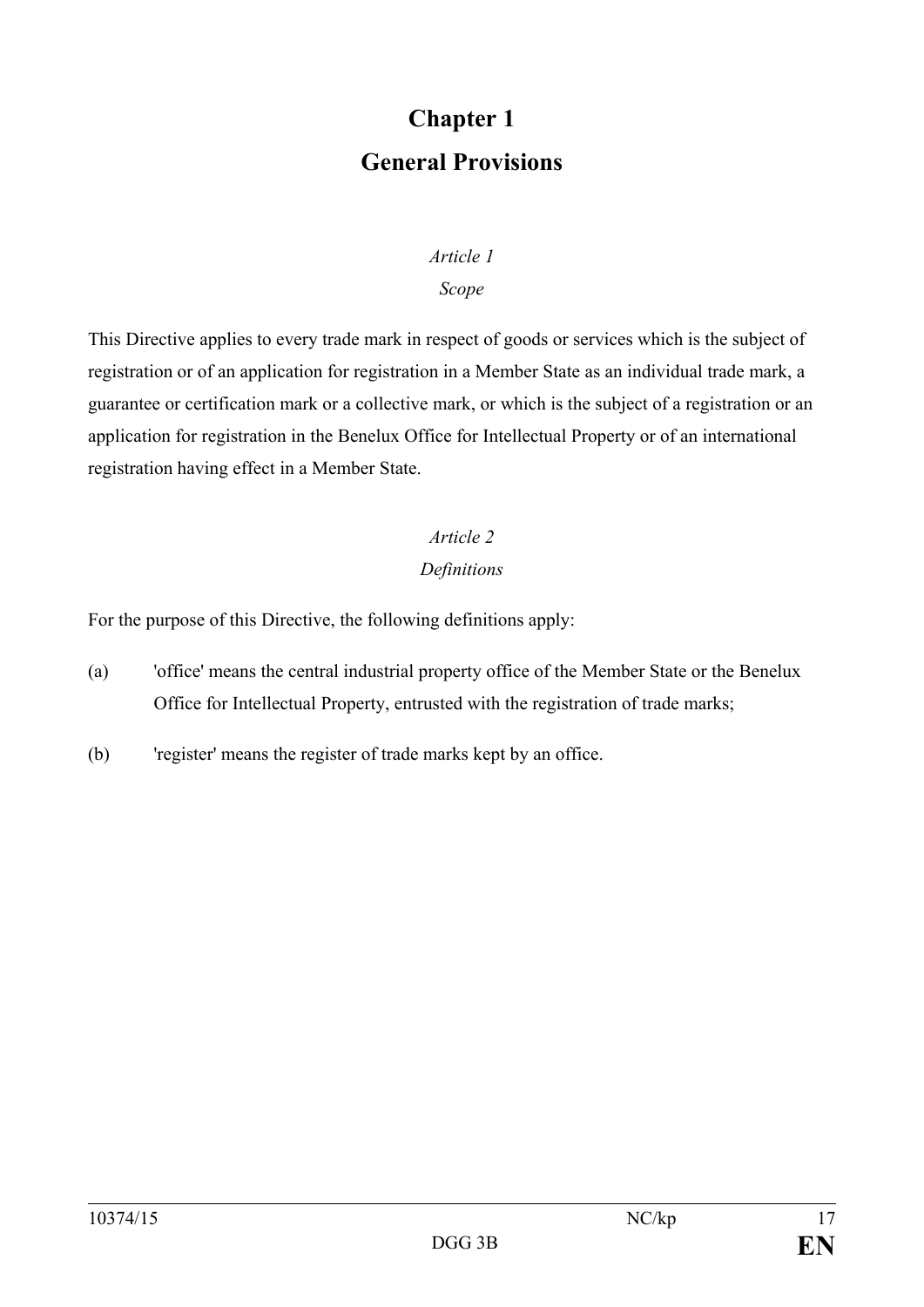# **Chapter 2 Substantive Law on Trade Marks**

## **SECTION 1**

# **SIGNS OF WHICH A TRADE MARK MAY CONSIST**

## *Article 3*

*Signs of which a trade mark may consist*

A trade mark may consist of any signs, in particular words, including personal names, or designs, letters, numerals, colours, the shape of goods or of the packaging of goods, or sounds, provided that such signs are capable of:

- (a) distinguishing the goods or services of one undertaking from those of other undertakings; and
- (b) being represented on the register in a manner which enables the competent authorities and the public to determine the clear and precise subject matter of the protection afforded to its proprietor.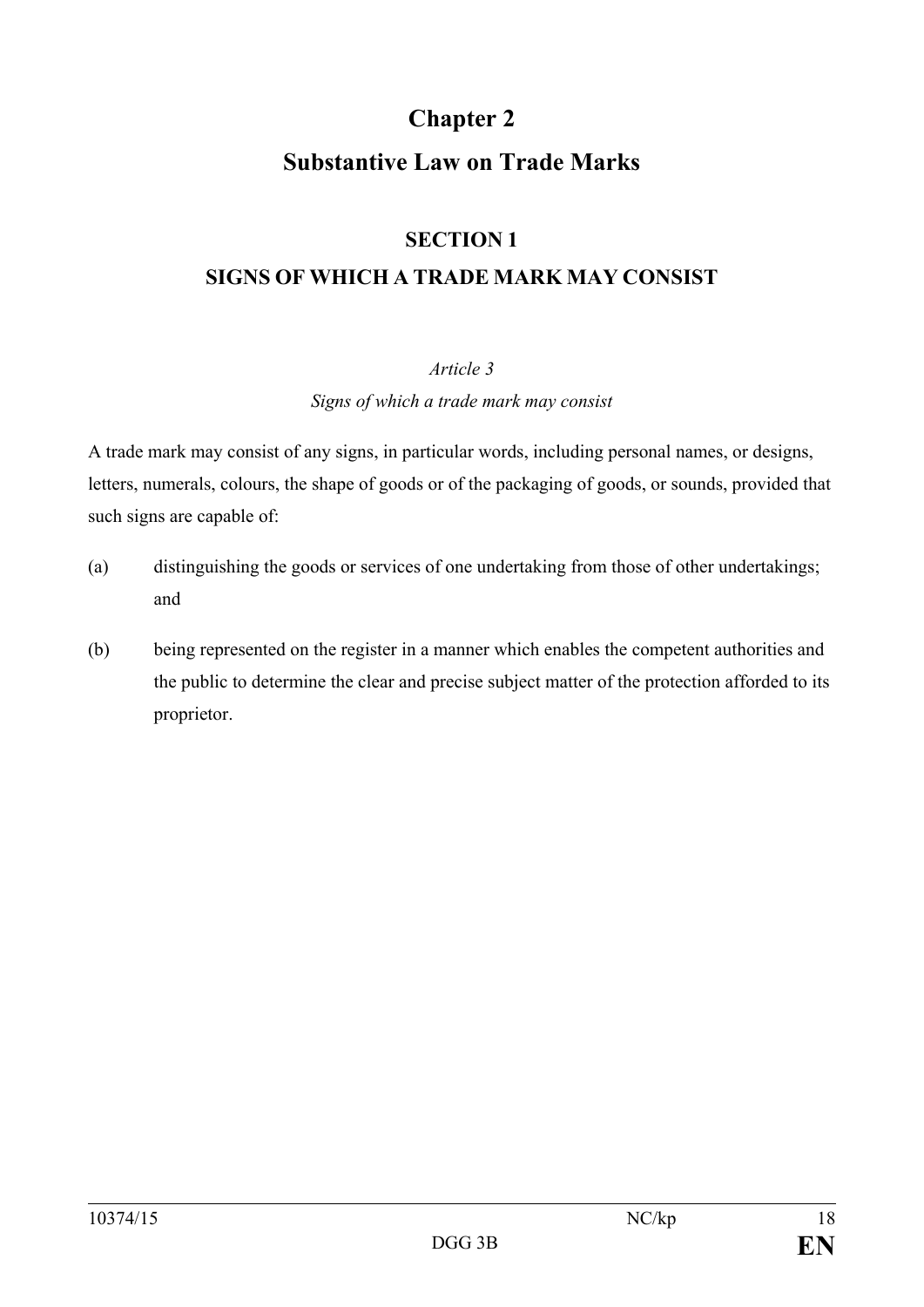## **SECTION 2**

## **GROUNDS FOR REFUSAL OR INVALIDITY**

#### *Article 4*

#### *Absolute grounds for refusal or invalidity*

- 1. The following shall not be registered or, if registered, shall be liable to be declared invalid:
	- (a) signs which cannot constitute a trade mark;
	- (b) trade marks which are devoid of any distinctive character;
	- (c) trade marks which consist exclusively of signs or indications which may serve, in trade, to designate the kind, quality, quantity, intended purpose, value, geographical origin, or the time of production of the goods or of rendering of the service, or other characteristics of the goods or services;
	- (d) trade marks which consist exclusively of signs or indications which have become customary in the current language or in the bona fide and established practices of the trade;
	- (e) signs which consist exclusively of:
		- (i) the shape, or another characteristic, which results from the nature of the goods themselves,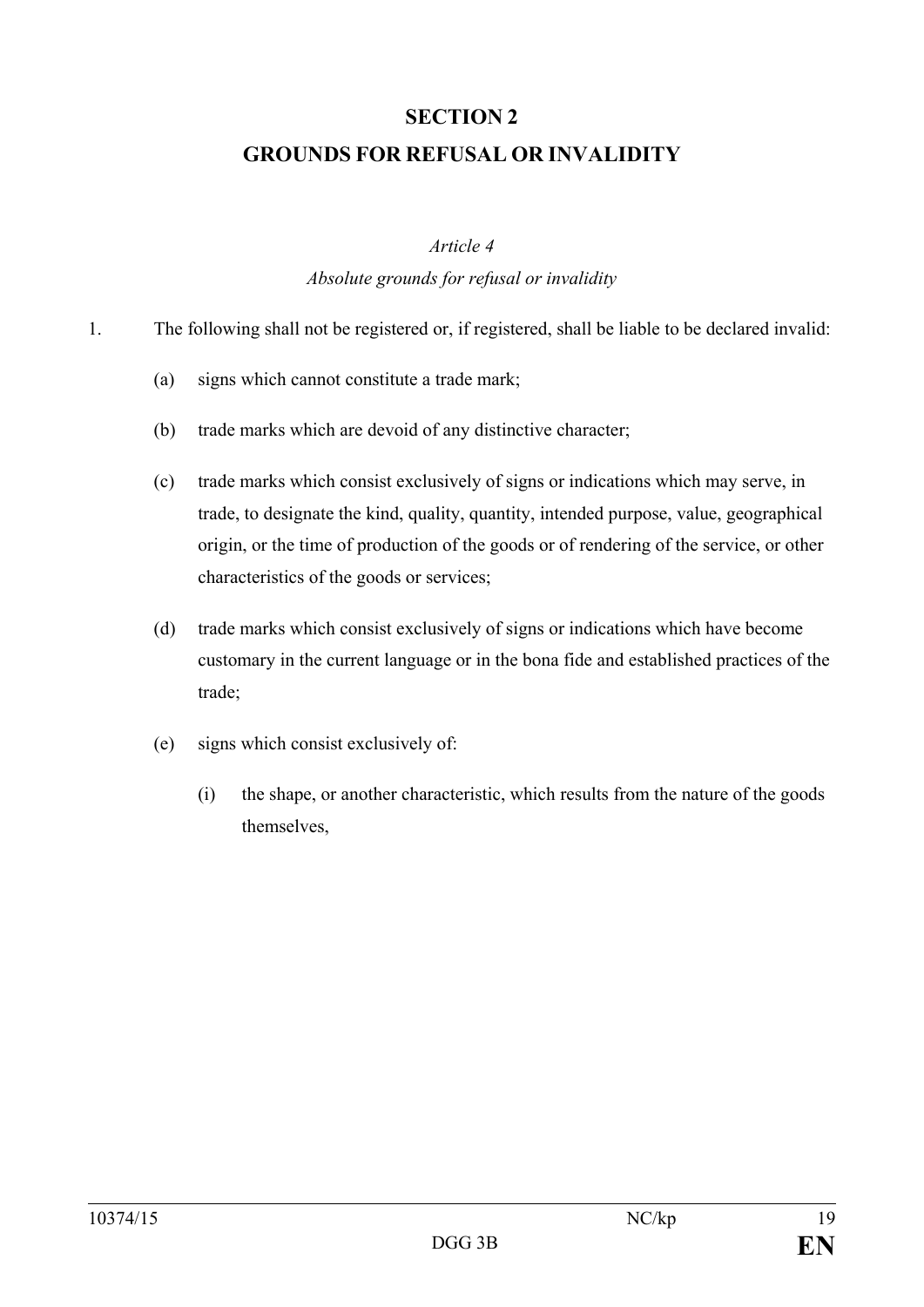- (ii) the shape, or another characteristic,of goods which is necessary to obtain a technical result,
- (iii) the shape, or another characteristic, which gives substantial value to the goods;
- (f) trade marks which are contrary to public policy or to accepted principles of morality;
- (g) trade marks which are of such a nature as to deceive the public, for instance as to the nature, quality or geographical origin of the goods or service;
- (h) trade marks which have not been authorised by the competent authorities and are to be refused or invalidated pursuant to Article 6ter of the Paris Convention for the Protection of Industrial Property ('the Paris Convention');
- (i) trade marks which are excluded from registration pursuant to Union legislation or the national law of the Member State concerned, or to international agreements to which the Union or the Member State concerned is party, providing for protection of designations of origin and geographical indications;
- (j) trade marks which are excluded from registration pursuant to Union legislation or international agreements to which the Union is party, providing for protection of traditional terms for wine;
- (k) trade marks which are excluded from registration pursuant to Union legislation or international agreements to which the Union is party, providing for protection of traditional specialities guaranteed;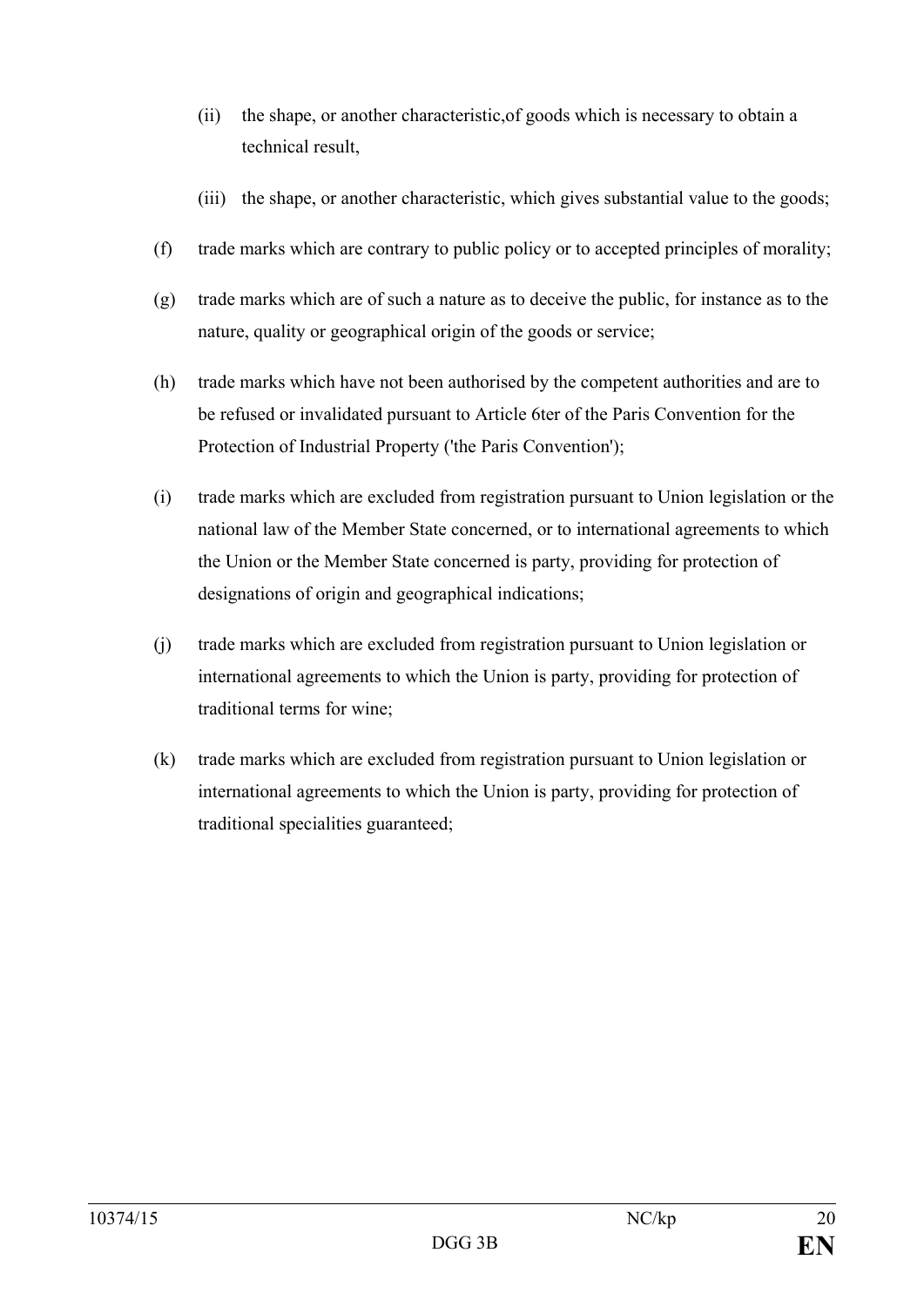- (l) trade marks which consist of, or reproduce in their essential elements, an earlier plant variety denomination registered in accordance with Union legislation or the national law of the Member State concerned, or international agreements to which the Union or the Member State concerned is party, providing protection for plant variety rights, and are in respect to plant varieties of the same or closely related species.
- 2. A trade mark shall be liable to be declared invalid where the application for registration of the trade mark was made in bad faith by the applicant. Any Member State may also provide that such a trade mark is not to be registered.
- 3. Any Member State may provide that a trade mark is not to be registered or, if registered, is liable to be declared invalid where and to the extent that:
	- (a) the use of that trade mark may be prohibited pursuant to provisions of law other than trade mark law of the Member State concerned or of the Union;
	- (b) the trade mark includes a sign of high symbolic value, in particular a religious symbol;
	- (c) the trade mark includes badges, emblems and escutcheons other than those covered by Article 6ter of the Paris Convention and which are of public interest, unless the consent of the competent authority to their registration has been given in conformity with the law of the Member State.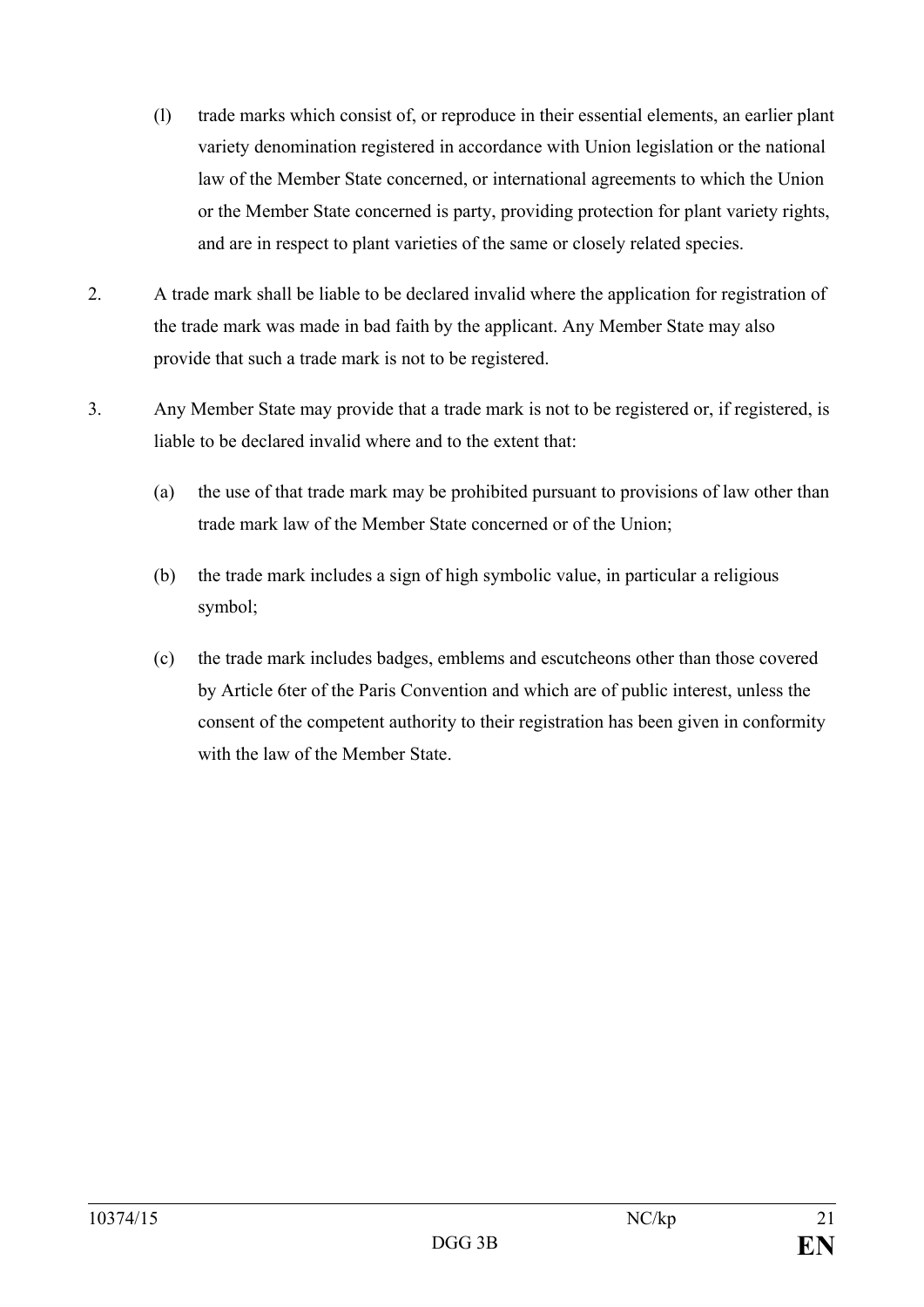- 4. A trade mark shall not be refused registration in accordance with paragraph 1(b), (c) or (d) if, before the date of application for registration, following the use which has been made of it, it has acquired a distinctive character. A trade mark shall not be declared invalid for the same reasons if, before the date of application for a declaration of invalidity, following the use which has been made of it, it has acquired a distinctive character.
- 5. Any Member State may provide that paragraph 4 is also to apply where the distinctive character was acquired after the date of application for registration but before the date of registration.

## *Relative grounds for refusal or invalidity*

- 1. A trade mark shall not be registered or, if registered, shall be liable to be declared invalid where:
	- (a) it is identical with an earlier trade mark, and the goods or services for which the trade mark is applied for or is registered are identical with the goods or services for which the earlier trade mark is protected;
	- (b) because of its identity with, or similarity to, the earlier trade mark and the identity or similarity of the goods or services covered by the trade marks, there exists a likelihood of confusion on the part of the public; the likelihood of confusion includes the likelihood of association with the earlier trade mark.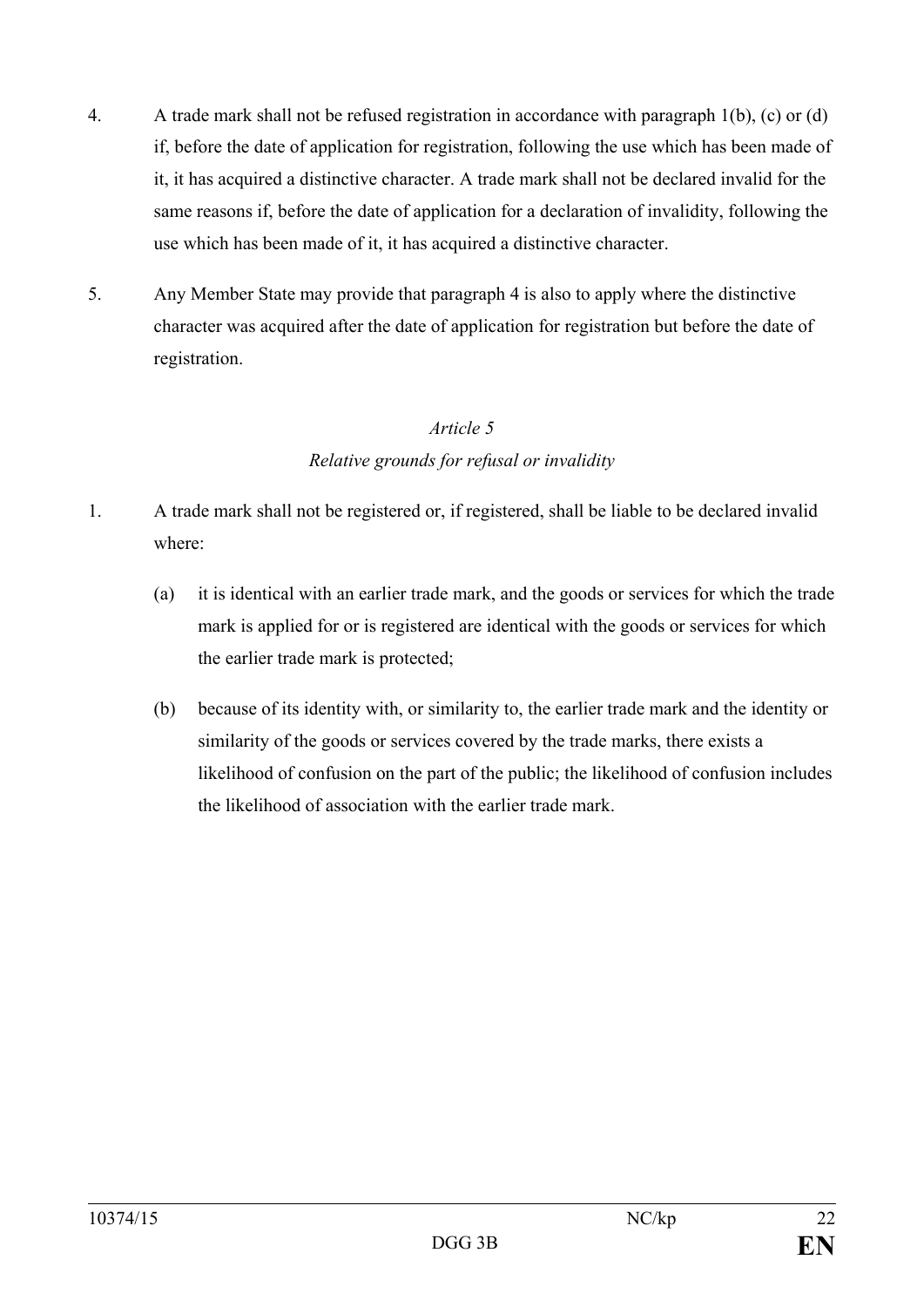- 2. 'Earlier trade marks' within the meaning of paragraph 1 means:
	- (a) trade marks of the following kinds with a date of application for registration which is earlier than the date of application for registration of the trade mark, taking account, where appropriate, of the priorities claimed in respect of those trade marks;
		- (i) EU trade marks;
		- (ii) trade marks registered in the Member State concerned or, in the case of Belgium, Luxembourg or the Netherlands, at the Benelux Office for Intellectual Property;
		- (iii) trade marks registered under international arrangements which have effect in the Member State concerned;
	- (b) EU trade marks which validly claim seniority, in accordance with Regulation (EC) No 207/2009, of a trade mark referred to in points  $(a)(ii)$  and  $(iii)$ , even when the latter trade mark has been surrendered or allowed to lapse;
	- (c) applications for the trade marks referred to in points (a) and (b), subject to their registration;
	- (d) trade marks which, on the date of application for registration of the trade mark, or, where appropriate, of the priority claimed in respect of the application for registration of the trade mark, are well known in the Member State concerned, in the sense in which the words 'well known' are used in Article 6bis of the Paris Convention.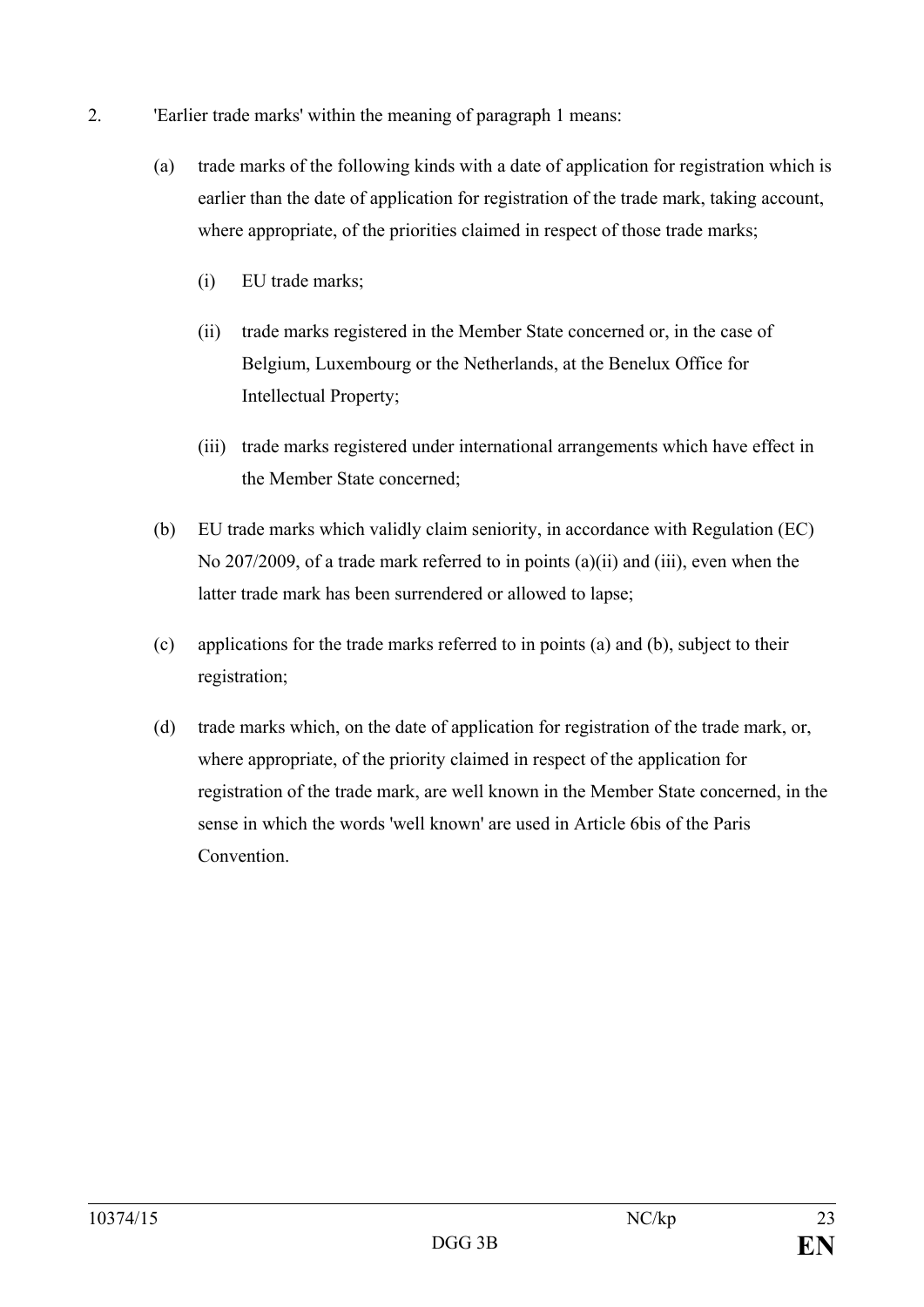- 3. Furthermore, a trade mark shall not be registered or, if registered, shall be liable to be declared invalid where:
	- (a) it is identical with, or similar to, an earlier trade mark irrespective of whether the goods or services for which it is applied or registered are identical with, similar to or not similar to those for which the earlier trade mark is registered, where the earlier trade mark has a reputation in the Member State in respect of which registration is applied for or in which the trade mark is registered or, in the case of a EU trade mark, has a reputation in the Union and the use of the later trade mark without due cause would take unfair advantage of, or be detrimental to, the distinctive character or the repute of the earlier trade mark;
	- (b) an agent or representative of the proprietor of the trade mark applies for registration thereof in his own name without the proprietor's authorisation, unless the agent or representative justifies his action;
	- (c) and to the extent that, pursuant to Union legislation or the law of the Member State concerned providing for protection of designations of origin and geographical indications:
		- (i) an application for a designation of origin or a geographical indication had already been submitted in accordance with Union legislation or the law of the Member State concerned prior to the date of application for registration of the trade mark or the date of the priority claimed for the application, subject to its subsequent registration;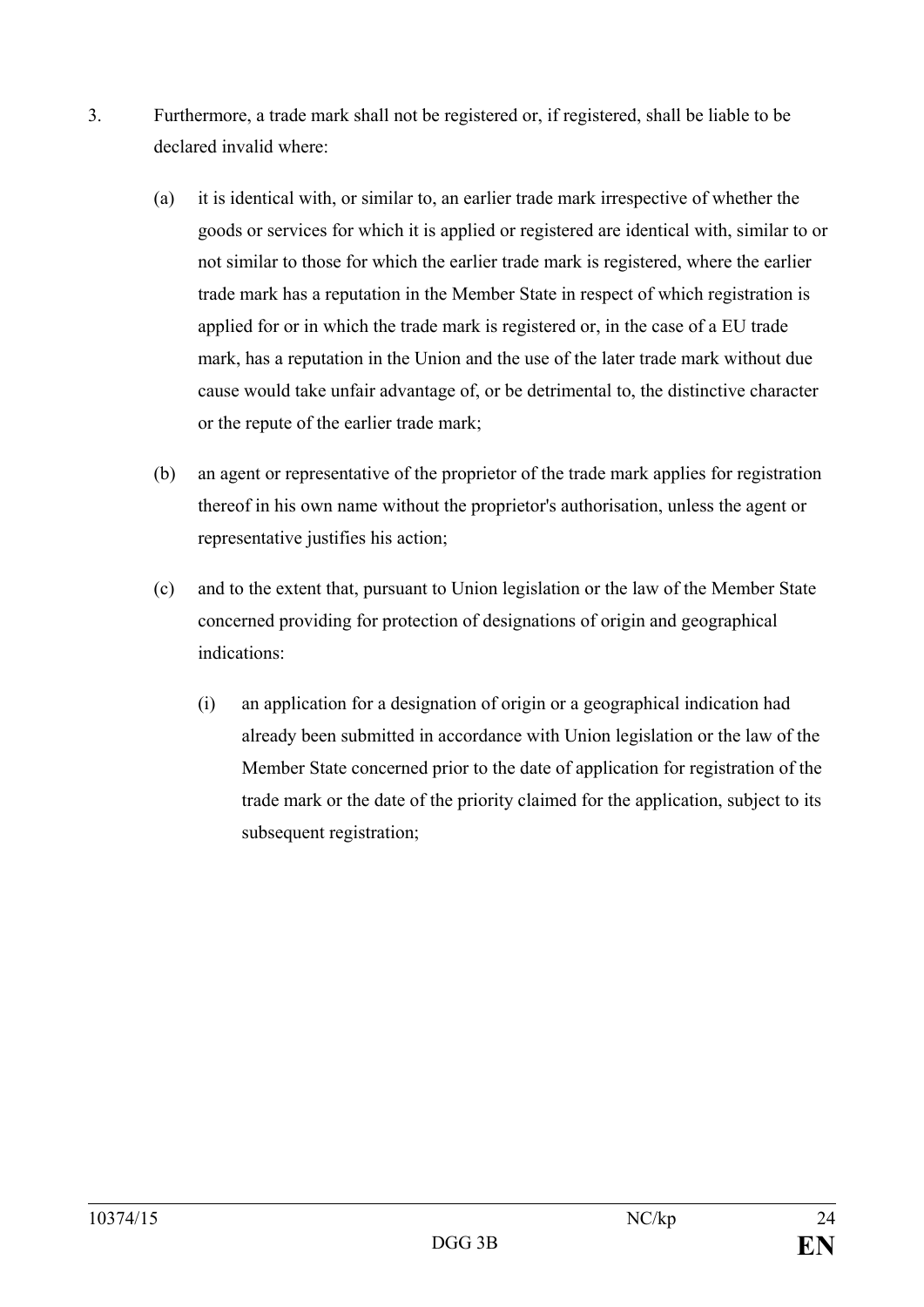- (ii) that designation of origin or geographical indication confers on the person authorised under the relevant law to exercise the rights arising therefrom the right to prohibit the use of a subsequent trade mark.
- 4. Any Member State may provide that a trade mark is not to be registered or, if registered, is liable to be declared invalid where, and to the extent that:
	- (a) rights to a non-registered trade mark or to another sign used in the course of trade were acquired prior to the date of application for registration of the subsequent trade mark, or the date of the priority claimed for the application for registration of the subsequent trade mark, and that non-registered trade mark or other sign confers on its proprietor the right to prohibit the use of a subsequent trade mark;
	- (b) the use of the trade mark may be prohibited by virtue of an earlier right, other than the rights referred to in paragraph 2 and point (a) of this paragraph and in particular:
		- (i) a right to a name,
		- (ii) a right of personal portrayal,
		- (iii) a copyright,
		- (iv) an industrial property right;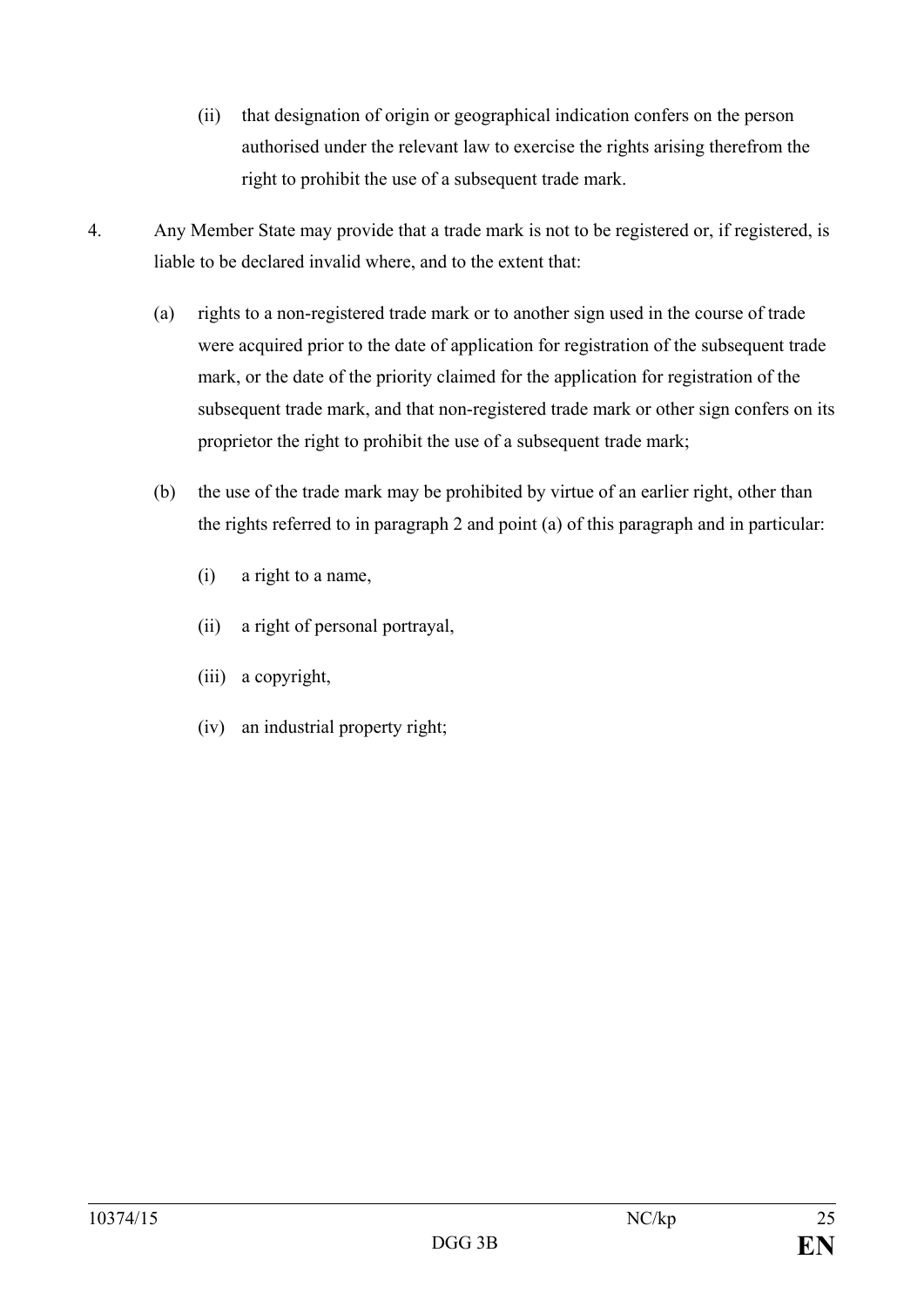- (c) the trade mark is liable to be confused with an earlier trade mark protected abroad, provided that, at the date of the application, the applicant was acting in bad faith.
- 5. The Member States shall ensure that in appropriate circumstances there is no obligation to refuse registration or to declare a trade mark invalid where the proprietor of the earlier trade mark or other earlier right consents to the registration of the later trade mark.
- 6. Member States may provide that, by derogation from paragraphs 1 to 5, the grounds for refusal of registration or invalidity in force in that Member State prior to the date of the entry into force of the provisions necessary to comply with Council Directive 89/104/EEC**[1](#page-26-0)** , are to apply to trade marks for which application has been made prior to that date.

## *Establishment a posteriori of invalidity or revocation of a trade mark*

Where the seniority of a national trade mark or of a trade mark registered under international arrangements having effect in the Member State, which has been surrendered or allowed to lapse, is claimed for an EU trade mark, the invalidity or revocation of the trade mark providing the basis for the seniority claim may be established a posteriori, provided that the invalidity or revocation could have been declared at the time the mark was surrendered or allowed to lapse. In such a case, the seniority shall cease to produce its effects.

<span id="page-26-0"></span>**<sup>1</sup>** First Council Directive 89/104/EEC of 21 December 1988 to approximate the laws of the Member States relating to trade marks (OJ L 40, 11.2.1989, p. 1).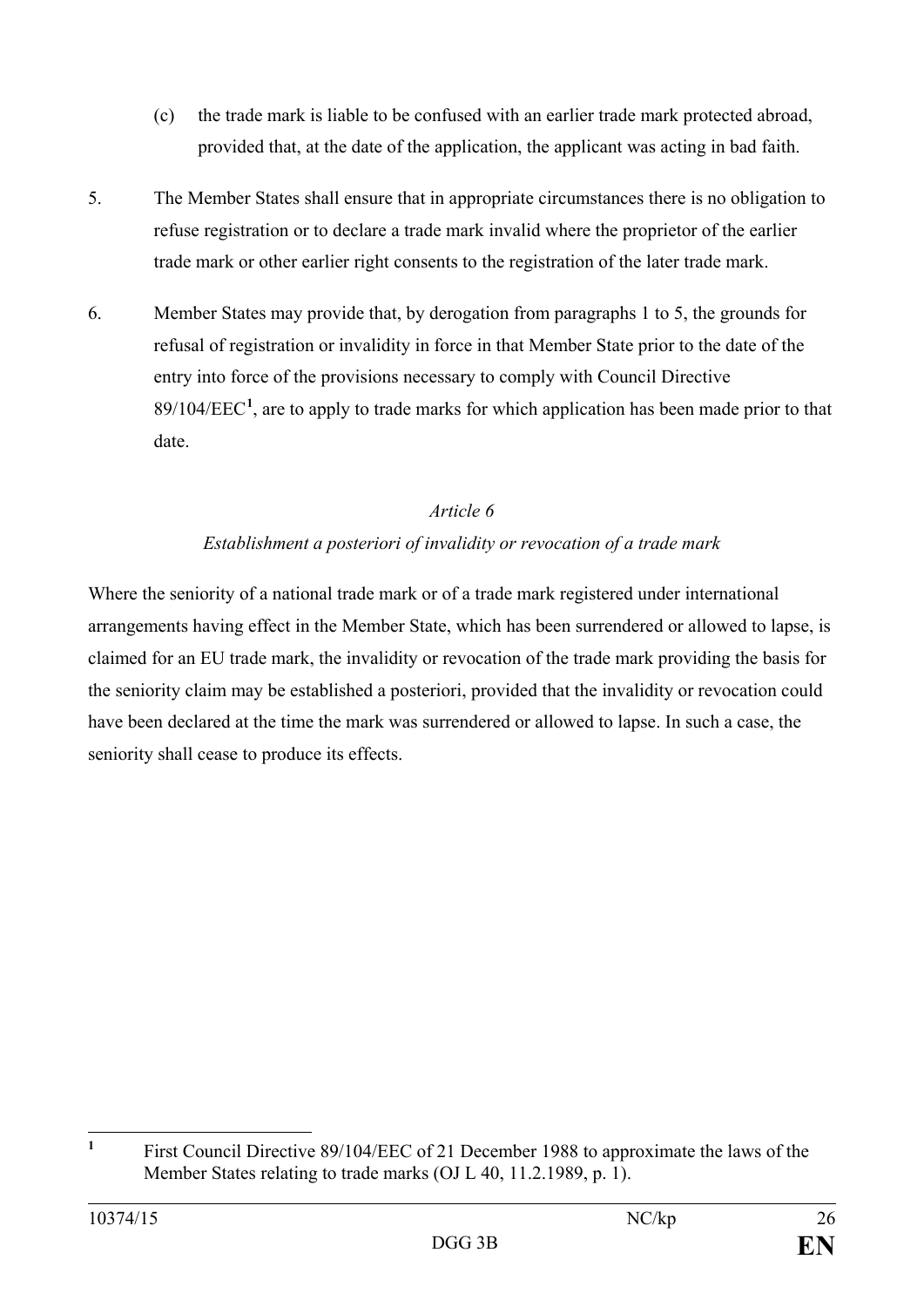#### *Grounds for refusal or invalidity relating to only some of the goods or services*

Where grounds for refusal of registration or for invalidity of a trade mark exist in respect of only some of the goods or services for which that trade mark has been applied or registered, refusal of registration or invalidity shall cover those goods or services only.

#### *Article 8*

## *Lack of distinctive character or of reputation of an earlier trade mark precluding a declaration of invalidity of a registered trade mark*

An application for a declaration of invalidity on the basis of an earlier mark shall not succeed at the date of application for invalidation if it would not have been successful at the filing date or the priority date of the later trade mark for any of the following reasons:

- (a) the earlier trade mark, liable to be declared invalid pursuant to Article  $4(1)(b)$ , (c) or (d), had not yet acquired a distinctive character in accordance with Article 4( 4);
- (b) the application for a declaration of invalidity is based on Article  $5(1)(b)$  and the earlier trade mark had not yet become sufficiently distinctive to support a finding of likelihood of confusion within the meaning of Article  $5(1)(b)$ ;
- (c) the application for a declaration of invalidity is based on Article  $5(3)(a)$  and the earlier trade mark had not yet acquired a reputation within the meaning of Article 5(3)(a).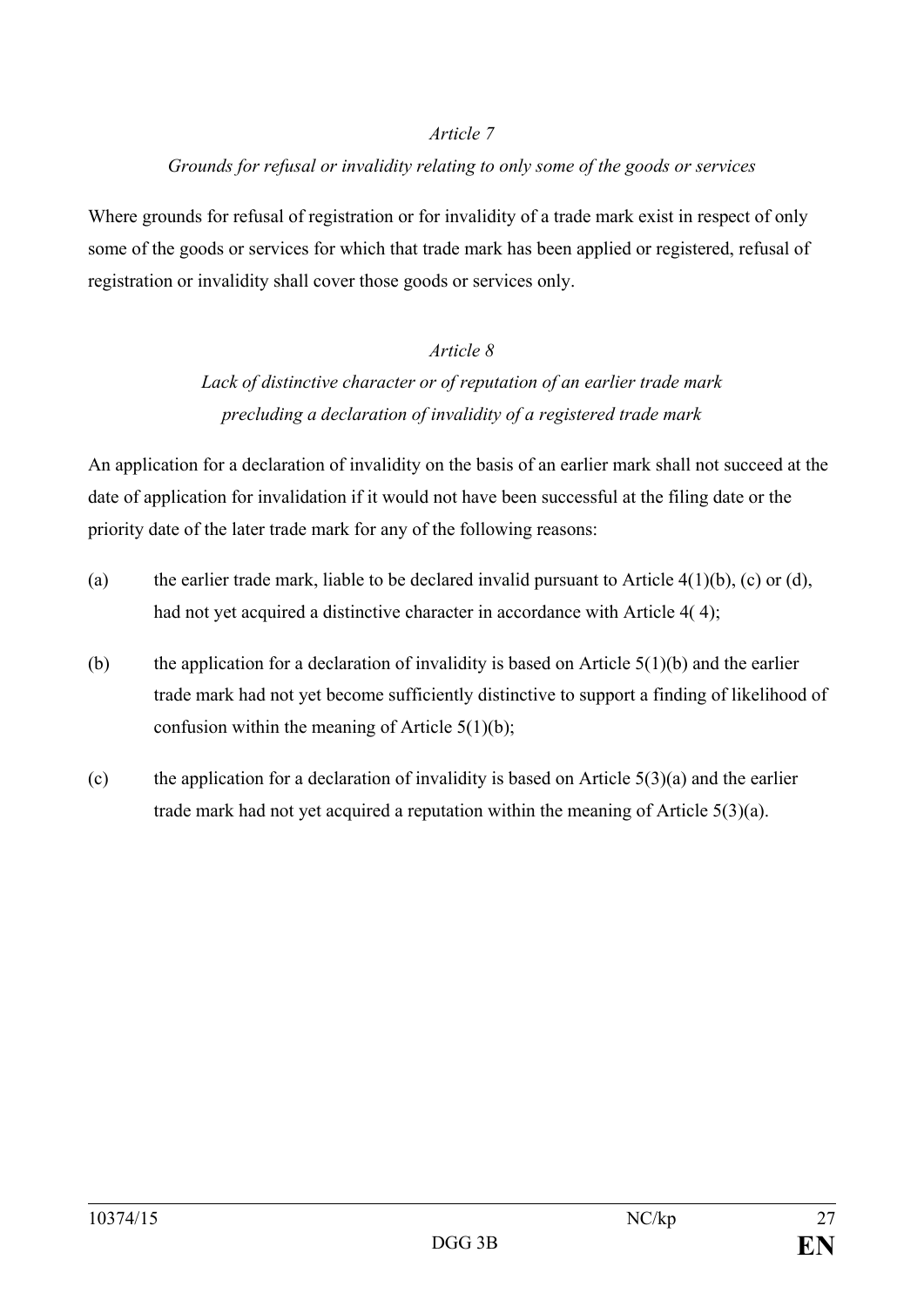## *Preclusion of a declaration of invalidity due to acquiescence*

- 1. Where, in a Member State, the proprietor of an earlier trade mark as referred to in Article 5(2) or Article 5(3)(a) has acquiesced, for a period of five successive years, in the use of a later trade mark registered in that Member State while being aware of such use, that proprietor shall no longer be entitled on the basis of the earlier trade mark to apply for a declaration that the later trade mark is invalid in respect of the goods or services for which the later trade mark has been used, unless registration of the later trade mark was applied for in bad faith.
- 2. Member States may provide that paragraph 1 of this Article is to apply to the proprietor of any other earlier right referred to in Article 5(4)(a) or (b).
- 3. In the cases referred to in paragraphs 1 and 2, the proprietor of a later registered trade mark shall not be entitled to oppose the use of the earlier right, even though that right may no longer be invoked against the later trade mark.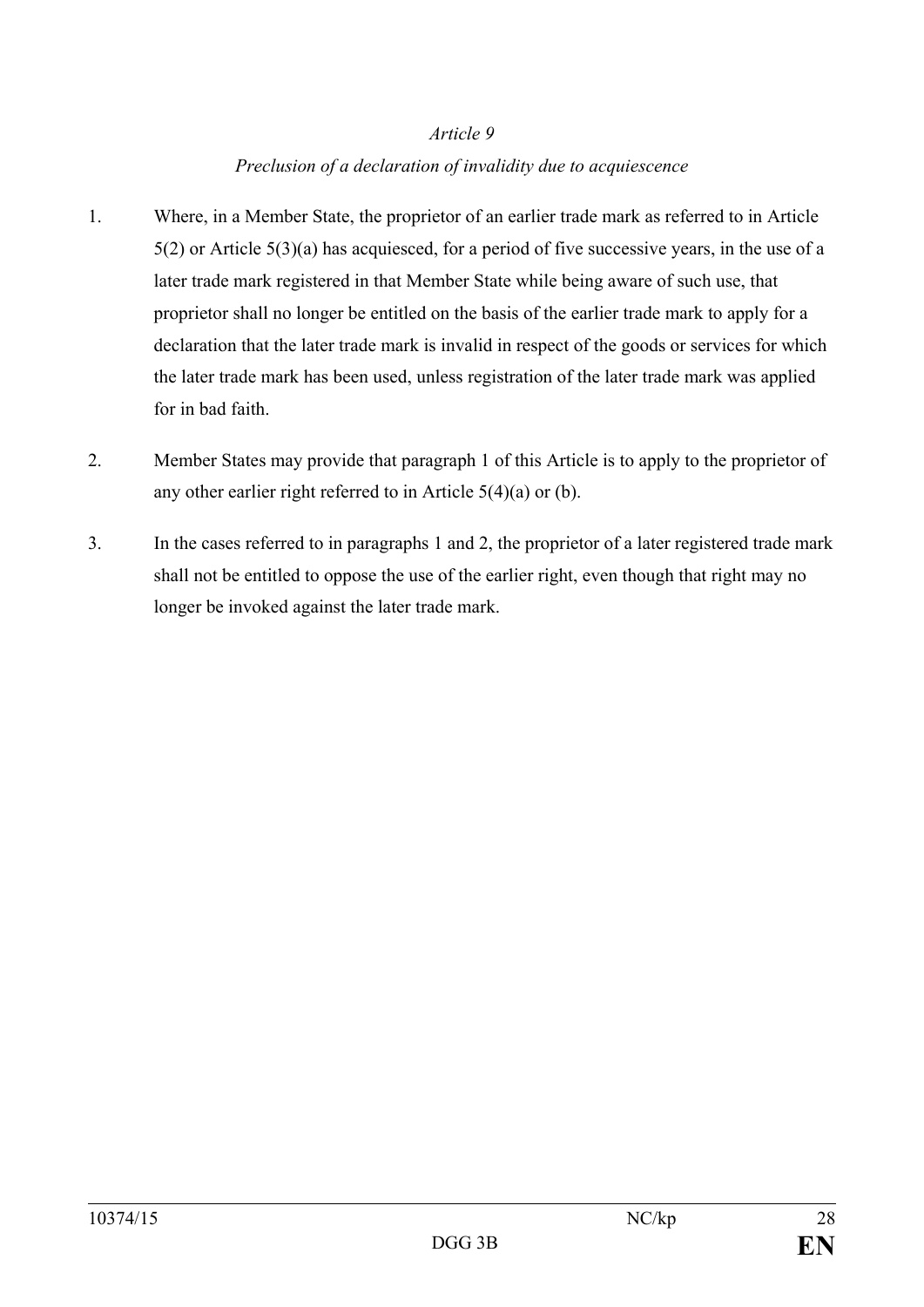# **SECTION 3 RIGHTS CONFERRED AND LIMITATIONS**

# *Article 10 Rights conferred by a trade mark*

- 1. The registration of a trade mark shall confer on the proprietor exclusive rights therein.
- 2. Without prejudice to the rights of proprietors acquired before the filing date or the priority date of the registered trade mark, the proprietor of that registered trade mark shall be entitled to prevent all third parties not having his consent from using in the course of trade, in relation to goods or services, any sign where:
	- (a) the sign is identical with the trade mark and is used in relation to goods or services which are identical with those for which the trade mark is registered;
	- (b) the sign is identical with, or similar to, the trade mark and is used in relation to goods or services which are identical with or similar to the goods or services for which the trade mark is registered, if there exists a likelihood of confusion on the part of the public; the likelihood of confusion includes the likelihood of association between the sign and the trade mark;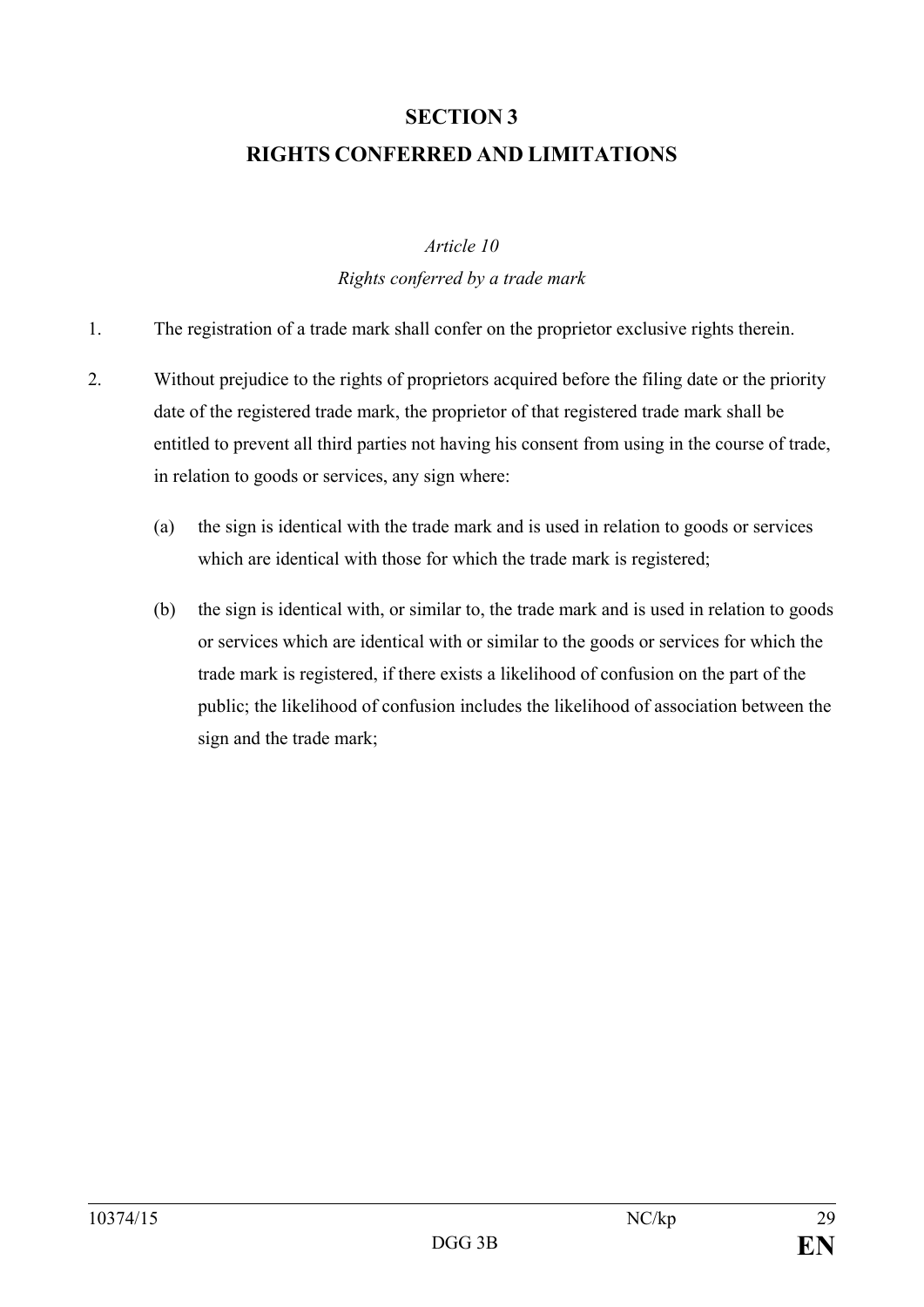- (c) the sign is identical with, or similar to, the trade mark irrespective of whether it is used in relation to goods or services which are identical with, similar to, or not similar to those for which the trade mark is registered, where the latter has a reputation in the Member State and where use of that sign without due cause takes unfair advantage of, or is detrimental to, the distinctive character or the repute of the trade mark.
- 3. The following, in particular, may be prohibited under paragraph 2:
	- (a) affixing the sign to the goods or to the packaging thereof;
	- (b) offering the goods or putting them on the market, or stocking them for those purposes, under the sign, or offering or supplying services thereunder;
	- (c) importing or exporting the goods under the sign;
	- (d) using the sign as a trade or company name or part of a trade or company name;
	- (e) using the sign on business papers and in advertising;
	- (f) using the sign in comparative advertising in a manner that is contrary to Directive 2006/114/EC.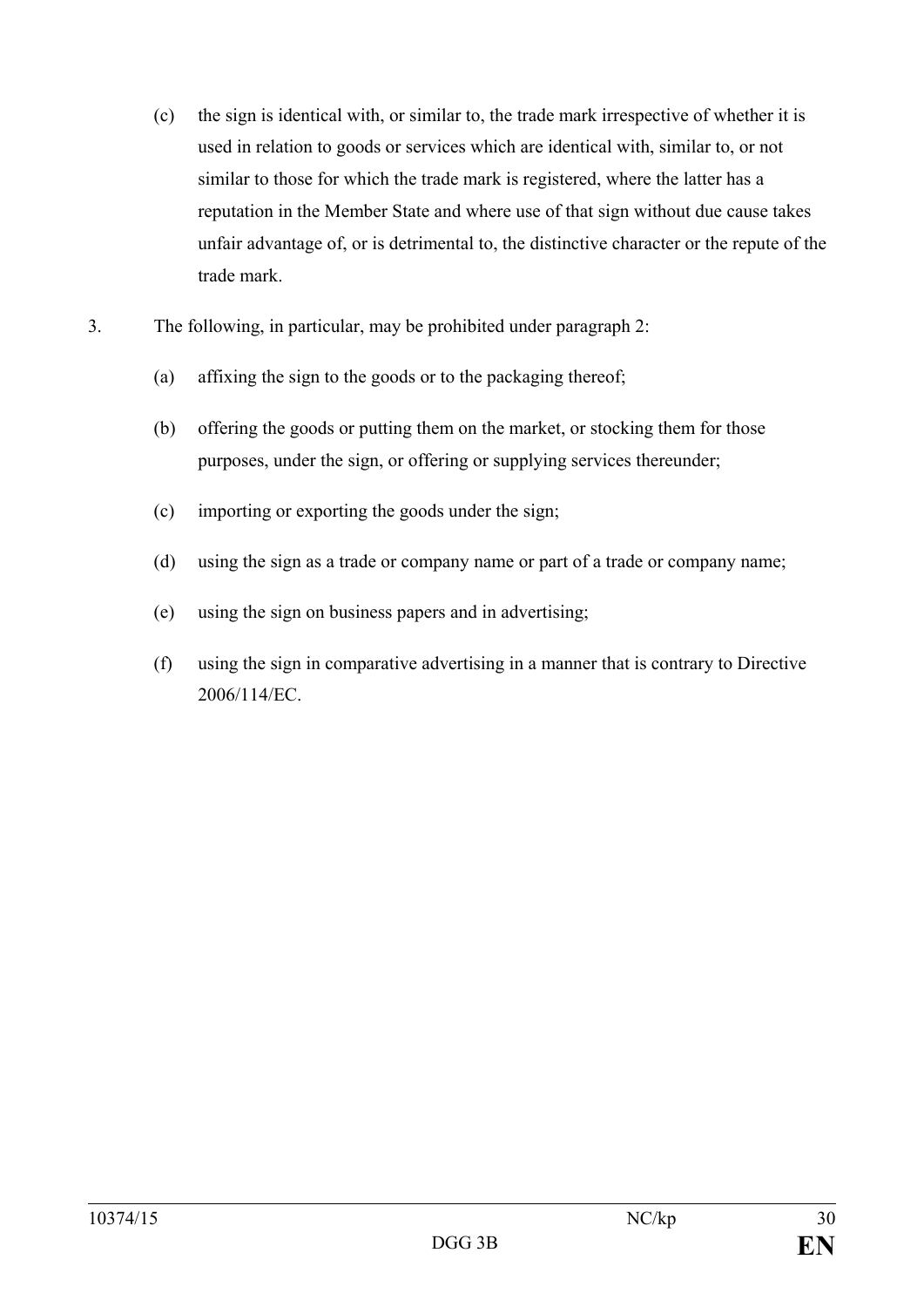4. Without prejudice to the rights of proprietors acquired before the filing date or the priority date of the registered trade mark, the proprietor of that registered trade mark shall also be entitled to prevent all third parties from bringing goods, in the course of trade, into the Member State where the trade mark is registered, without being released for free circulation there, where such goods, including packaging, come from third countries and bear without authorisation a trade mark which is identical with the trade mark registered in respect of such goods, or which cannot be distinguished in its essential aspects from that trade mark.

The entitlement of the trade mark proprietor pursuant to the first subparagraph shall lapse if, during the proceedings to determine whether the registered trade mark has been infringed, initiated in accordance with Regulation (EU) No 608/2013, evidence is provided by the declarant or the holder of the goods that the proprietor of the registered trade mark is not entitled to prohibit the placing of the goods on the market in the country of final destination.

- 5. Where, under the law of a Member State, the use of a sign under the conditions referred to in paragraph 2 (b) or (c) could not be prohibited before the date of entry into force of the provisions necessary to comply with Directive 89/104/EEC in the Member State concerned, the rights conferred by the trade mark may not be relied on to prevent the continued use of the sign.
- 6. Paragraphs 1, 2, 3 and 5 shall not affect provisions in any Member State relating to the protection against the use of a sign other than use for the purposes of distinguishing goods or services, where use of that sign without due cause takes unfair advantage of, or is detrimental to, the distinctive character or the repute of the trade mark.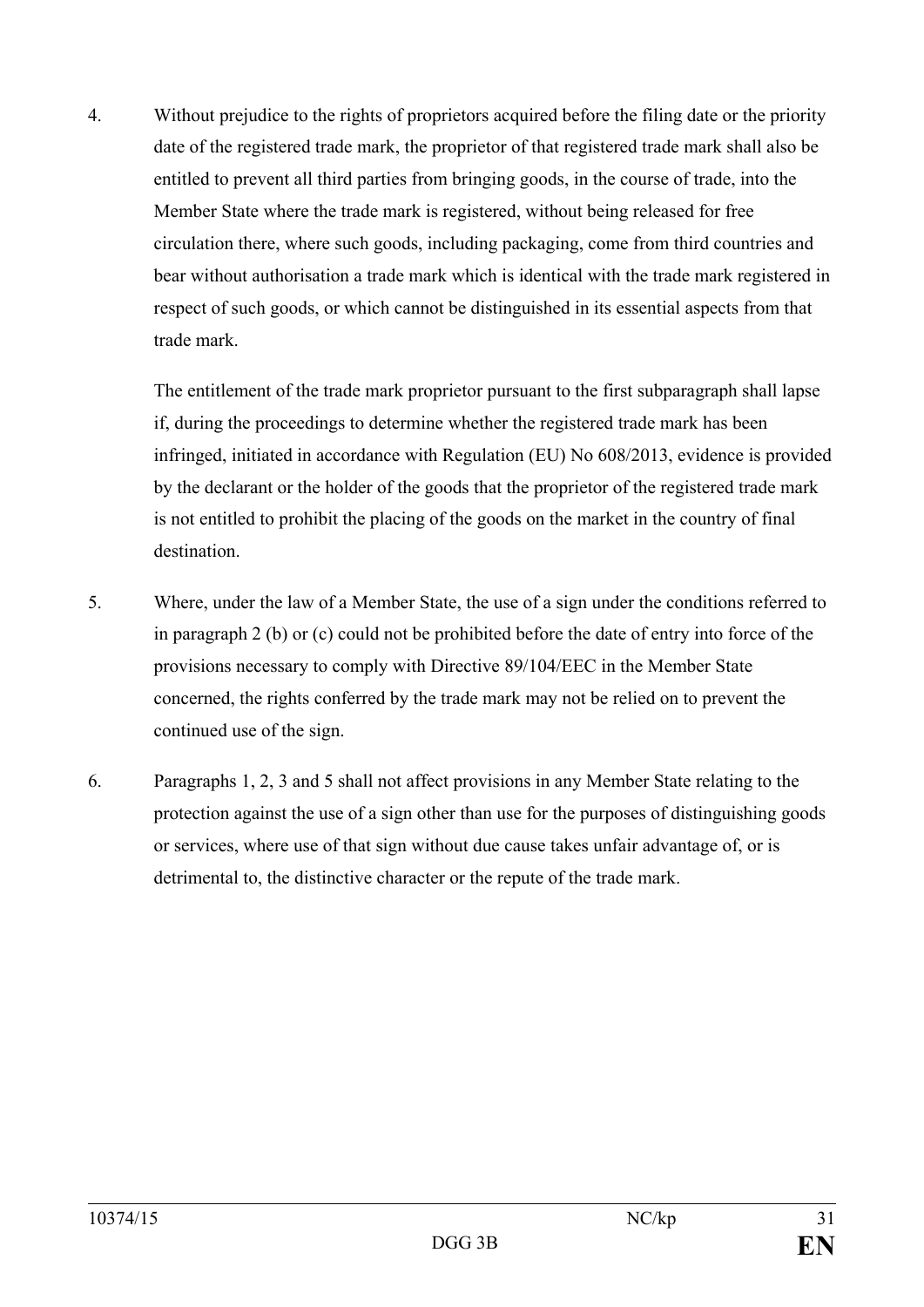# *The right to prohibit preparatory acts in relation to the use of packaging or other means*

Where the risk exists that the packaging, labels, tags, security or authenticity features or devices, or any other means to which the trade mark is affixed, could be used in relation to goods or services and that use would constitute an infringement of the rights of the proprietor of a trade mark under Article 10(2) and (3), the proprietor of that trade mark shall have the right to prohibit the following acts if carried out in the course of trade:

- (a) affixing a sign identical with or similar to the trade mark on packaging, labels, tags, security or authenticity features or devices, or any other means on which the mark may be affixed;
- (b) offering or placing on the market, or stocking for those purposes, or importing or exporting, packaging, labels, tags, security or authenticity features or devices, or any other means on which the mark is affixed.

#### *Article 12*

## *Reproduction of trade marks in dictionaries*

If the reproduction of a trade mark in a dictionary, encyclopaedia or similar reference work, in print or electronic form, gives the impression that it constitutes the generic name of the goods or services for which the trade mark is registered, the publisher of the work shall, at the request of the proprietor of the trade mark, ensure that the reproduction of the trade mark is, without delay, and in the case of works in printed form at the latest in the next edition of the publication, accompanied by an indication that it is a registered trade mark.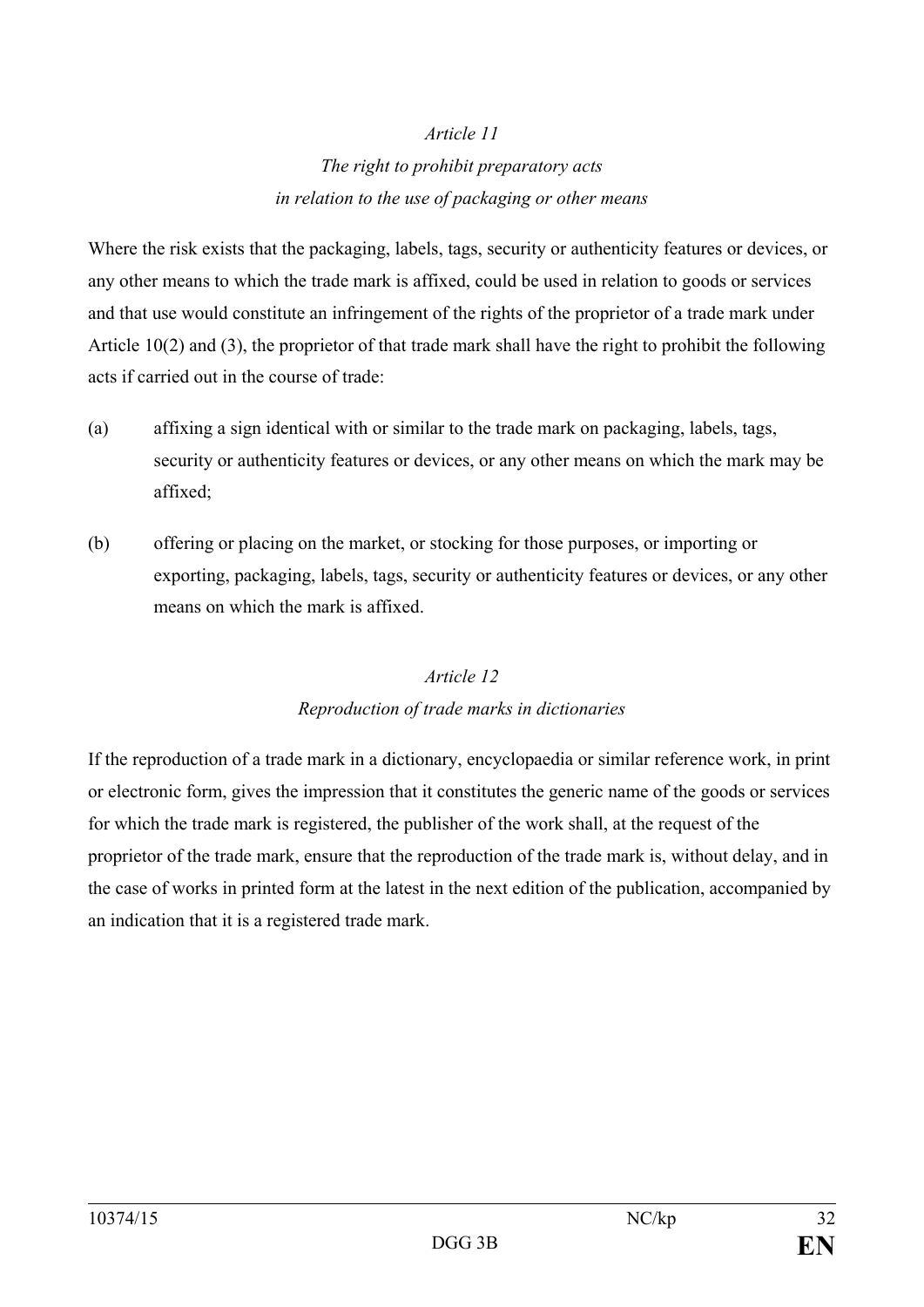#### *Prohibition of the use of a trade mark registered in the name of an agent or representative*

- 1. Where a trade mark is registered in the name of the agent or representative of a person who is the proprietor of that trade mark, without the proprietor's consent, the latter shall be entitled to either or both of the following:
	- (a) to oppose the use of the trade mark by his agent or representative;
	- (b) to demand the assignment of the trade mark in his favour.
- 2. Paragraph 1 shall not apply where the agent or representative justifies his action.

# *Article 14 Limitation of the effects of a trade mark*

- 1. A trade mark shall not entitle the proprietor to prohibit a third party from using, in the course of trade:
	- (a) the name or address of the third party, where that third party is a natural person;
	- (b) signs or indications which are not distinctive or which concern the kind, quality, quantity, intended purpose, value, geographical origin, the time of production of goods or of rendering of the service, or other characteristics of goods or services;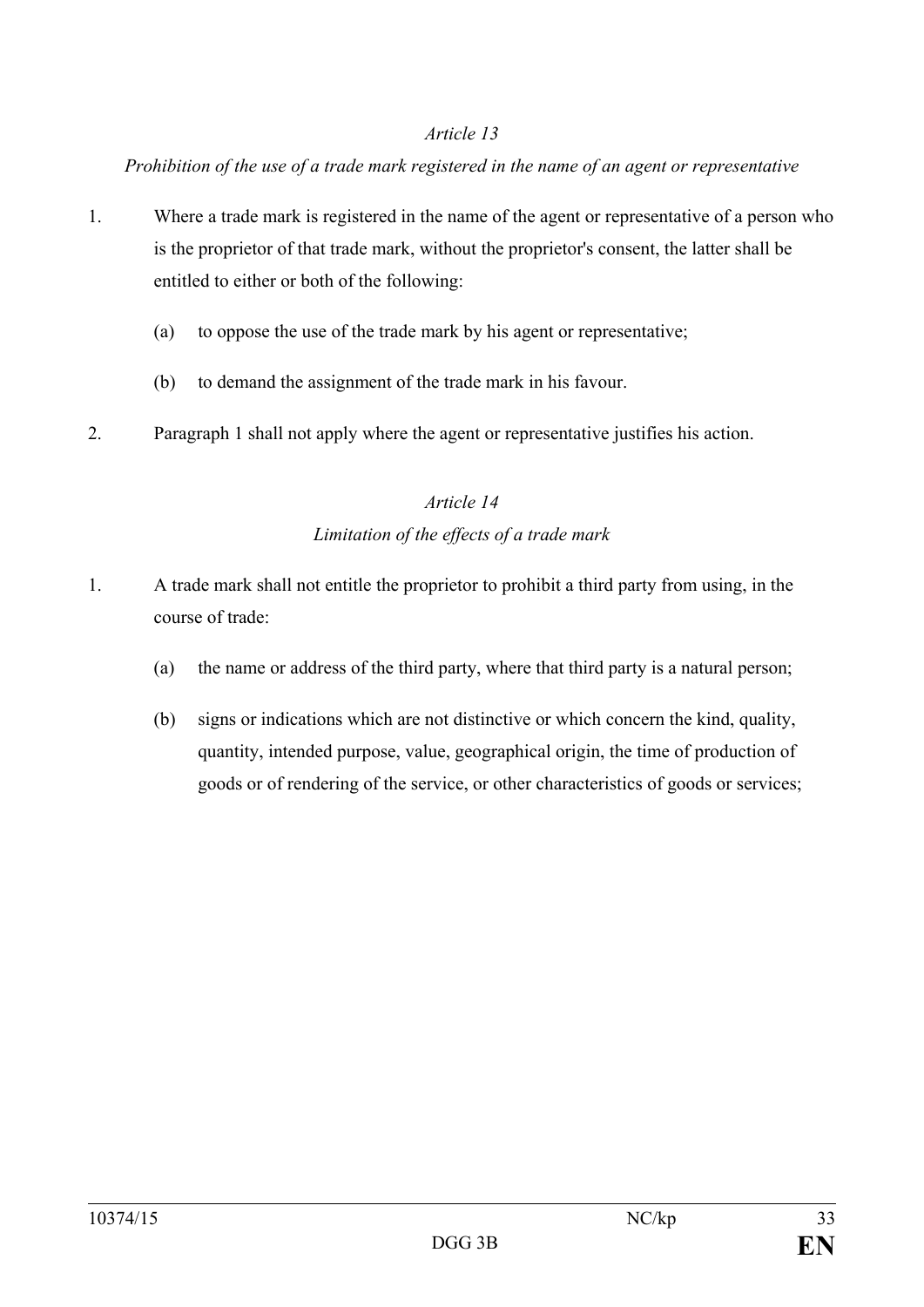- (c) the trade mark for the purpose of identifying or referring to goods or services as those of the proprietor of that trade mark, in particular, where the use of the trade mark is necessary to indicate the intended purpose of a product or service, in particular as accessories or spare parts.
- 2. Paragraph 1 shall only apply where the use made by the third party is in accordance with honest practices in industrial or commercial matters.
- 3. A trade mark shall not entitle the proprietor to prohibit a third party from using, in the course of trade, an earlier right which only applies in a particular locality if that right is recognised by the law of the Member State in question and the use of that right is within the limits of the territory in which it is recognised.

# *Article 15 Exhaustion of the rights conferred by a trade mark*

- 1. A trade mark shall not entitle the proprietor to prohibit its use in relation to goods which have been put on the market in the Union under that trade mark by the proprietor or with the proprietor's consent.
- 2. Paragraph 1 shall not apply where there exist legitimate reasons for the proprietor to oppose further commercialisation of the goods, especially where the condition of the goods is changed or impaired after they have been put on the market.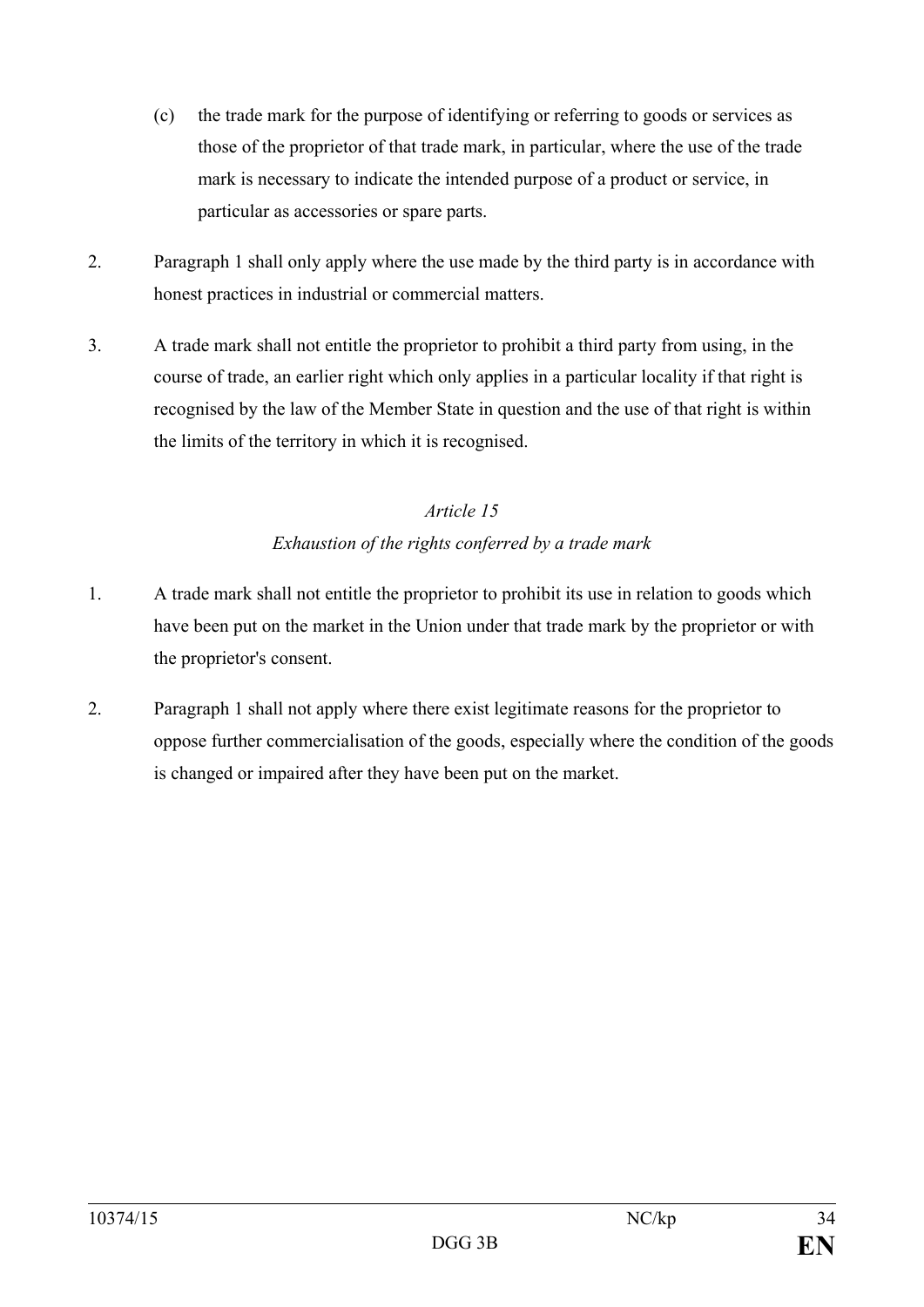# *Article 16 Use of trade marks*

- 1. If, within a period of five years following the date of the completion of the registration procedure, the proprietor has not put the trade mark to genuine use in the Member State in connection with the goods or services in respect of which it is registered, or if such use has been suspended during a continuous five-year period, the trade mark shall be subject to the limits and sanctions provided for in Article 17, Article 19(1), Article 44(1) and (2), and Article 46(3) and (4), unless there are proper reasons for non-use.
- 2. Where a Member State provides for opposition proceedings following registration, the five-year period referred to in paragraph 1 shall be calculated from the date when the mark can no longer be opposed or, in the event that an opposition has been lodged, from the date when a decision terminating the opposition proceedings became final or the opposition was withdrawn.
- 3. With regard to trade marks registered under international arrangements and having effect in the Member State, the five-year period referred to in paragraph 1 shall be calculated from the date when the mark can no longer be rejected or opposed. Where an opposition has been lodged or when an objection on absolute or relative grounds has been notified, the period shall be calculated from the date when a decision terminating the opposition proceedings or a ruling on absolute or relative grounds for refusal became final or the opposition was withdrawn.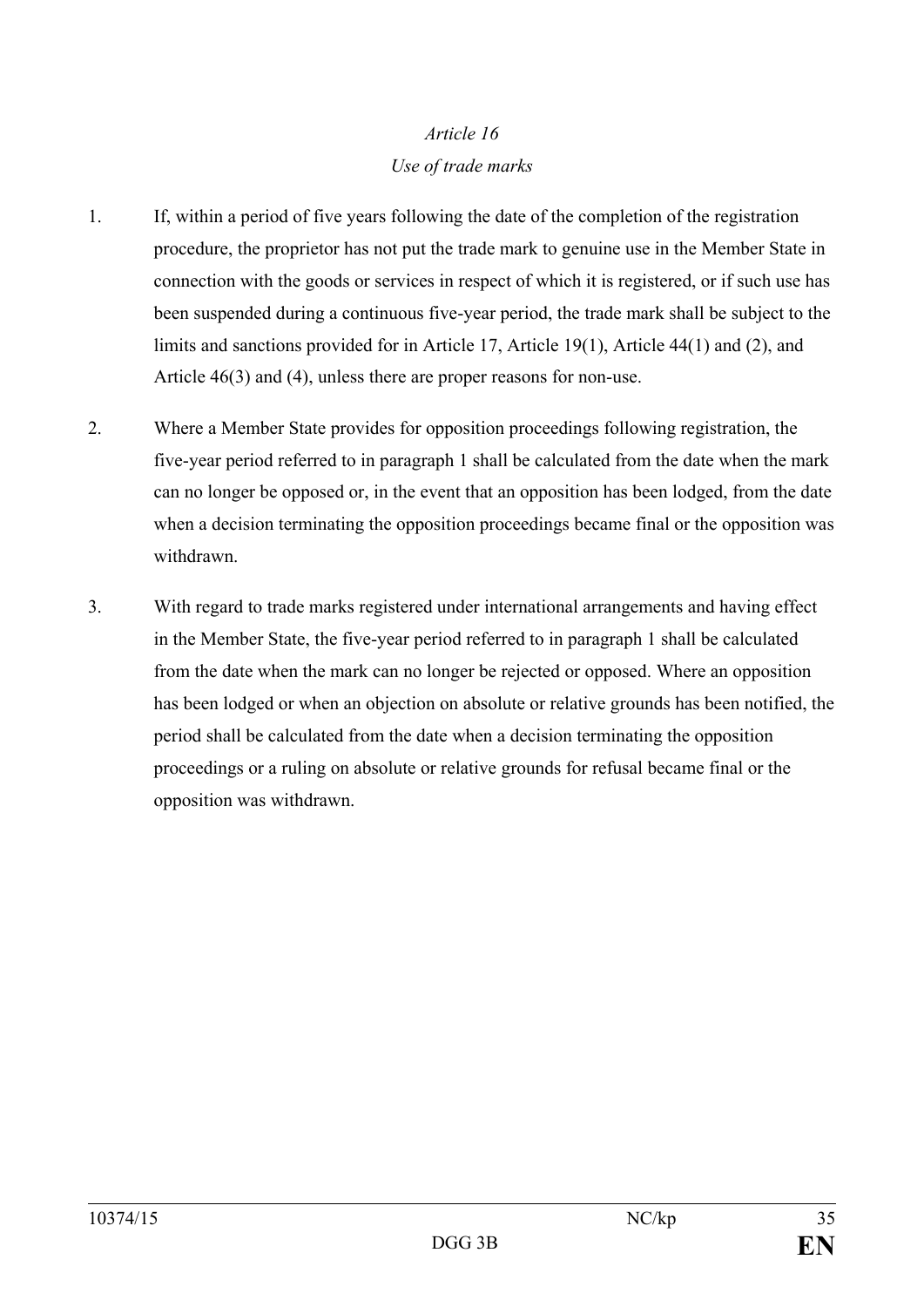- 4. The date of commencement of the five-year period referred to in paragraphs 1 and 2 shall be entered in the register.
- 5. The following shall also constitute use within the meaning of paragraph 1:
	- (a) use of the trade mark in a form differing in elements which do not alter the distinctive character of the mark in the form in which it was registered, regardless of whether or not the trade mark in the form as used is also registered in the name of the proprietor;
	- (b) affixing of the trade mark to goods or to the packaging thereof in the Member State concerned solely for export purposes.
- 6. Use of the trade mark with the consent of the proprietor shall be deemed to constitute use by the proprietor.

## *Article 17 Non-use as defence in infringement proceedings*

The proprietor of a trade mark shall be entitled to prohibit the use of a sign only to the extent that the proprietor's rights are not liable to be revoked pursuant to Article 19 at the time the infringement action is brought. If the defendant so requests, the proprietor of the trade mark shall furnish proof that, during the five-year period preceding the date of bringing the action, the trade mark has been put to genuine use as provided in Article 16 in connection with the goods or services in respect of which it is registered and which are cited as justification for the action, or that there are proper reasons for non-use, provided that the registration procedure of the trade mark has at the date of bringing the action been completed for not less than five years.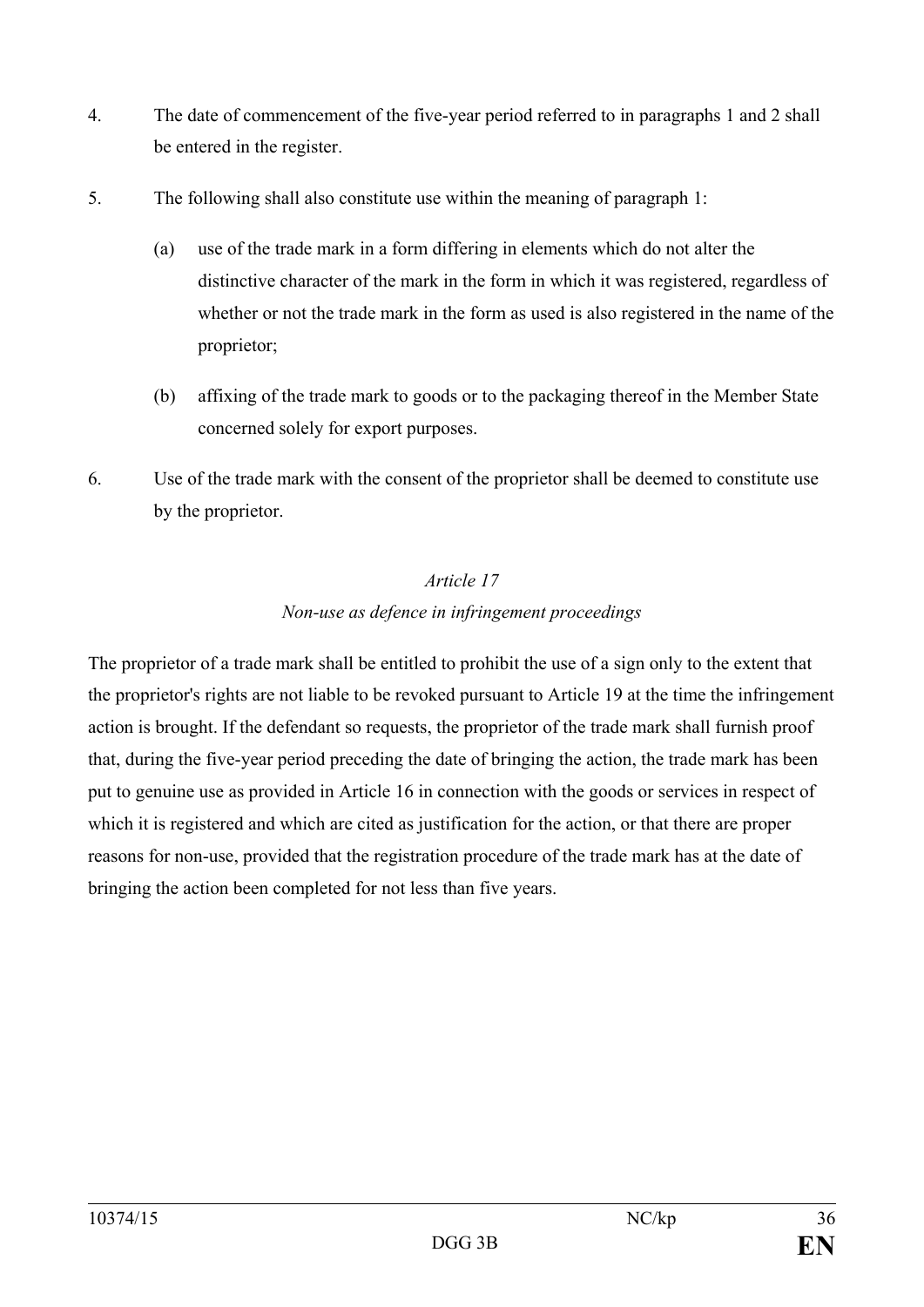# *Intervening right of the proprietor of a later registered trade mark as defence in infringement proceedings*

- 1. In infringement proceedings, the proprietor of a trade mark shall not be entitled to prohibit the use of a later registered mark where that later trade mark would not be declared invalid pursuant to Article 8, Article 9(1) or (2) or Article 46(3).
- 2. In infringement proceedings, the proprietor of a trade mark shall not be entitled to prohibit the use of a later registered EU trade mark where that later trade mark would not be declared invalid pursuant to Article 53(1), (3) or (4), 54(1) or (2) or 57(2) of Regulation (EC) No 207/2009.
- 3. Where the proprietor of a trade mark is not entitled to prohibit the use of a later registered trade mark pursuant to paragraph 1 or 2, the proprietor of that later registered trade mark shall not be entitled to prohibit the use of the earlier trade mark in infringement proceedings, even though that earlier right may no longer be invoked against the later trade mark.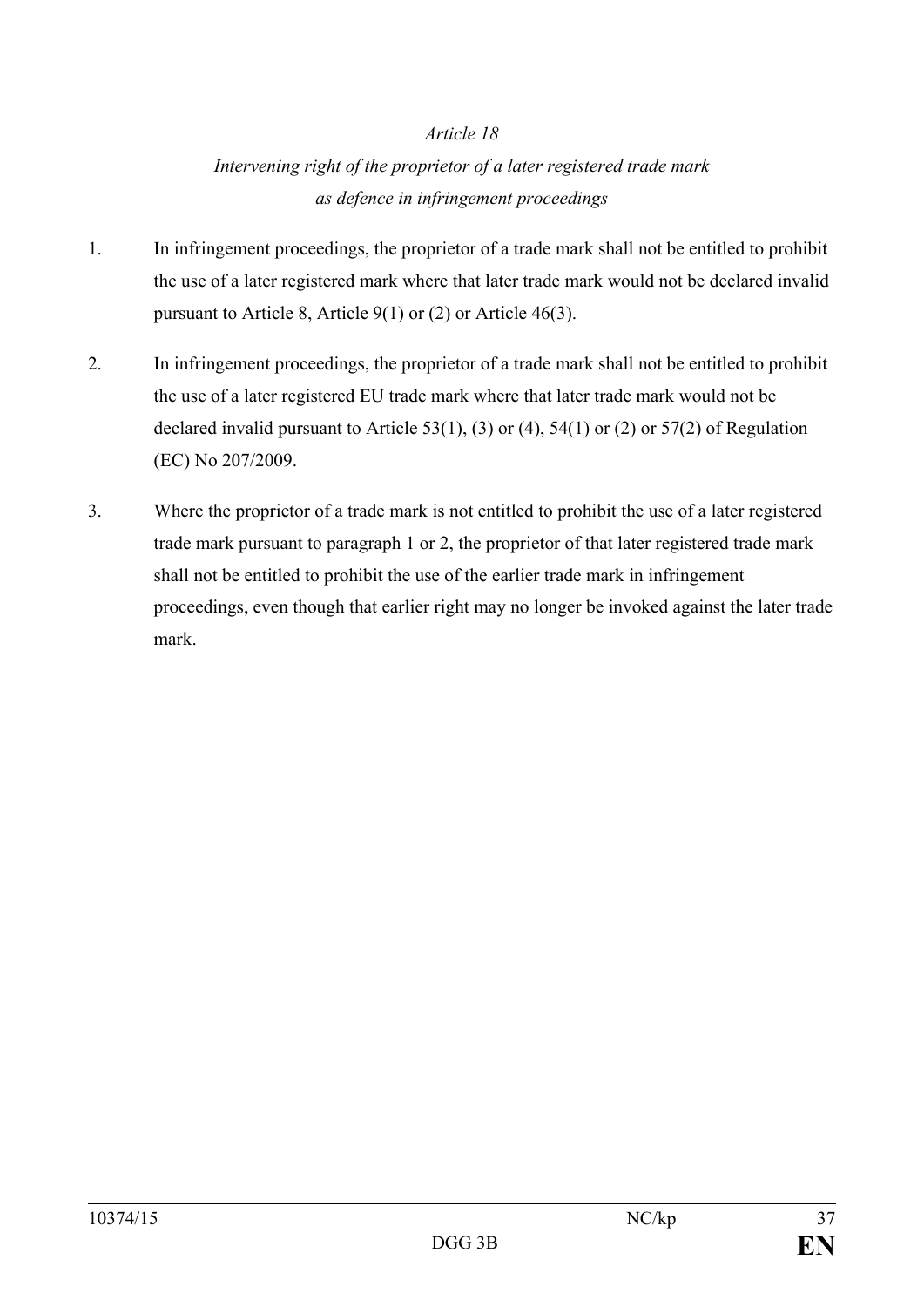# **SECTION 4 REVOCATION OF TRADE MARK RIGHTS**

#### *Article 19*

#### *Absence of genuine use as ground for revocation*

- 1. A trade mark shall be liable to revocation if, within a continuous five-year period, it has not been put to genuine use in the Member State in connection with the goods or services in respect of which it is registered, and there are no proper reasons for non-use.
- 2. No person may claim that the proprietor's rights in a trade mark should be revoked where, during the interval between expiry of the five-year period and filing of the application for revocation, genuine use of the trade mark has been started or resumed.
- 3. The commencement or resumption of use within a three-month period preceding the filing of the application for revocation which began at the earliest on expiry of the continuous five-year period of non-use shall be disregarded where preparations for the commencement or resumption occur only after the proprietor becomes aware that the application for revocation may be filed.

#### *Article 20*

*Trade mark having become generic or misleading indication as grounds for revocation*

A trade mark shall be liable to revocation if, after the date on which it was registered:

(a) as a result of acts or inactivity of the proprietor, it has become the common name in the trade for a product or service in respect of which it is registered;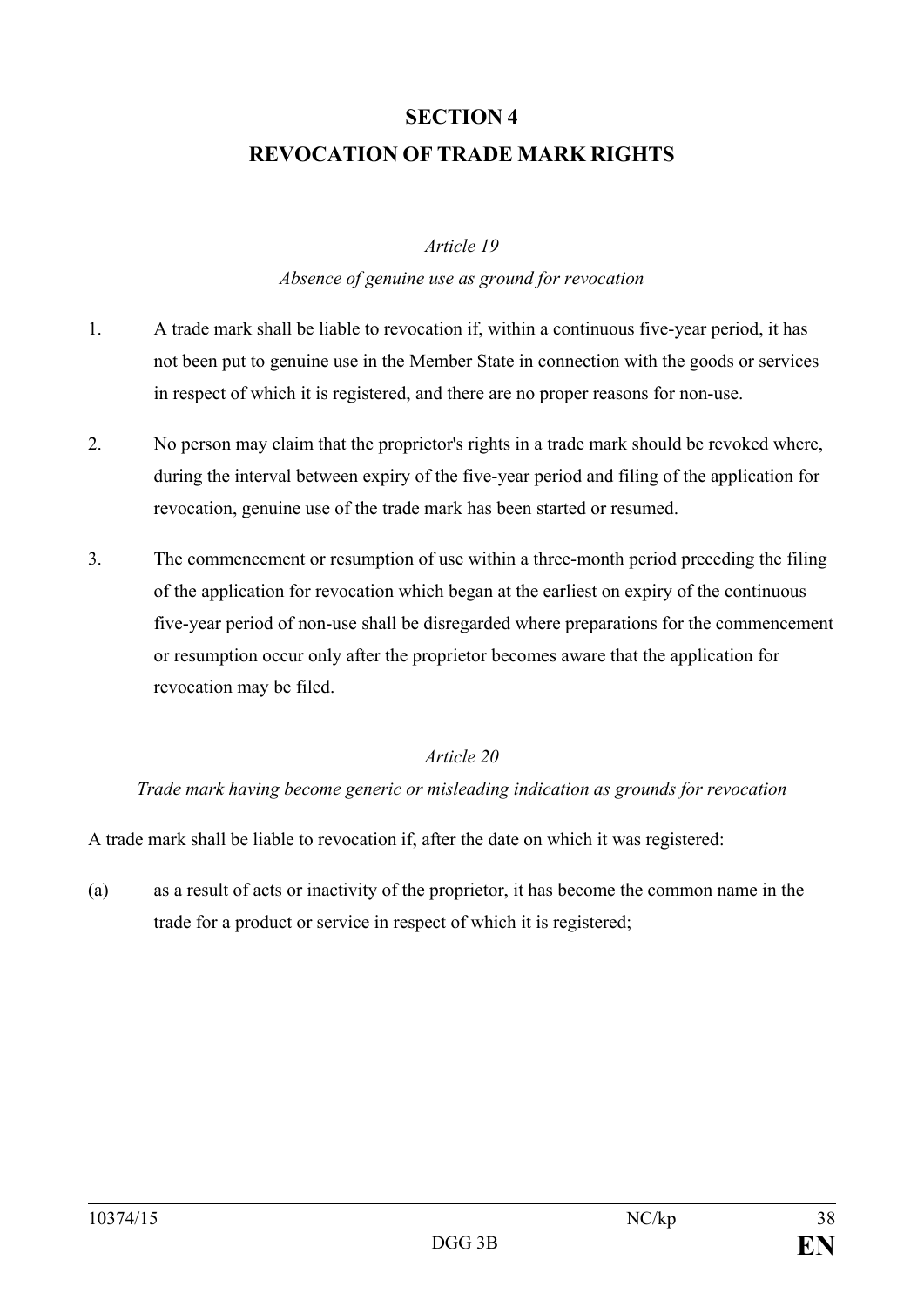(b) as a result of the use made of it by the proprietor of the trade mark or with the proprietor's consent in respect of the goods or services for which it is registered, it is liable to mislead the public, particularly as to the nature, quality or geographical origin of those goods or services.

## *Article 21*

#### *Revocation relating to only some of the goods or services*

Where grounds for revocation of a trade mark exist in respect of only some of the goods or services for which that trade mark has been registered, revocation shall cover those goods or services only.

## **SECTION 5**

## **TRADE MARKS AS OBJECTS OF PROPERTY**

## *Article 22*

*Transfer of registered trade marks*

- 1. A trade mark may be transferred, separately from any transfer of the undertaking, in respect of some or all of the goods or services for which it is registered.
- 2. A transfer of the whole of the undertaking shall include the transfer of the trade mark except where there is agreement to the contrary or circumstances clearly dictate otherwise. This provision shall apply to the contractual obligation to transfer the undertaking.
- 3. Member States shall have procedures in place to allow for the recordal of transfers in their registers.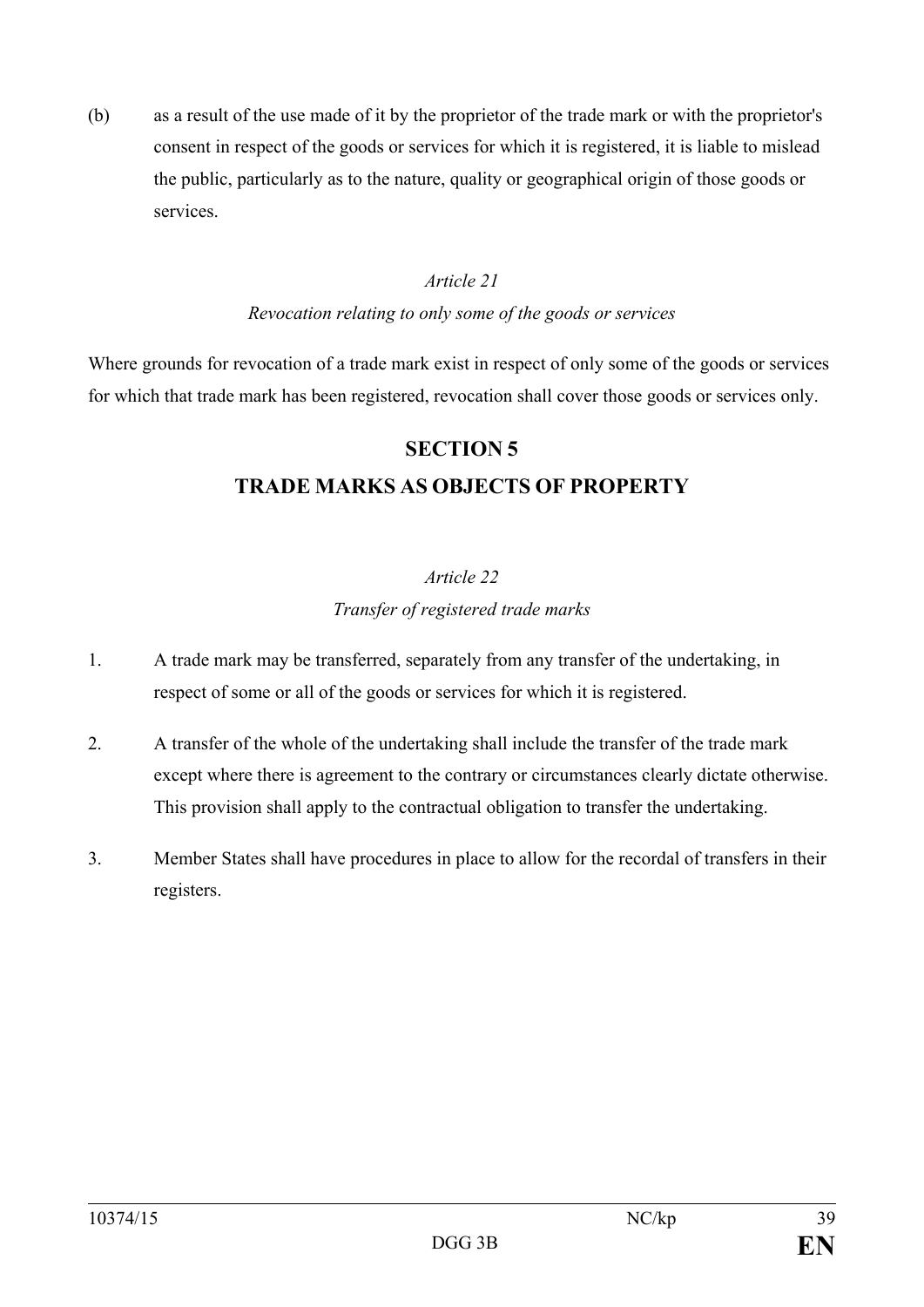#### *Rights in rem*

- 1. A trade mark may, independently of the undertaking, be given as security or be the subject of rights in rem.
- 2. Member States shall have procedures in place to allow for the recordal of rights in rem in their registers.

## *Article 24 Levy of execution*

- 1. A trade mark may be levied in execution.
- 2. Member States shall have procedures in place to allow for the recordal of levy of execution in their registers.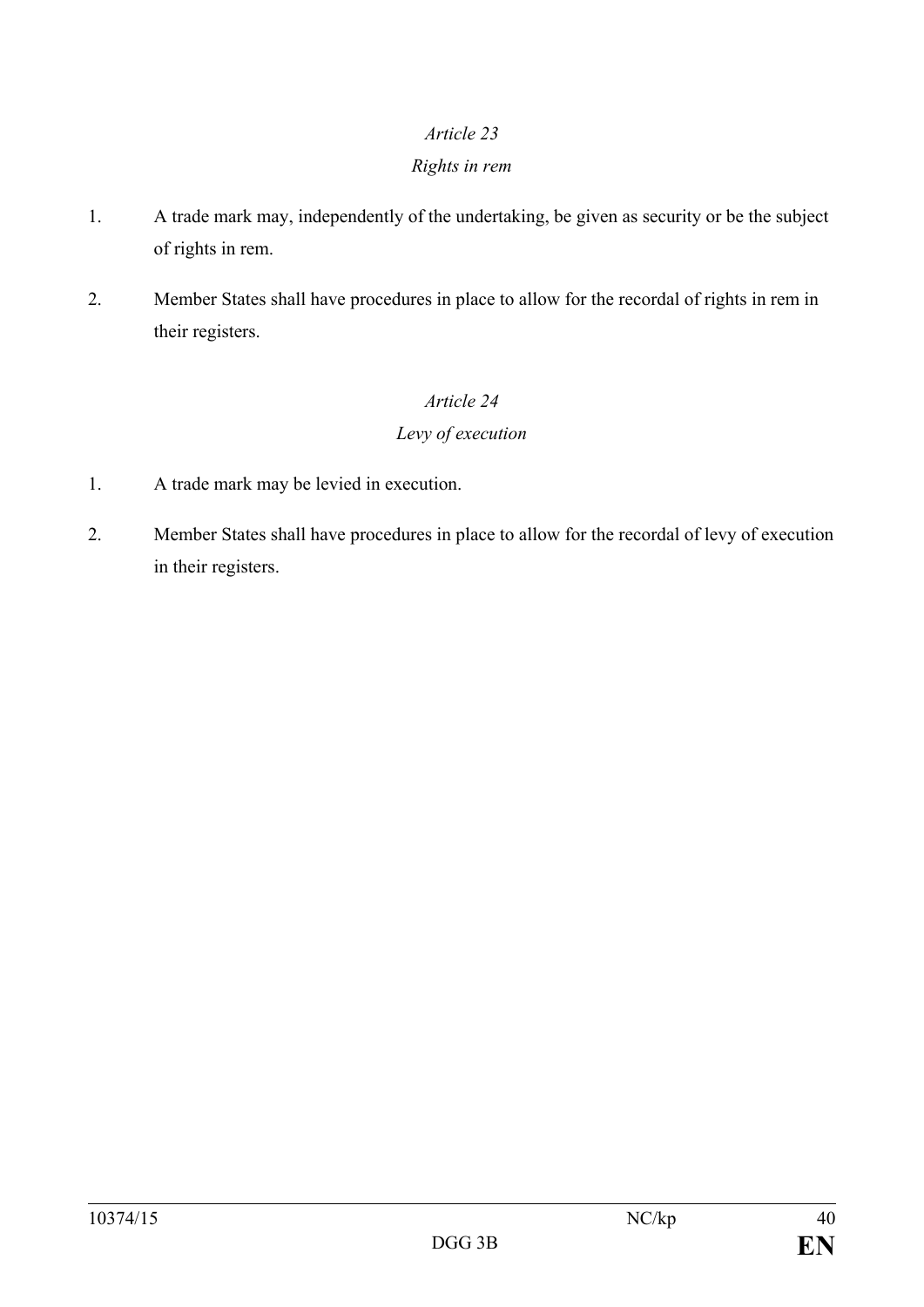#### *Licensing*

- 1. A trade mark may be licensed for some or all of the goods or services for which it is registered and for the whole or part of the Member State concerned. A licence may be exclusive or non-exclusive.
- 2. The proprietor of a trade mark may invoke the rights conferred by that trade mark against a licensee who contravenes any provision in his licensing contract with regard to:
	- (a) its duration;
	- (b) the form covered by the registration in which the trade mark may be used;
	- (c) the scope of the goods or services for which the licence is granted;
	- (d) the territory in which the trade mark may be affixed; or
	- (e) the quality of the goods manufactured or of the services provided by the licensee.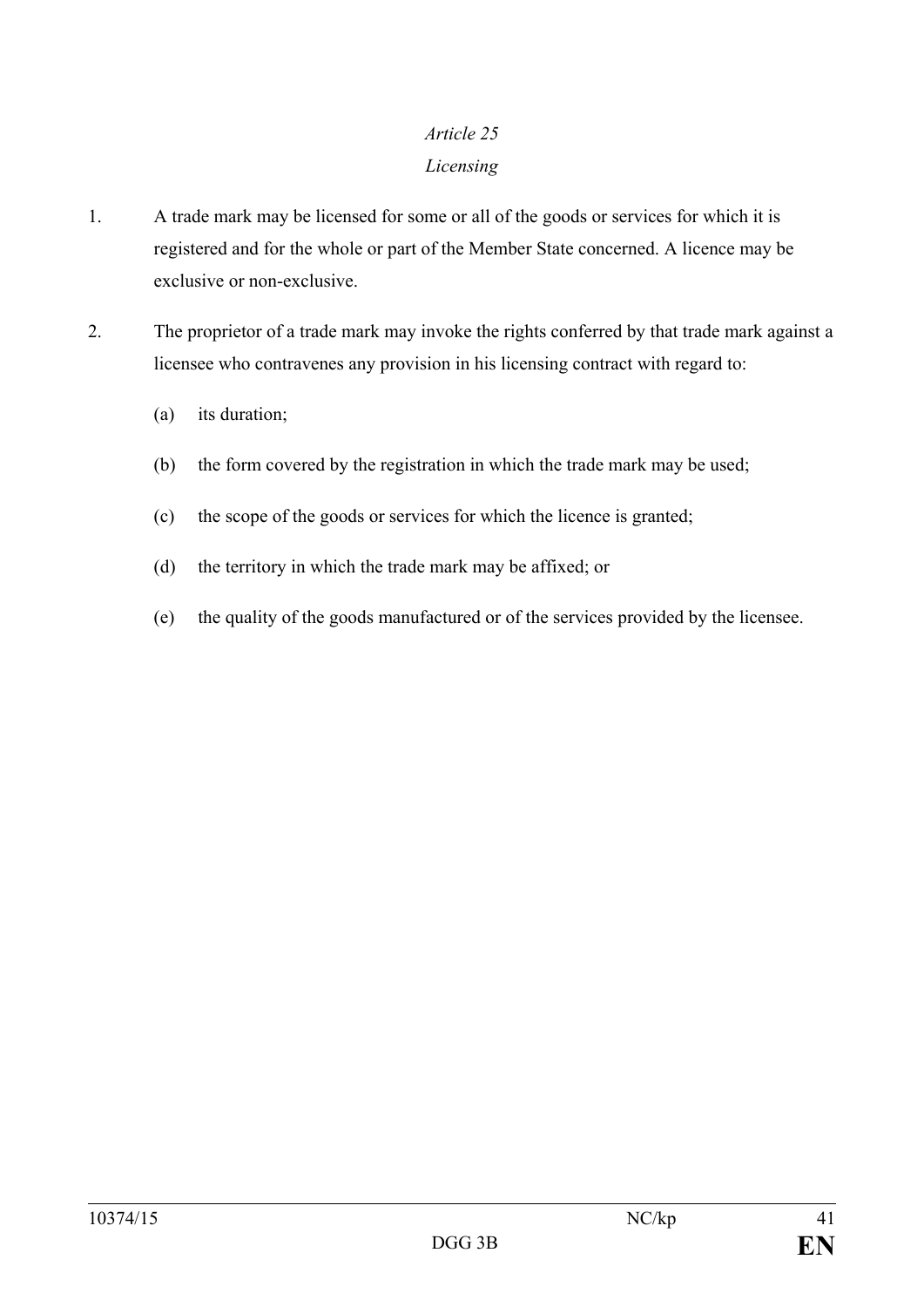- 3. Without prejudice to the provisions of the licensing contract, the licensee may bring proceedings for infringement of a trade mark only if its proprietor consents thereto. However, the holder of an exclusive licence may bring such proceedings if the proprietor of the trade mark, after formal notice, does not himself bring infringement proceedings within an appropriate period.
- 4. A licensee shall, for the purpose of obtaining compensation for damage suffered by him, be entitled to intervene in infringement proceedings brought by the proprietor of the trade mark.
- 5. Member States shall have procedures in place to allow for the recordal of licences in their registers.

# *Article 26 The application for a trade mark as an object of property*

Articles 22 to 25 shall apply to applications for trade marks.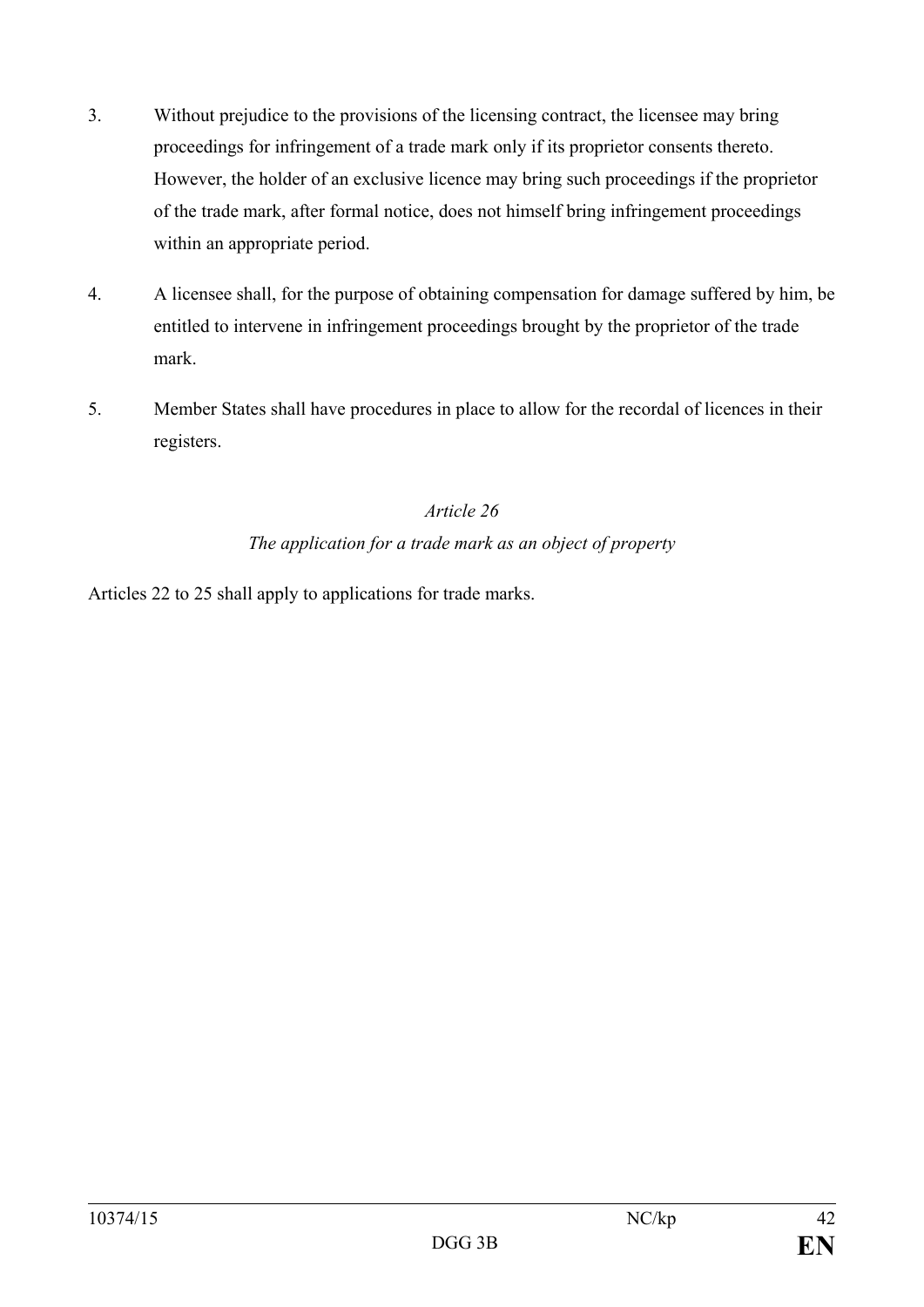# **SECTION 6 GUARANTEE OR CERTIFICATION MARKS AND COLLECTIVE MARKS**

## *Article 27*

## *Definitions*

For the purposes of this section, the following definitions apply:

- (a) 'guarantee or certification mark' means a trade mark which is described as such when the mark is applied for and is capable of distinguishing goods or services which are certified by the proprietor of the mark in respect of material, mode of manufacture of goods or performance of services, quality, accuracy or other characteristics from goods and services which are not so certified;
- (b) 'collective mark' means a trade mark which is described as such when the mark is applied for and is capable of distinguishing the goods or services of the members of an association which is the proprietor of the mark from the goods or services of other undertakings.

# *Article 28*

## *Guarantee or certification marks*

1. Member States may provide for the registration of guarantee or certification marks.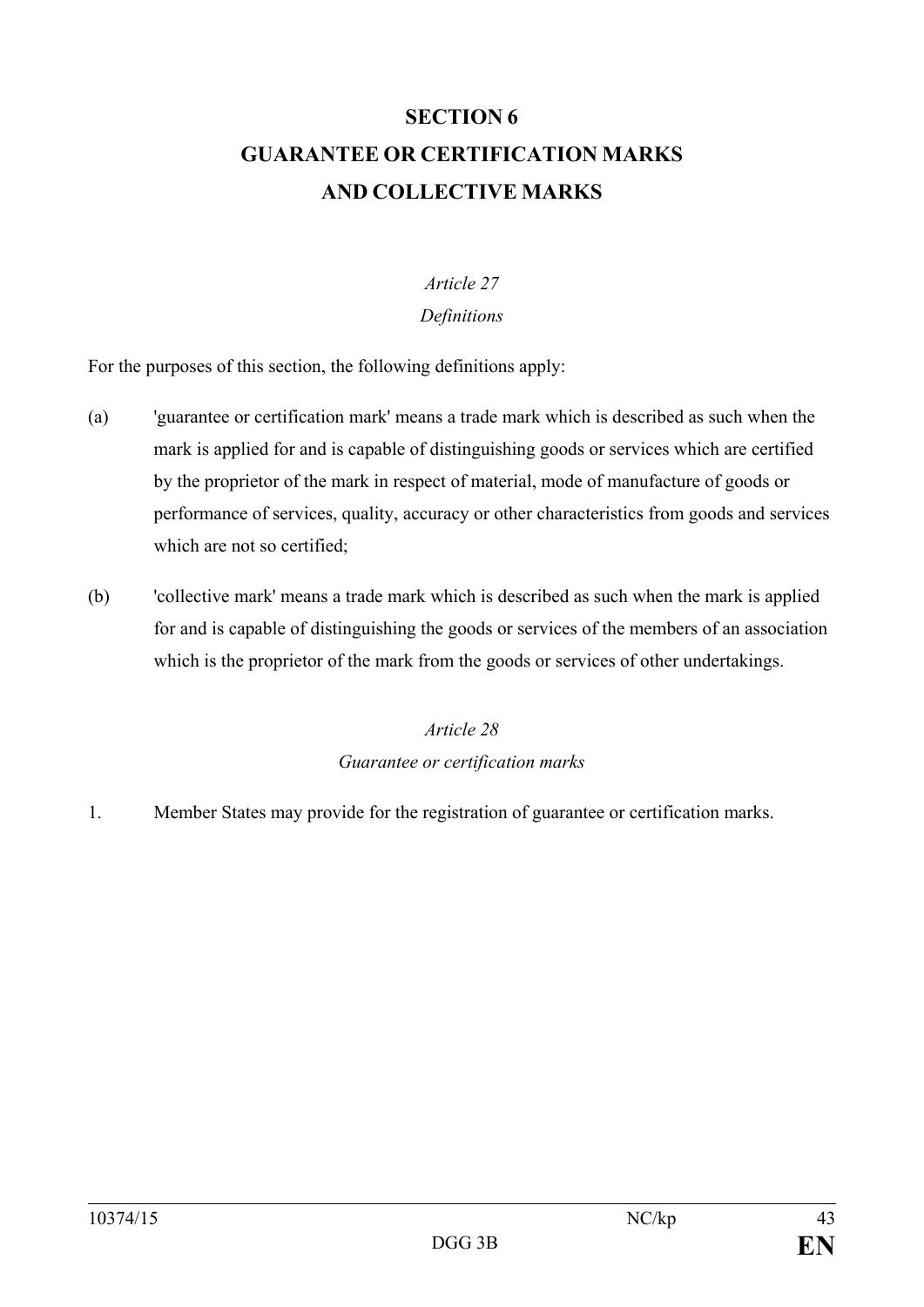2. Any natural or legal person, including institutions, authorities and bodies governed by public law, may apply for guarantee or certification marks provided that the person does not carry on a business involving the supply of goods or services of the kind certified.

Member States may provide that a guarantee or certification mark is not to be registered unless the applicant is competent to certify the goods or services for which the mark is to be registered.

- 3. Member States may provide that guarantee or certification marks are not to be registered, or are to be revoked or declared invalid, on grounds other than those specified in Articles 4, 19 and 20 where the function of those marks so requires.
- 4. By way of derogation from Article 4(1)(c), Member States may provide that signs or indications which may serve, in trade, to designate the geographical origin of the goods or services may constitute guarantee or certification marks. Such a guarantee or certification mark shall not entitle the proprietor to prohibit a third party from using in the course of trade such signs or indications, provided that third party uses them in accordance with honest practices in industrial or commercial matters. In particular, such a mark may not be invoked against a third party who is entitled to use a geographical name.
- 5. The requirements laid down in Article 16 shall be satisfied where genuine use of a guarantee or certification mark in accordance with Article 16 is made by any person who has the authority to use it.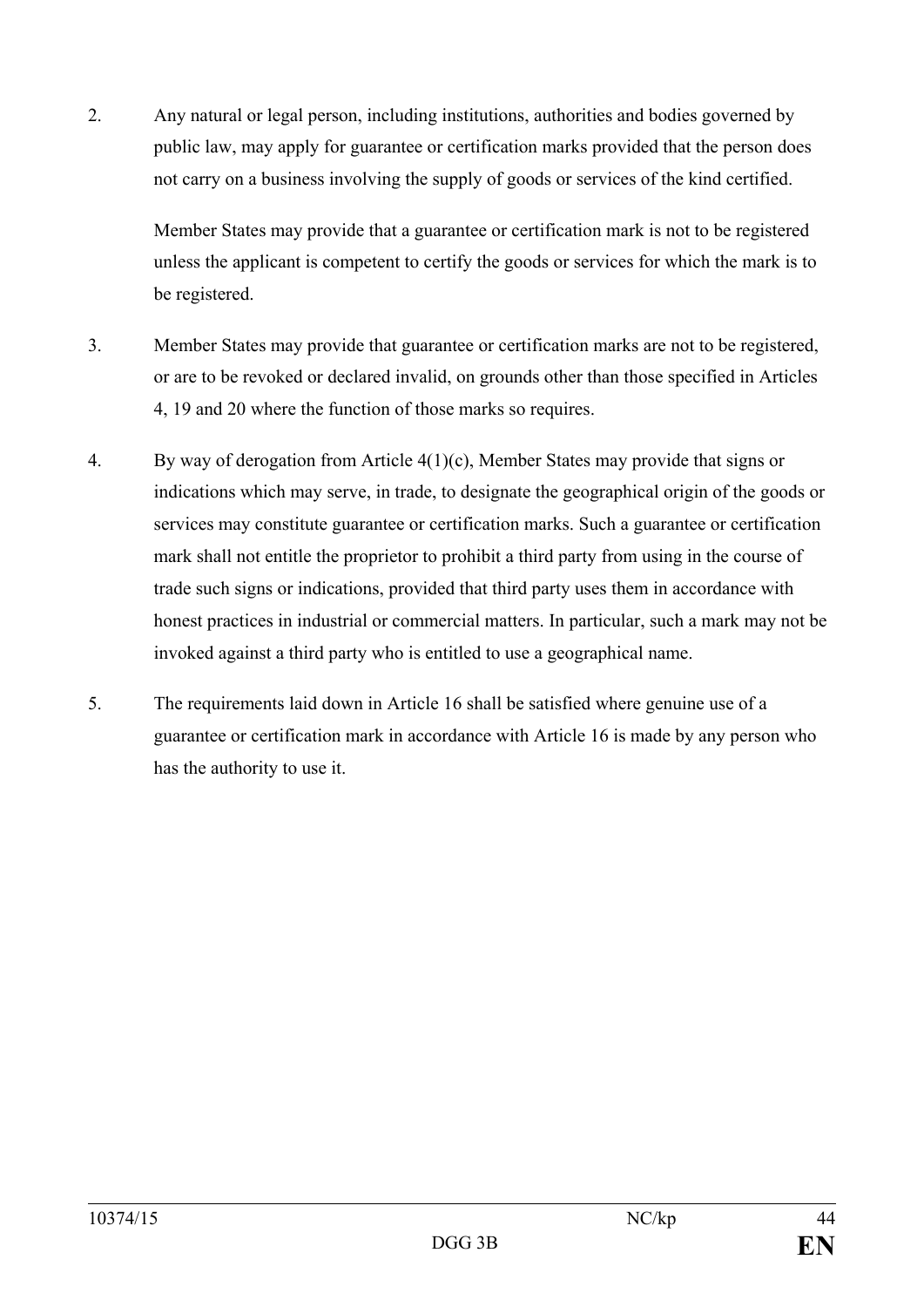#### *Collective marks*

- 1. Member States shall provide for the registration of collective marks.
- 2. Associations of manufacturers, producers, suppliers of services or traders, which, under the terms of the law governing them, have the capacity in their own name to have rights and obligations, to make contracts or accomplish other legal acts, and to sue and be sued, as well as legal persons governed by public law, may apply for collective marks.
- 3. By way of derogation from Article 4(1)(c), Member States may provide that signs or indications which may serve, in trade, to designate the geographical origin of the goods or services may constitute collective marks. Such a collective mark shall not entitle the proprietor to prohibit a third party from using in the course of trade such signs or indications, provided that third party uses them in accordance with honest practices in industrial or commercial matters. In particular, such a mark may not be invoked against a third party who is entitled to use a geographical name.

#### *Article 30*

## *Regulations governing use of a collective mark*

1. An applicant for a collective mark shall submit the regulations governing its use to the office.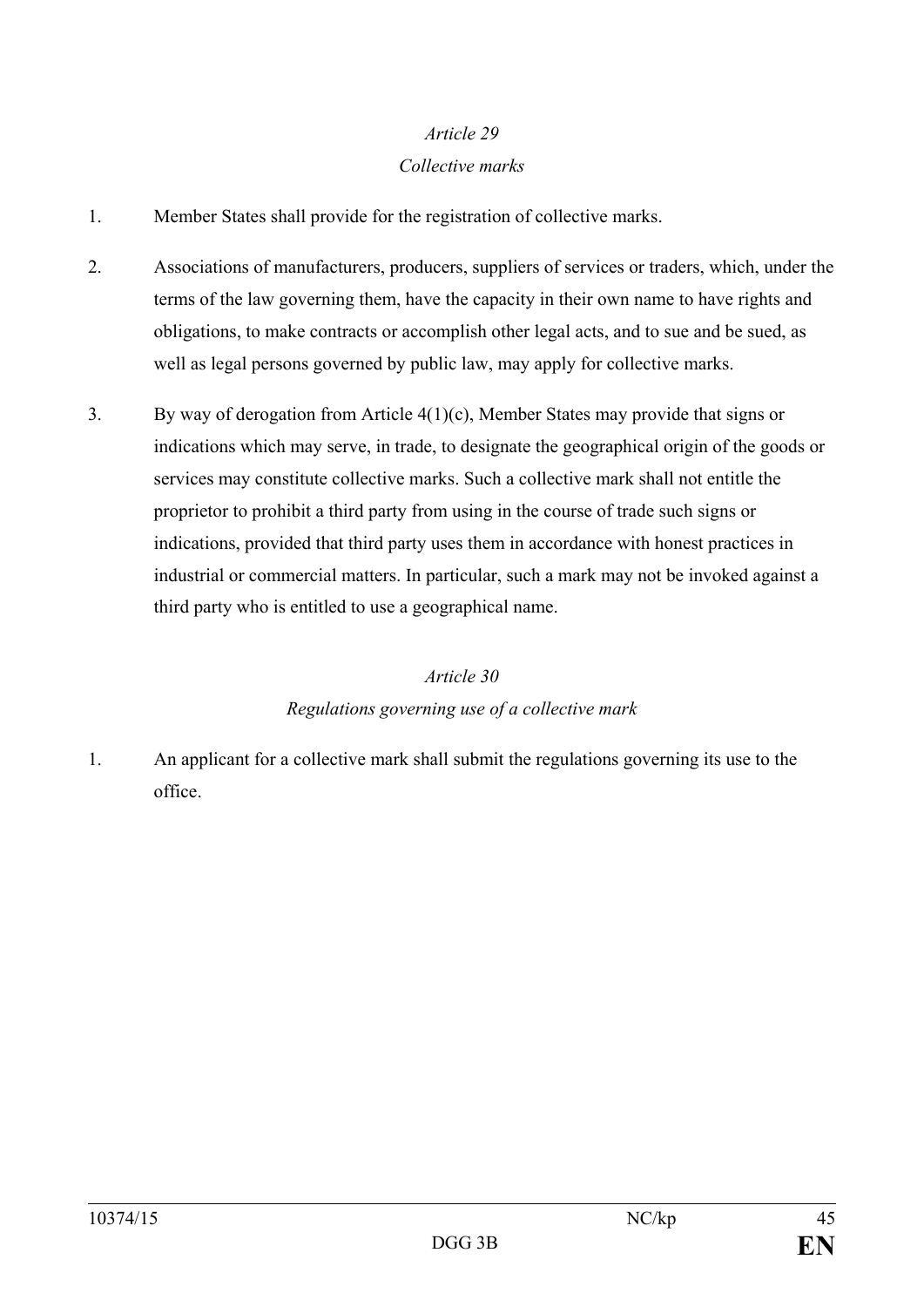2. The regulations governing use shall specify at least the persons authorised to use the mark, the conditions of membership of the association and the conditions of use of the mark, including sanctions. The regulations governing use of a mark referred to in Article 29(3) shall authorise any person whose goods or services originate in the geographical area concerned to become a member of the association which is the proprietor of the mark, provided that the person fulfils all the other conditions of the regulations.

# *Article 31 Refusal of an application*

- 1. In addition to the grounds for refusal of a trade mark application provided for in Article 4, where appropriate with the exception of Article  $4(1)(c)$  concerning signs or indications which may serve, in trade, to designate the geographical origin of the goods or services, and Article 5,and without prejudice to the right of an office not to undertake examination *ex officio* of relative grounds, an application for a collective mark shall be refused where the requirements of point (b) of Article 27, Article 29 or Article 30 are not satisfied, or where the regulations governing use are contrary to public policy or to accepted principles of morality.
- 2. An application for a collective mark shall also be refused if the public is liable to be misled as regards the character or the significance of the mark, in particular if it is likely to be taken to be something other than a collective mark.
- 3. An application shall not be refused if the applicant, as a result of amendment of the regulations governing use, meets the requirements of paragraphs 1 and 2.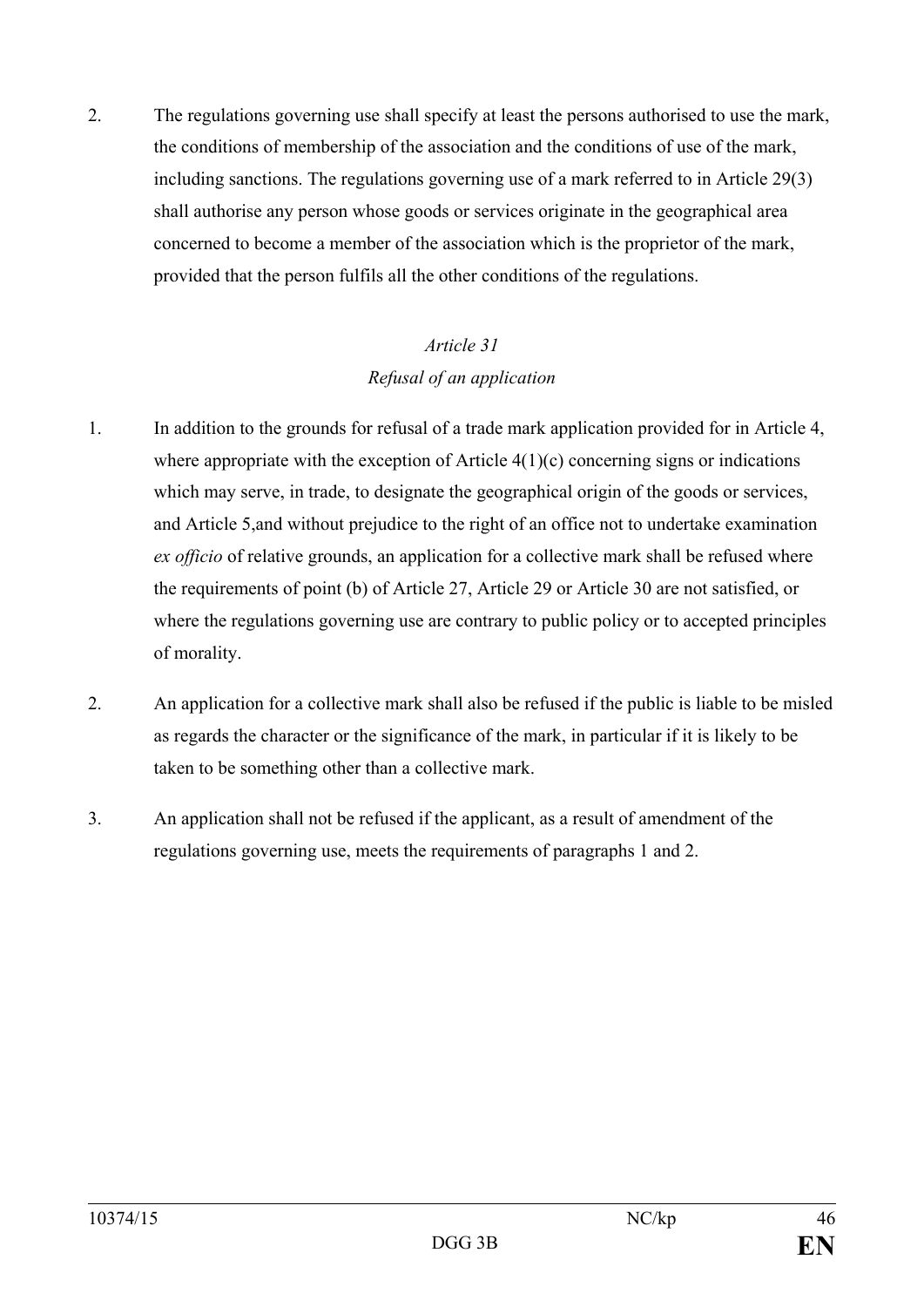## *Use of collective marks*

The requirements of Article 16 shall be satisfied where genuine use of a collective mark in accordance with that Article is made by any person who has authority to use it.

## *Article 33*

### *Amendment to the regulations governing use of a collective mark*

- 1. The proprietor of a collective mark shall submit to the office any amended regulations governing use.
- 2. Amendments to the regulations governing use shall be mentioned in the register unless the amended regulations do not satisfy the requirements of Article 30 or involve one of the grounds for refusal referred to in Article 31.
- 3. For the purposes of this Directive, amendments to the regulations governing use shall take effect only from the date of entry of the mention of those amendments in the register.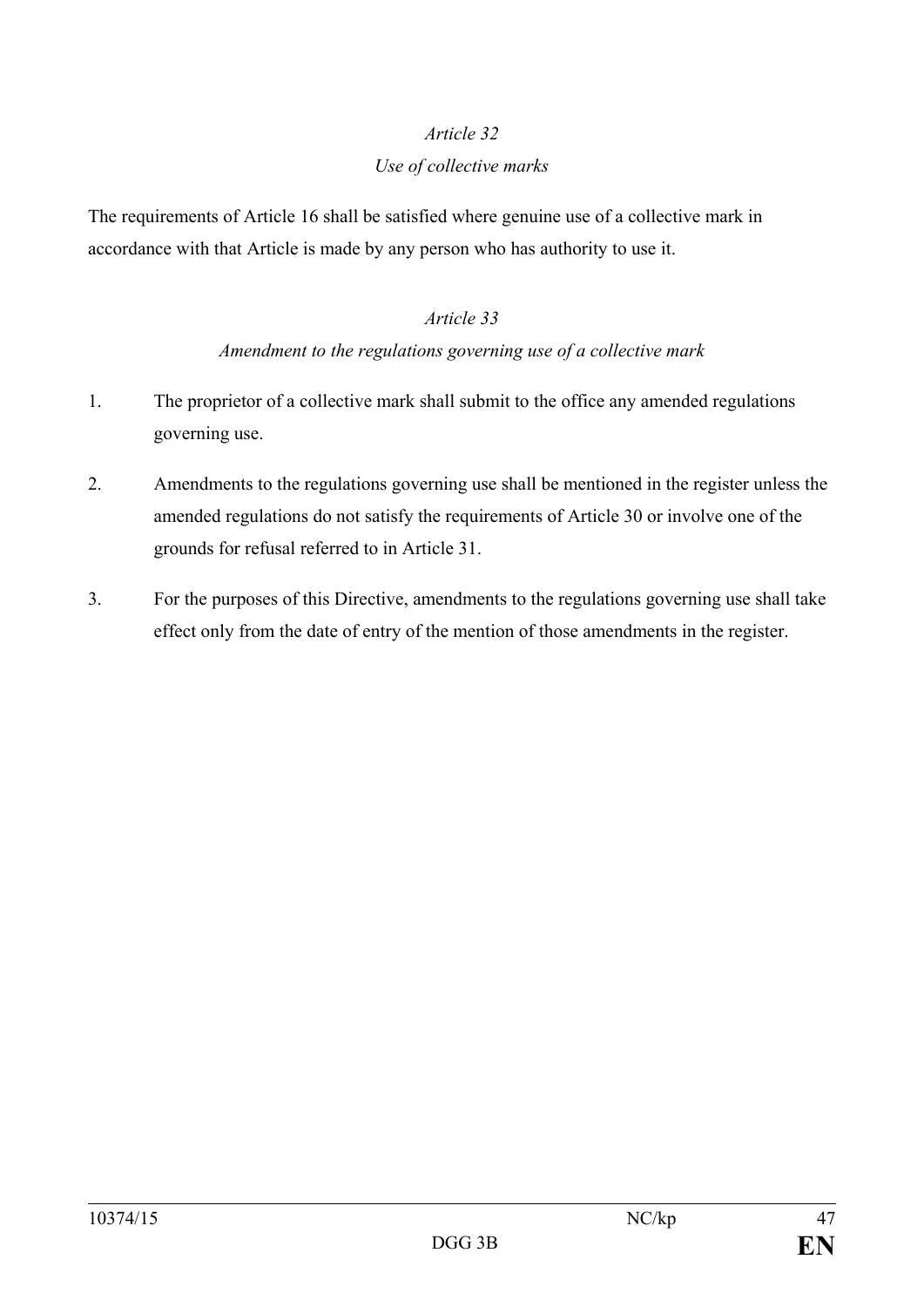#### *Persons entitled to bring an action for infringement*

- 1. Article 25(3) and (4) shall apply to every person who has the authority to use a collective mark.
- 2. The proprietor of a collective mark shall be entitled to claim compensation on behalf of persons who have authority to use the mark where those persons have sustained damage as a result of unauthorised use of the mark.

## *Article 35 Additional grounds for revocation*

In addition to the grounds for revocation provided for in Articles 19 and 20, the rights of the proprietor of a collective mark shall be revoked on the following grounds:

- (a) the proprietor does not take reasonable steps to prevent the mark being used in a manner that is incompatible with the conditions of use laid down in the regulations governing use, including any amendments thereto mentioned in the register;
- (b) the manner in which the mark has been used by authorised persons has caused it to become liable to mislead the public in the manner referred to in Article 31(2);
- (c) an amendment to the regulations governing use of the mark has been mentioned in the register in breach of Article 33(2), unless the proprietor of the mark, by further amending the regulations governing use, complies with the requirements of that Article.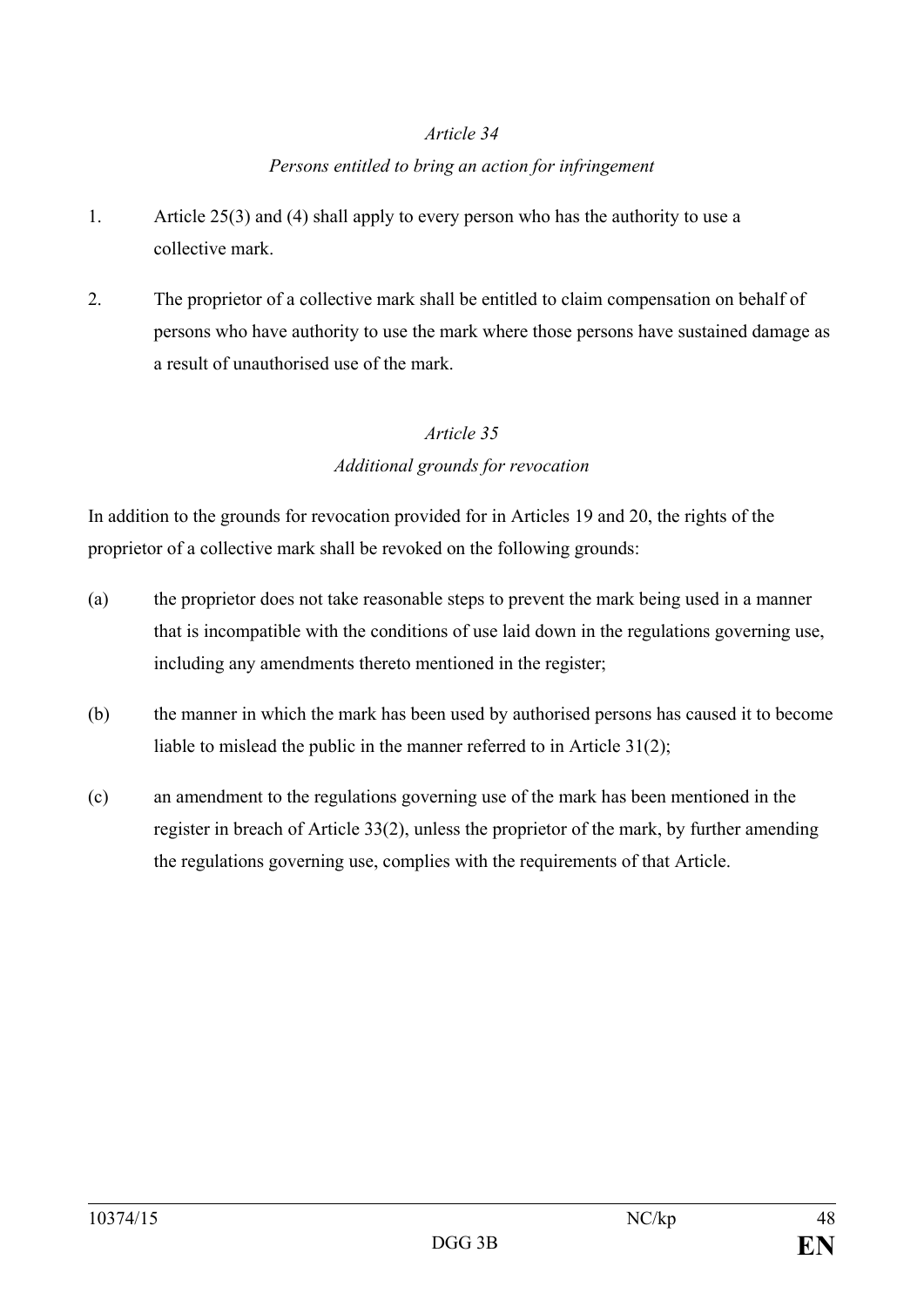# *Article 36 Additional grounds for invalidity*

In addition to the grounds for invalidity provided for in Article 4, where appropriate with the exception of Article 4(1)(c) concerning signs or indications which may serve, in trade, to designate the geographical origin of the goods or services, and Article 5, a collective mark which is registered in breach of Article 31 shall be declared invalid unless the proprietor of the mark, by amending the regulations governing use, complies with the requirements of Article 31.

# **Chapter 3 Procedures**

# **SECTION 1 APPLICATION AND REGISTRATION**

## *Article 37*

## *Application requirements*

- 1. An application for registration of a trade mark shall contain at least all of the following:
	- (a) a request for registration;
	- (b) information identifying the applicant;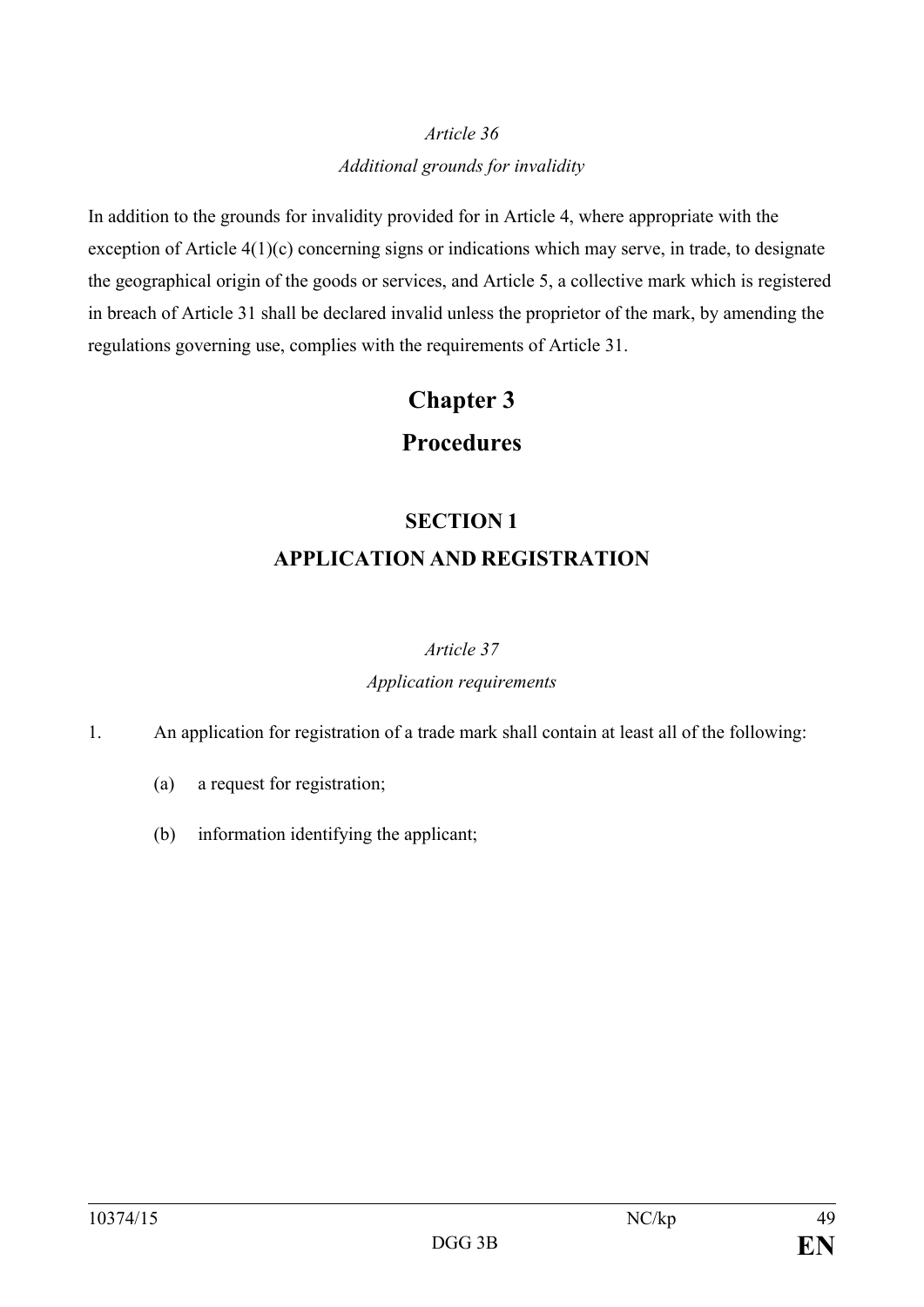- (c) a list of the goods or services in respect of which the registration is requested;
- (d) a representation of the trade mark, which satisfies the requirements set out in point (b) of Article 3.
- 2. The application for a trade mark shall be subject to the payment of a fee determined by the Member State concerned.

# *Article 38 Date of filing*

- 1. The date of filing of a trade mark application shall be the date on which the documents containing the information specified in Article 37(1) are filed with the office by the applicant.
- 2. Member States may, in addition, provide that the accordance of the date of filing is to be subject to the payment of a fee referred to in Article 37(2).

# *Article 39*

## *Designation and classification of goods and services*

1. The goods and services in respect of which trade mark registration is applied for shall be classified in conformity with the system of classification established by the Nice Agreement Concerning the International Classification of Goods and Services for the Purposes of the Registration of Marks of 15 June 1957 ('the Nice Classification').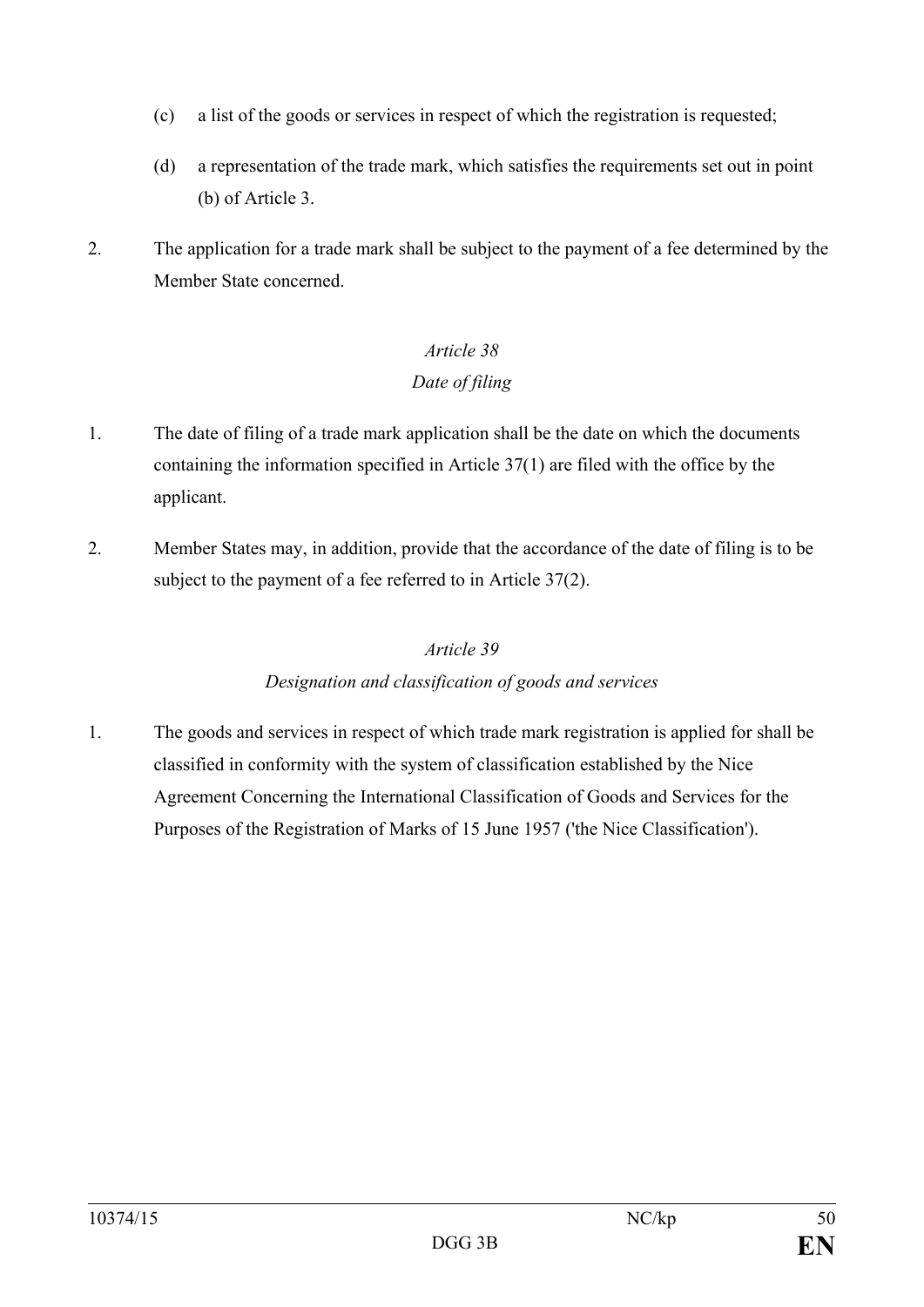- 2. The goods and services for which protection is sought shall be identified by the applicant with sufficient clarity and precision to enable the competent authorities and economic operators, on that sole basis, to determine the extent of the protection sought.
- 3. For the purposes of paragraph 2, the general indications included in the class headings of the Nice Classification or other general terms may be used, provided that they comply with the requisite standards of clarity and precision set out in this Article.
- 4. The office shall reject an application in respect of indications or terms which are unclear or imprecise, where the applicant does not suggest an acceptable wording within a period set by the office to that effect.
- 5. The use of general terms, including the general indications of the class headings of the Nice Classification, shall be interpreted as including all the goods or services clearly covered by the literal meaning of the indication or term. The use of such terms or indications shall not be interpreted as comprising a claim to goods or services which cannot be so understood.
- 6. Where the applicant requests registration for more than one class, the applicant shall group the goods and services according to the classes of the Nice Classification, each group being preceded by the number of the class to which that group of goods or services belongs, and shall present them in the order of the classes.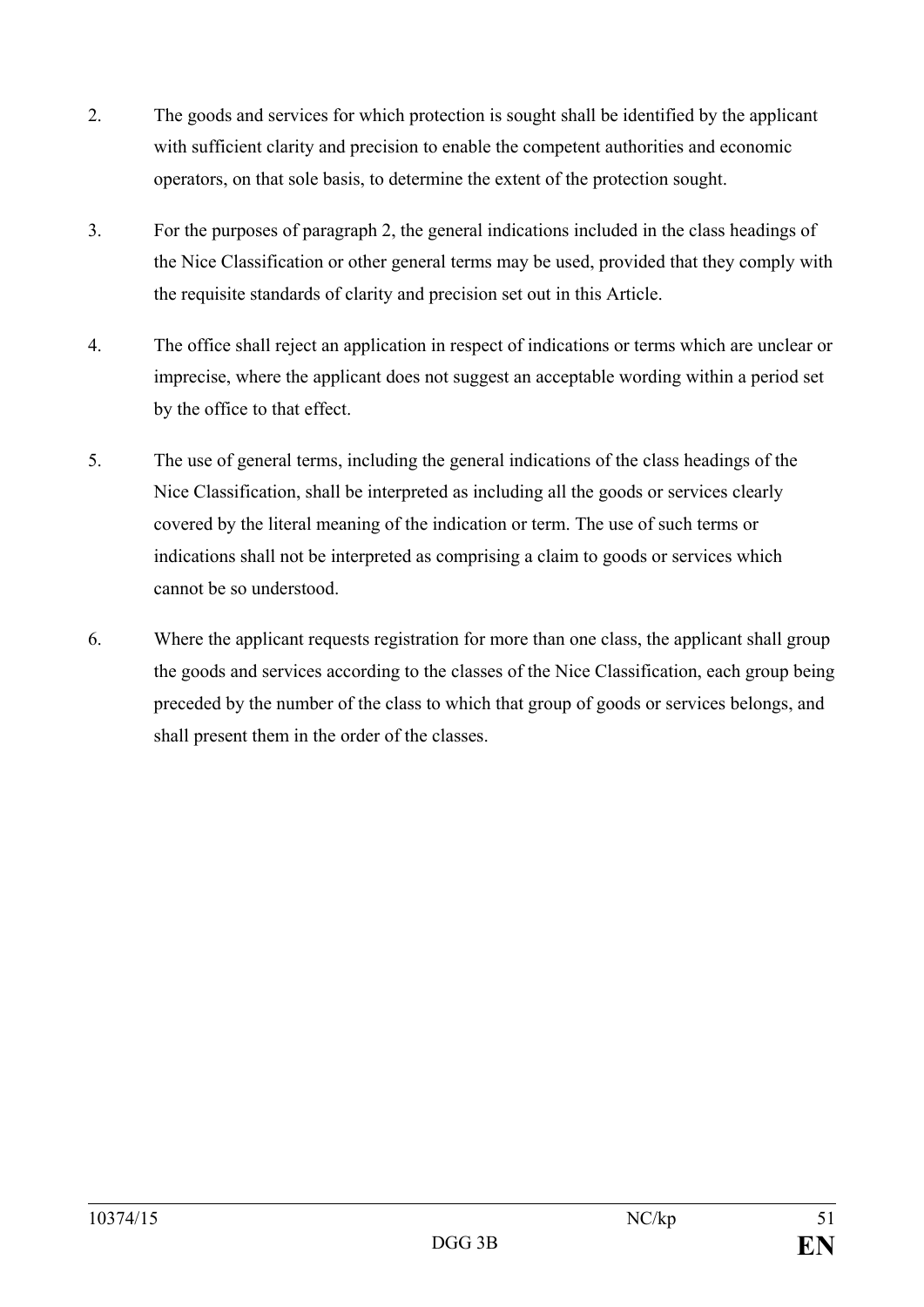7. Goods and services shall not be regarded as being similar to each other on the ground that they appear in the same class under the Nice Classification. Goods and services shall not be regarded as being dissimilar from each other on the ground that they appear in different classes under the Nice Classification.

## *Article 40 Observations by third parties*

1. Member States may provide that prior to registration of a trade mark, any natural or legal person and any group or body representing manufacturers, producers, suppliers of services, traders or consumers may submit to the office written observations, explaining on which grounds the trade mark should not be registered *ex officio*.

Persons and groups or bodies as referred to in the first subparagraph shall not be parties to the proceedings before the office.

2. In addition to the grounds referred to in paragraph 1 of this Article, any natural or legal person and any group or body representing manufacturers, producers, suppliers of services, traders or consumers may submit to the office written observations based on the particular grounds on which the application for a collective mark should be refused under Article 31(1) and (2). This provision may be extended to cover certification and guarantee marks where regulated in Member States.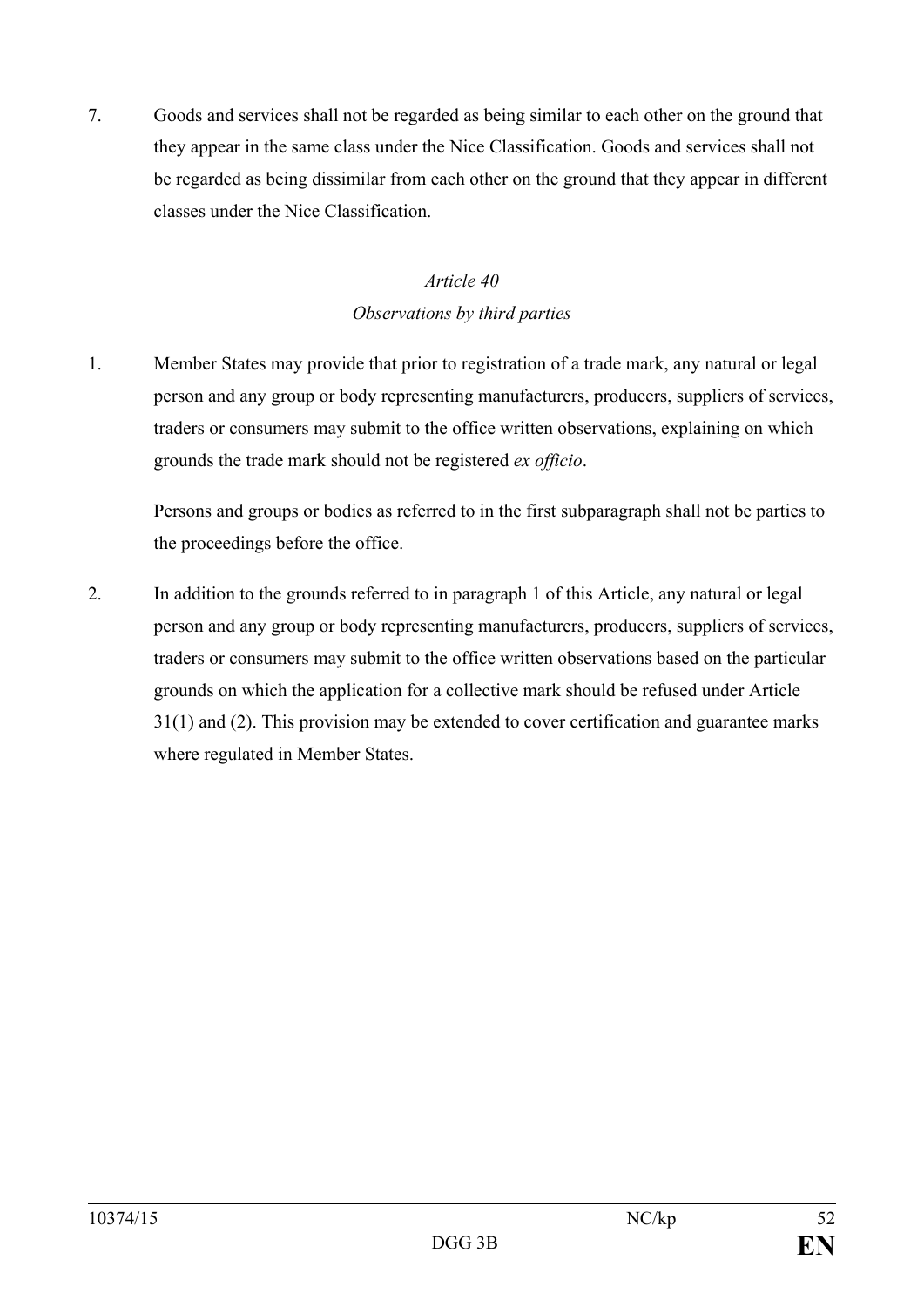## *Division of applications and registrations*

The applicant or proprietor may divide a national trade mark application or registration into two or more separate applications or registrations by sending a declaration to the office and indicating for each divisional application or registration the goods or services covered by the original application or registration which are to be covered by the divisional applications or registrations.

# *Article 42 Class fees*

Member States may provide that the application and renewal of a trade mark is to be subject to an additional fee for each class of goods and services beyond the first class.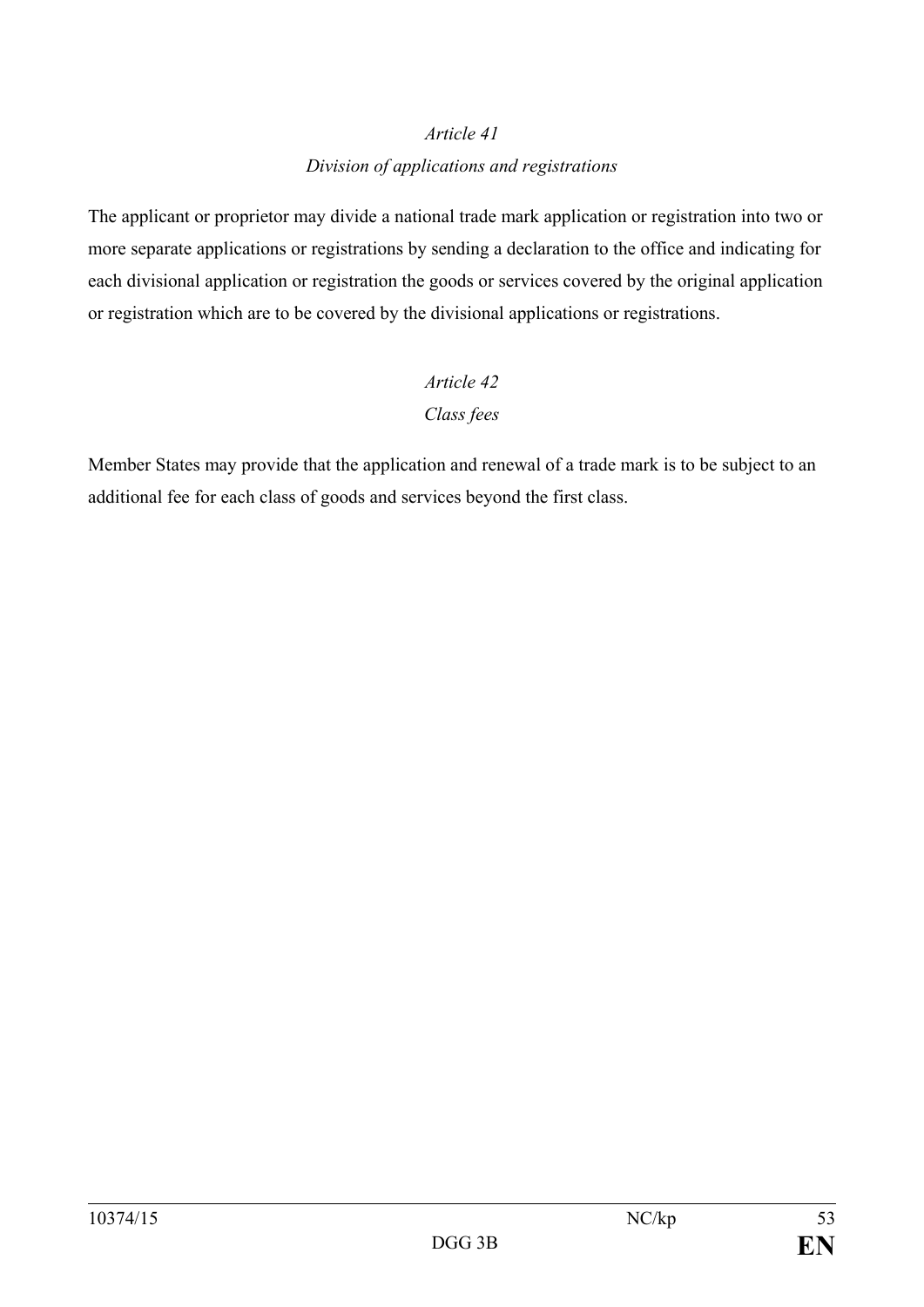# **SECTION 2 PROCEDURES FOR OPPOSITION, REVOCATION AND INVALIDITY**

## *Article 43*

*Opposition procedure*

- 1. Member States shall provide for an efficient and expeditious administrative procedure before their offices for opposing the registration of a trade mark application on the grounds provided for in Article 5.
- 2. The administrative procedure referred to in paragraph 1 of this Article shall at least provide that the proprietor of an earlier trade mark referred to in Article 5(2) and Article 5(3) (a), and the person authorised under the relevant law to exercise the rights arising from a protected designation of origin or geographical indication referred to in Article 5(3)(c) shall be entitled to file a notice of opposition. A notice of opposition may be filed on the basis of one or more earlier rights, provided that they all belong to the same proprietor, and on the basis of part or the totality of the goods or services in respect of which the earlier right is protected or applied for, and may be directed against part or the totality of the goods or services in respect of which the contested mark is applied for.
- 3. The parties shall be granted, at their joint request, a minimum of two months in the opposition proceedings in order to allow for the possibility of a friendly settlement between the opposing party and the applicant.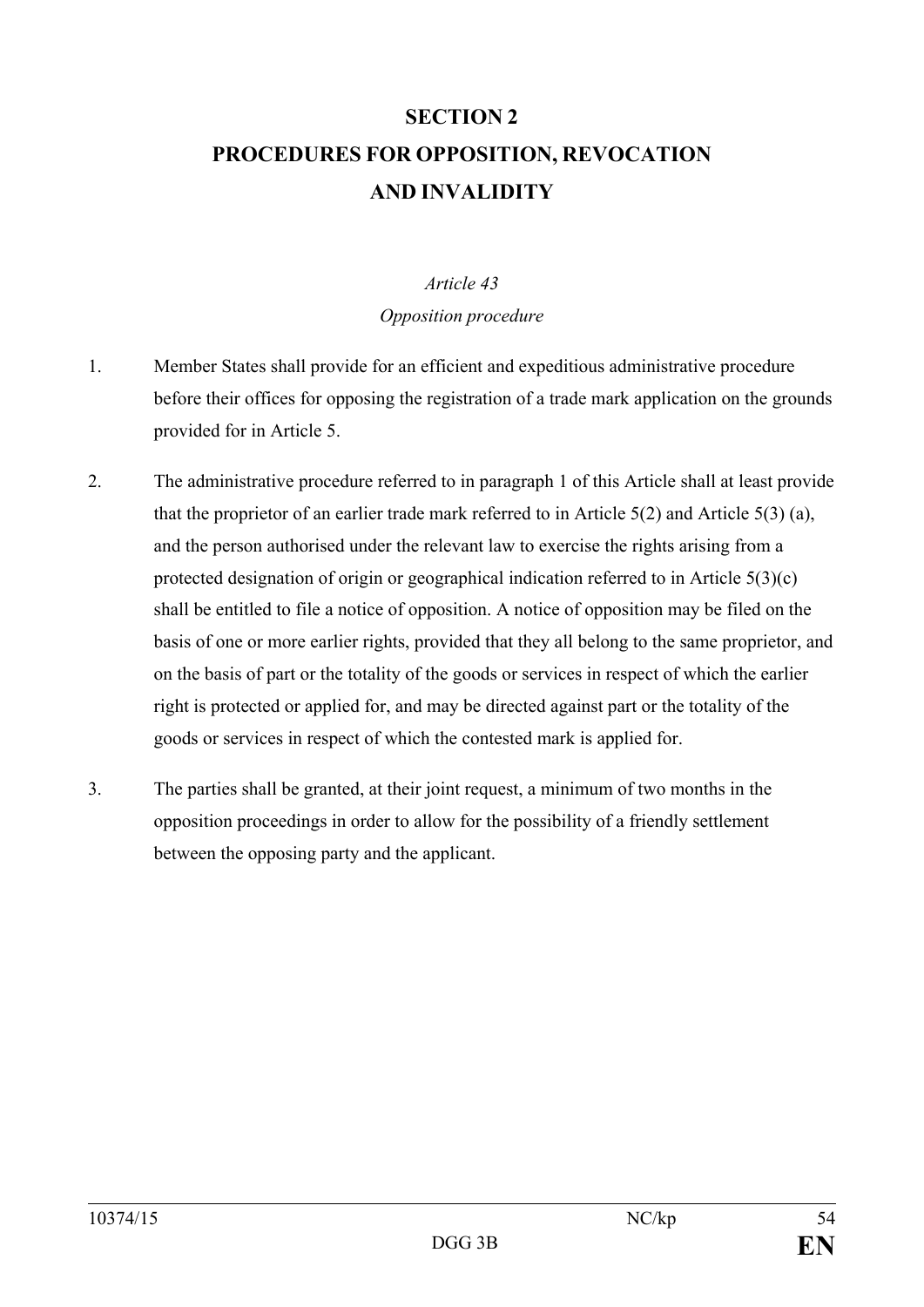# *Article 44 Non-use as defence in opposition proceedings*

- 1. In opposition proceedings pursuant to Article 43, where at the filing date or date of priority of the later trade mark, the five-year period within which the earlier trade mark must have been put to genuine use as provided for in Article 16 had expired, at the request of the applicant, the proprietor of the earlier trade mark who has given notice of opposition shall furnish proof that the earlier trade mark has been put to genuine use as provided for in Article 16 during the five-year period preceding the filing date or date of priority of the later trade mark, or that proper reasons for non-use existed. In the absence of proof to this effect, the opposition shall be rejected.
- 2. If the earlier trade mark has been used in relation to only part of the goods or services for which it is registered, it shall, for the purpose of the examination of the opposition as provided for in paragraph 1, be deemed to be registered in respect of that part of the goods or services only.
- 3. Paragraphs 1 and 2 of this Article shall also apply where the earlier trade mark is an EU trade mark. In such a case, the genuine use of the EU trade mark shall be determined in accordance with Article 15 of Regulation (EC) No 207/2009.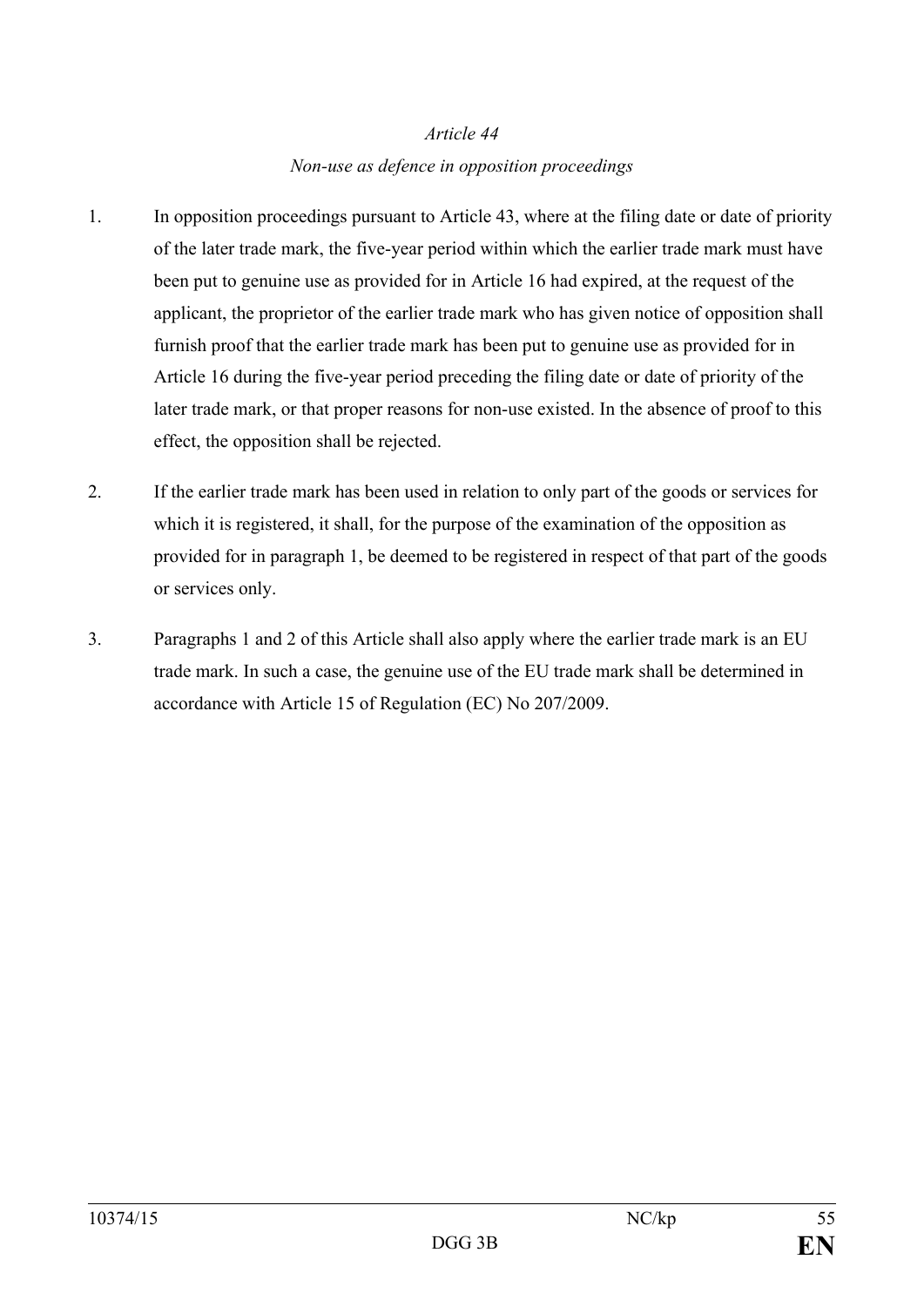## *Procedure for revocation or declaration of invalidity*

- 1. Without prejudice to the right of the parties to appeal to the courts, Member States shall provide for an efficient and expeditious administrative procedure before their offices for the revocation or declaration of invalidity of a trade mark.
- 2. The administrative procedure for revocation shall provide that the trade mark is to be revoked on the grounds provided for in Articles 19 and 20.
- 3. The administrative procedure for invalidity shall provide that the trade mark is to be declared invalid at least on the following grounds:
	- (a) the trade mark should not have been registered because it does not comply with the requirements provided for in Article 4;
	- (b) the trade mark should not have been registered because of the existence of an earlier right within the meaning of Article 5(1) to (3).
- 4. The administrative procedure shall provide that at least the following are to be entitled to file an application for revocation or for a declaration of invalidity:
	- (a) in the case of paragraph 2 and paragraph  $3(a)$ , any natural or legal person and any group or body set up for the purpose of representing the interests of manufacturers, producers, suppliers of services, traders or consumers, and which, under the terms of the law governing it, has the capacity to sue in its own name and to be sued;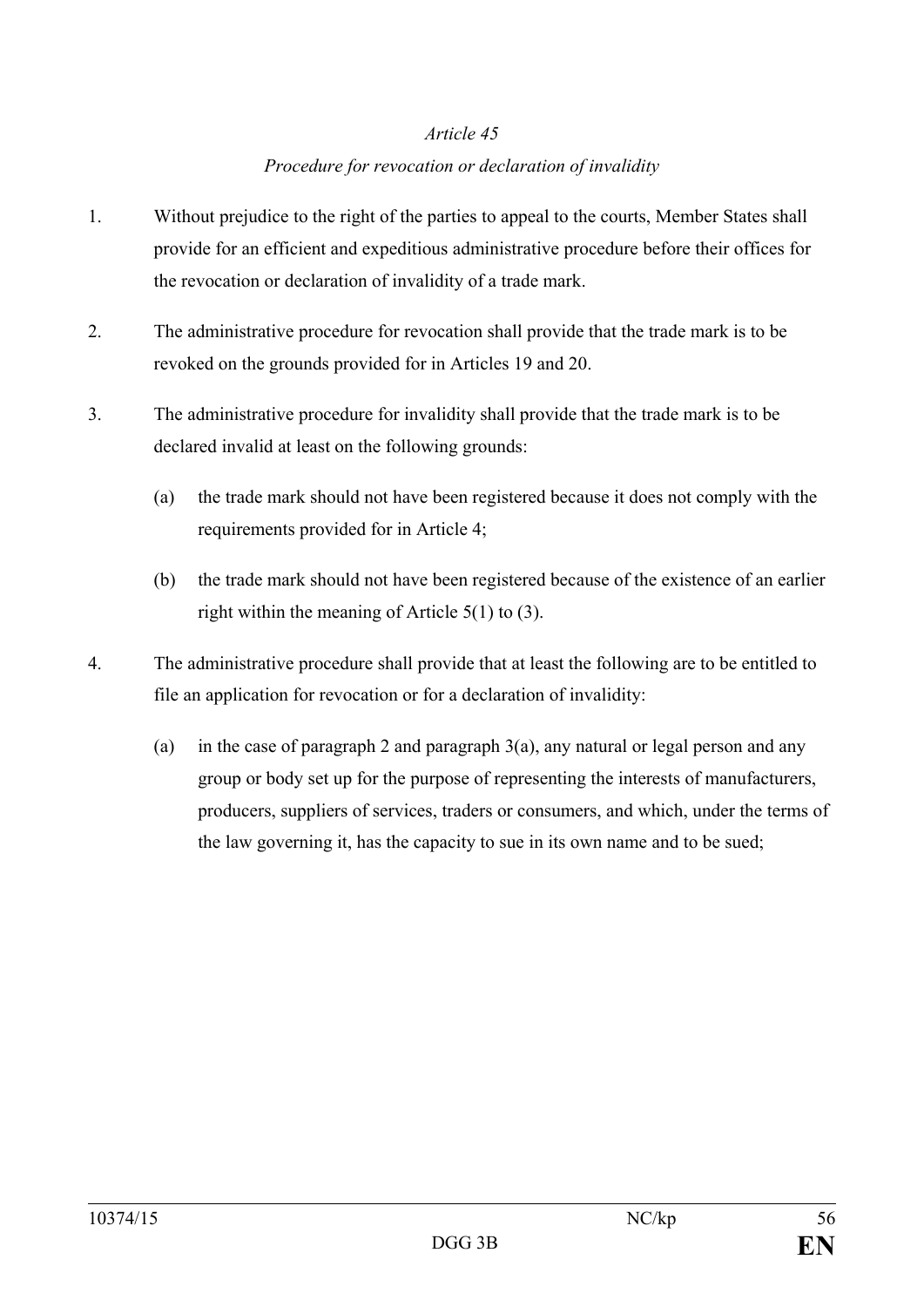- (b) in the case of paragraph 3(b) of this Article, the proprietor of an earlier trade mark referred to in Article 5(2) and Article 5(3)(a), and the person authorised under the relevant law to exercise the rights arising from a protected designation of origin or geographical indication referred to in Article 5(3)(c).
- 5. An application for revocation or for a declaration of invalidity may be directed against a part or the totality of the goods or services in respect of which the contested mark is registered.
- 6. An application for a declaration of invalidity may be filed on the basis of one or more earlier rights, provided they all belong to the same proprietor.

### *Non-use as defence in proceedings seeking a declaration of invalidity*

1. In proceedings for a declaration of invalidity based on a registered trade mark with an earlier filing date or priority date, if the proprietor of the later trade mark so requests, the proprietor of the earlier trade mark shall furnish proof that, during the five-year period preceding the date of the application for a declaration of invalidity, the earlier trade mark has been put to genuine use as provided for in Article 16 in connection with the goods or services in respect of which it is registered and which are cited as justification for the application, or that there are proper reasons for non-use, provided that the registration process of the earlier trade mark has at the date of the application for a declaration of invalidity been completed for not less than five years.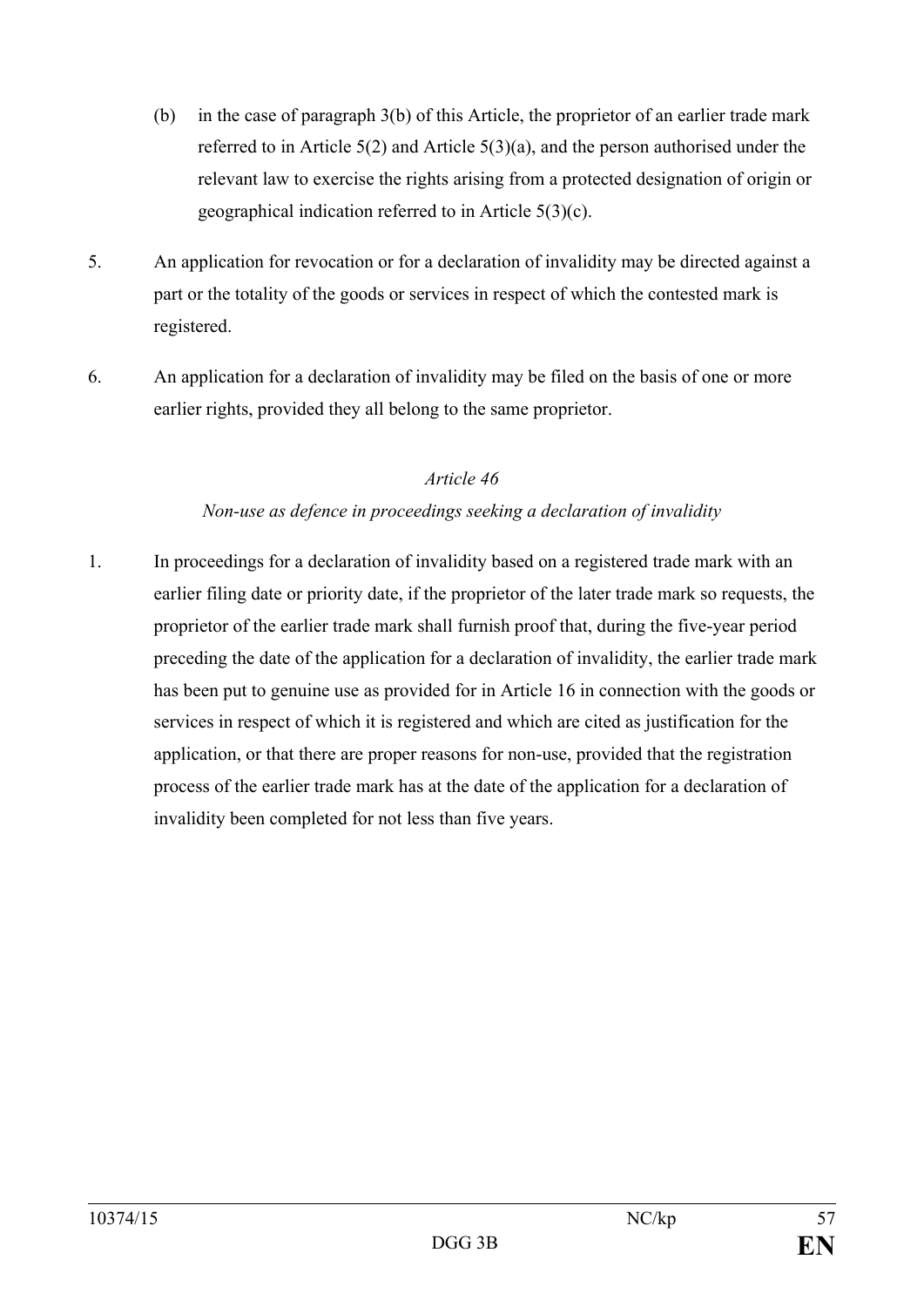- 2. Where, at the filing date or date of priority of the later trade mark, the five-year period within which the earlier trade mark was to have been put to genuine use, as provided for in Article 16, had expired, the proprietor of the earlier trade mark shall, in addition to the proof required under paragraph 1 of this Article, furnish proof that the trade mark was put to genuine use during the five-year period preceding the filing date or date of priority, or that proper reasons for non-use existed.
- 3. In the absence of the proof referred to in paragraphs 1 and 2, the application for a declaration of invalidity on the basis of an earlier trade mark shall be rejected.
- 4. If the earlier trade mark has been used in accordance with Article 16 in relation to only part of the goods or services for which it is registered, it shall, for the purpose of the examination of the application for a declaration of invalidity, be deemed to be registered in respect of that part of the goods or services only.
- 5. Paragraphs 1 to 4 of this Article shall also apply where the earlier trade mark is an EU trade mark. In such a case, genuine use of the EU trade mark shall be determined in accordance with Article 15 of Regulation (EC) No 207/2009.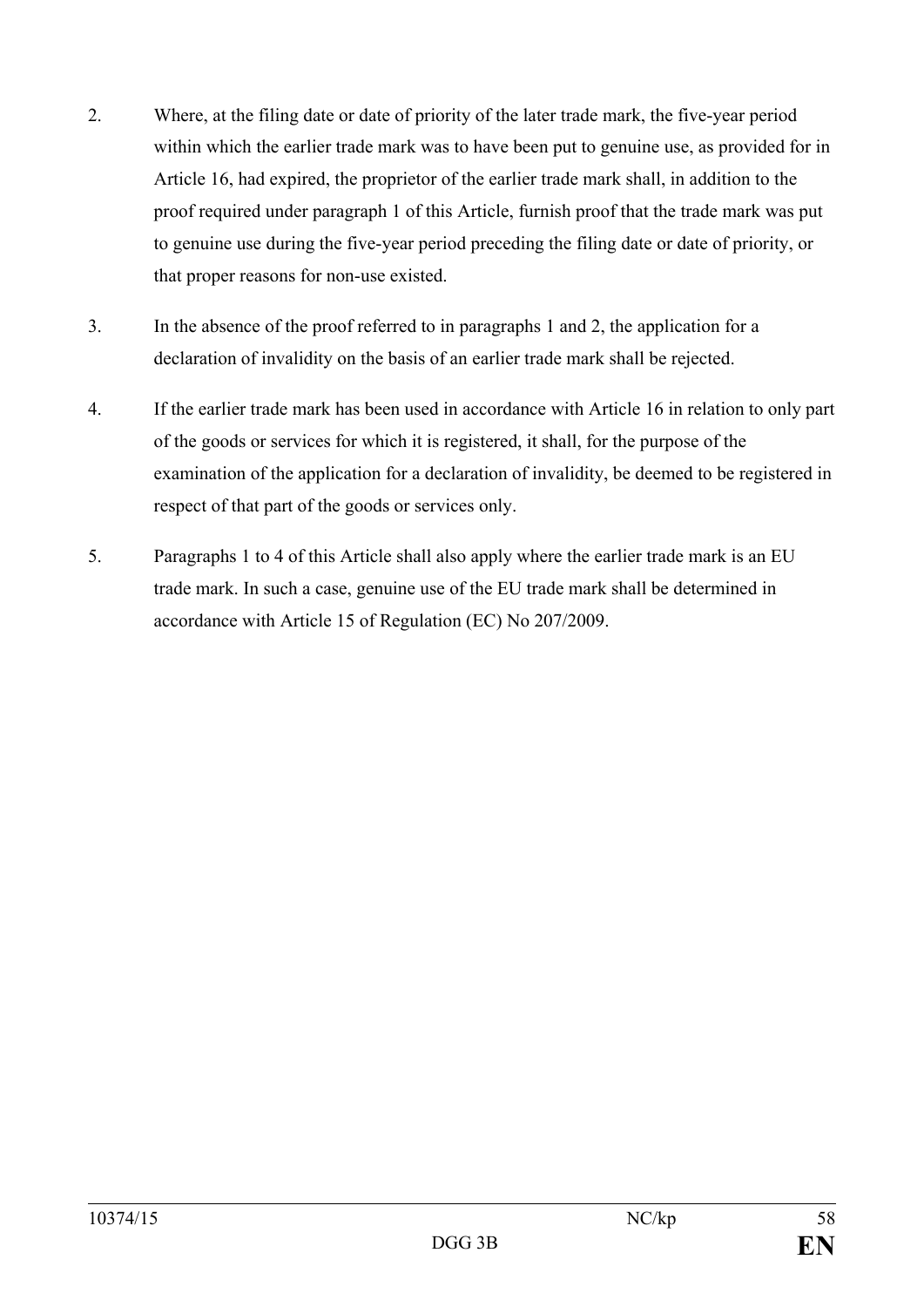# *Article 47 Consequences of revocation and invalidity*

- 1. A registered trade mark shall be deemed not to have had, as from the date of the application for revocation, the effects specified in this Directive, to the extent that the rights of the proprietor have been revoked. An earlier date, on which one of the grounds for revocation occurred, may be fixed in the decision on the application for revocation at the request of one of the parties.
- 2. A registered trade mark shall be deemed not to have had, as from the outset, the effects specified in this Directive, to the extent that the trade mark has been declared invalid.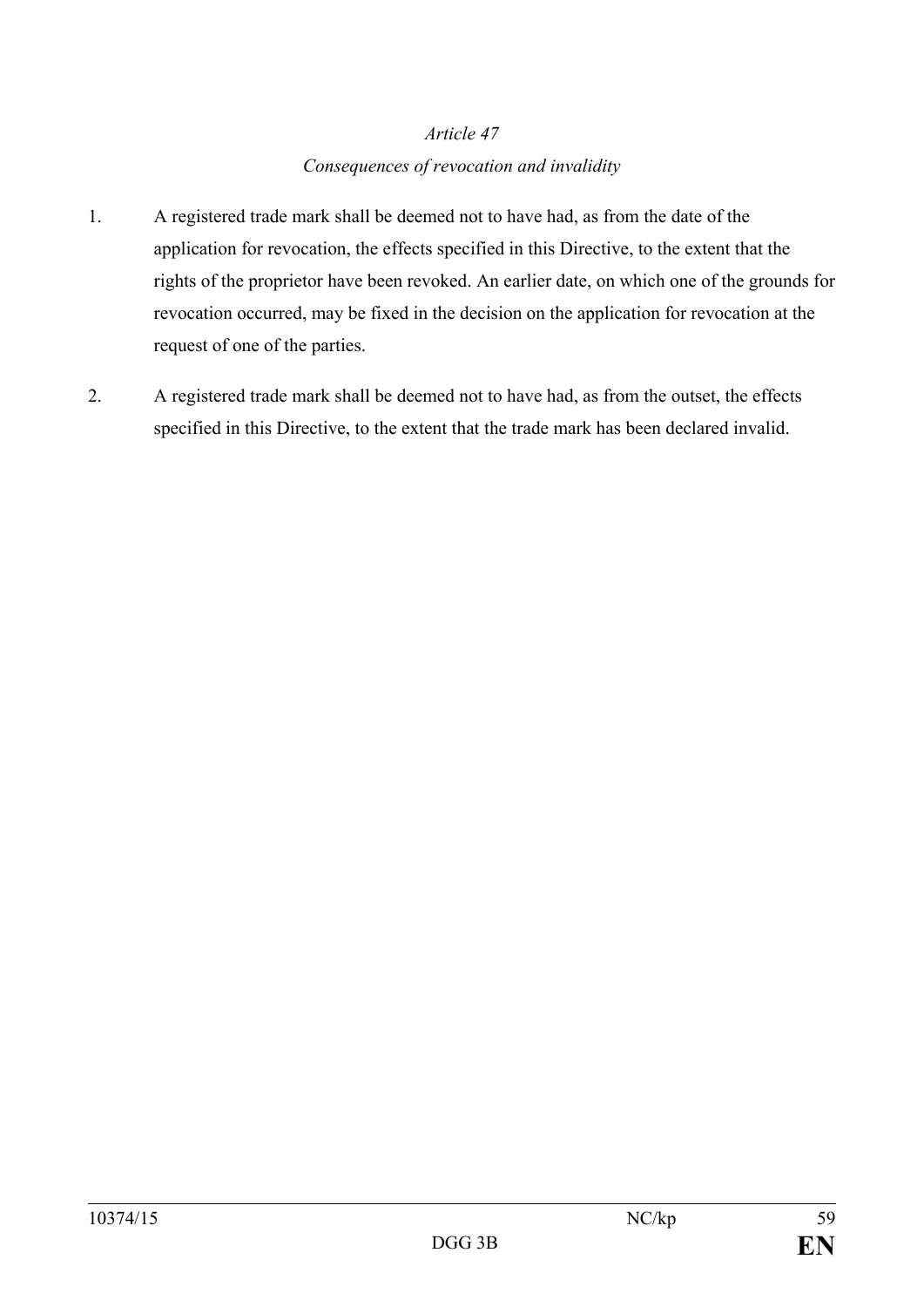## **SECTION 3**

## **DURATION AND RENEWAL OF REGISTRATION**

#### *Article 48*

#### *Duration of registration*

- 1. Trade marks shall be registered for a period of 10 years from the date of filing of the application.
- 2. Registration may be renewed in accordance with Article 49 for further 10 year-periods.

## *Article 49*

## *Renewal*

- 1. Registration of a trade mark shall be renewed at the request of the proprietor of the trade mark or any person authorised to do so by law or by contract, provided that the renewal fees have been paid. Member States may provide that receipt of payment of the renewal fees is to be deemed to constitute such a request.
- 2. The office shall inform the proprietor of the trade mark of the expiry of the registration at least six months before the said expiry. The office shall not be held liable if it fails to give such information.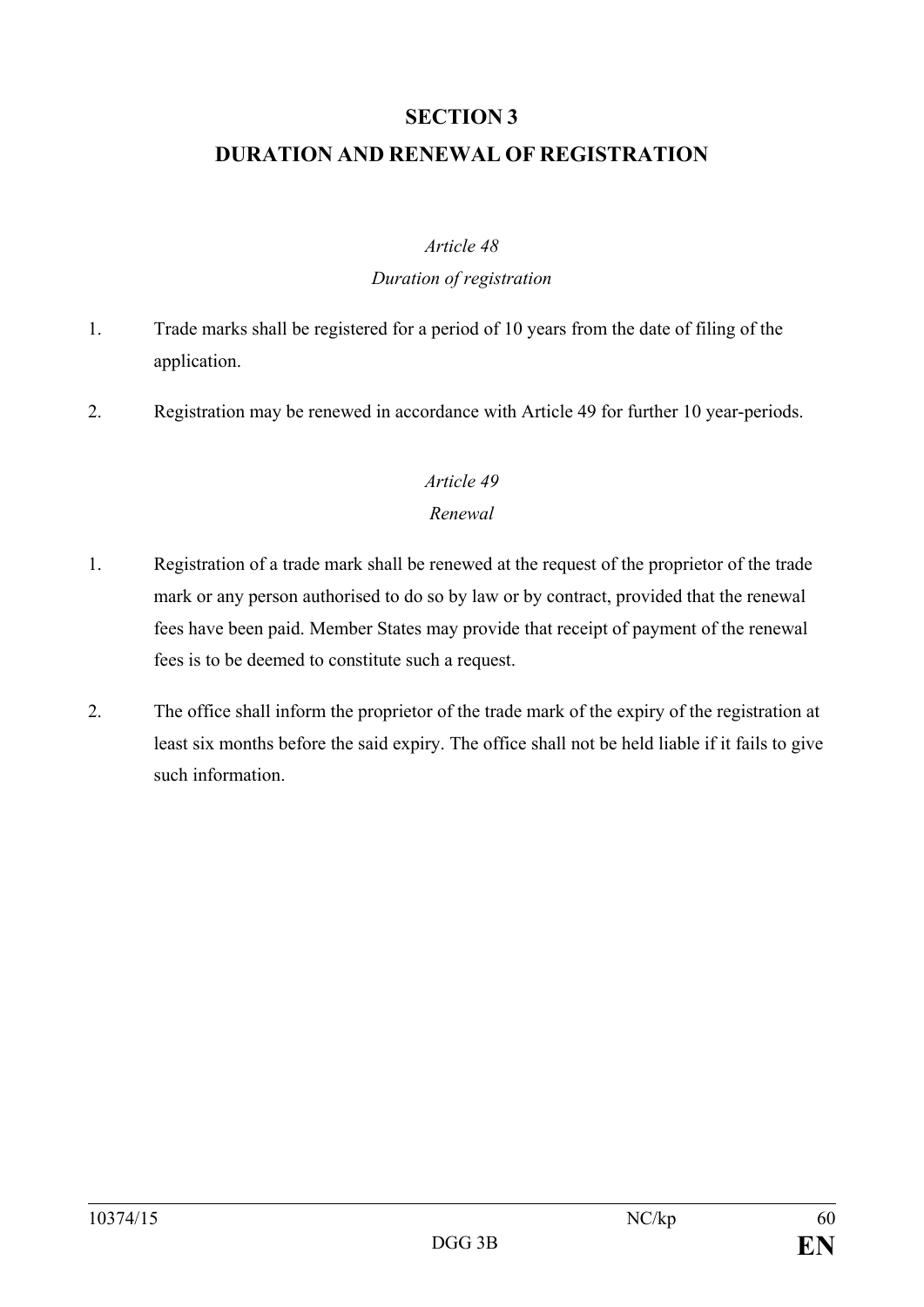- 3. The request for renewal shall be submitted and the renewal fees shall be paid within a period of at least six months immediately preceding the expiry of the registration. Failing this, the request may be submitted within a further period of six months following the expiry of the registration or of the subsequent renewal thereof. The renewal fees and an additional fee shall be paid within that further period.
- 4. Where the request is submitted or the fees paid in respect of only some of the goods or services for which the trade mark is registered, registration shall be renewed for those goods or services only.
- 5. Renewal shall take effect from the day following the date on which the existing registration expires. The renewal shall be recorded in the register.

# **SECTION 4 COMMUNICATION WITH THE OFFICE**

# *Article 50 Communication with the office*

Parties to the proceedings or, where appointed, their representatives, shall designate an official address for all official communication with the office. Member States shall have the right to require that such an official address be situated in the European Economic Area.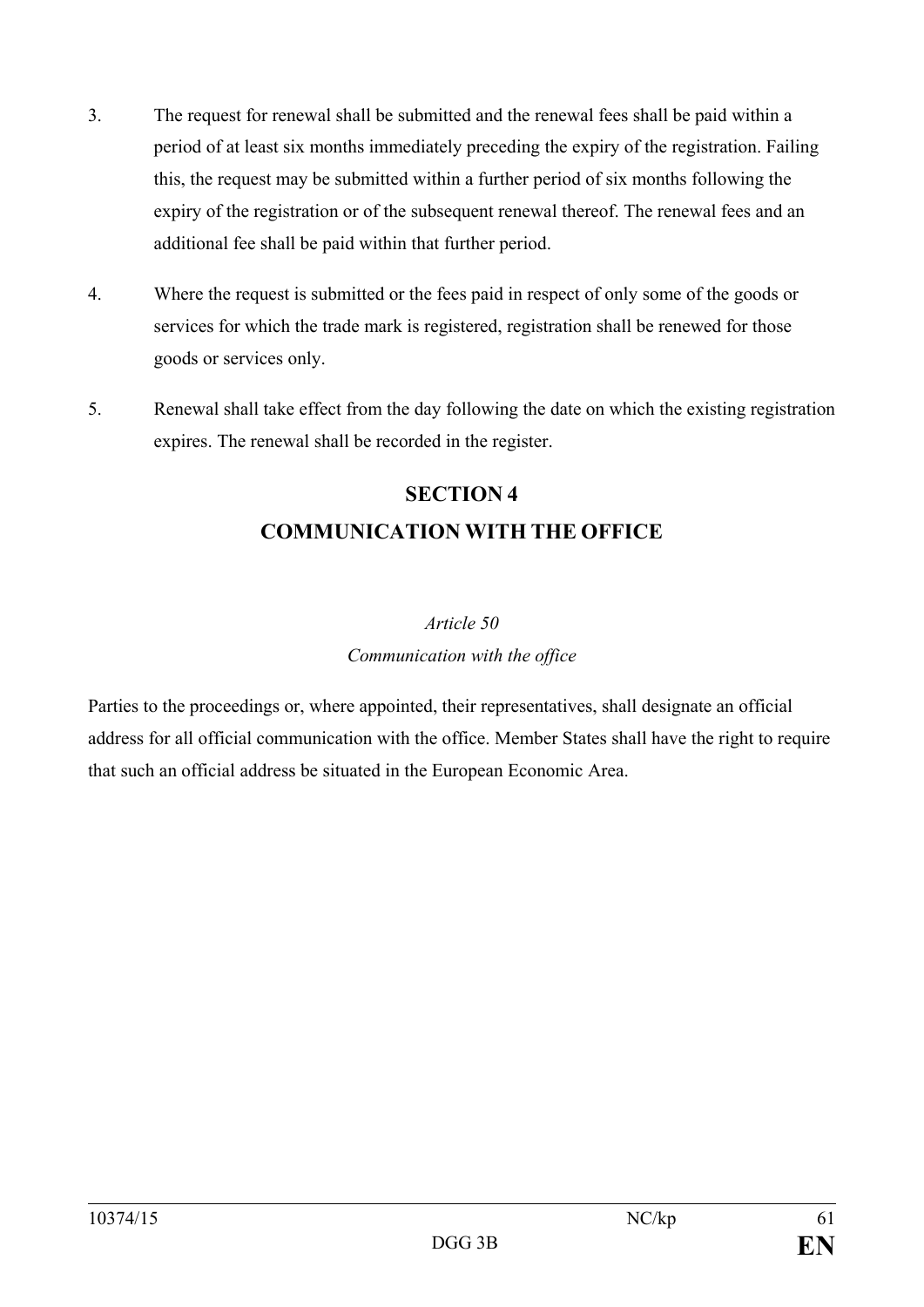# **Chapter 4 Administrative Cooperation**

#### *Article 51*

#### *Cooperation in the area of trade mark registration and administration*

The offices shall be free to cooperate effectively with each other and with the European Union Intellectual Property Office in order to promote convergence of practices and tools in relation to the examination and registration of trade marks.

#### *Article 52*

#### *Cooperation in other areas*

The offices shall be free to cooperate effectively with each other and with the European Union Intellectual Property Office in all areas of their activities other than those referred to in Article 51 which are of relevance for the protection of trade marks in the Union.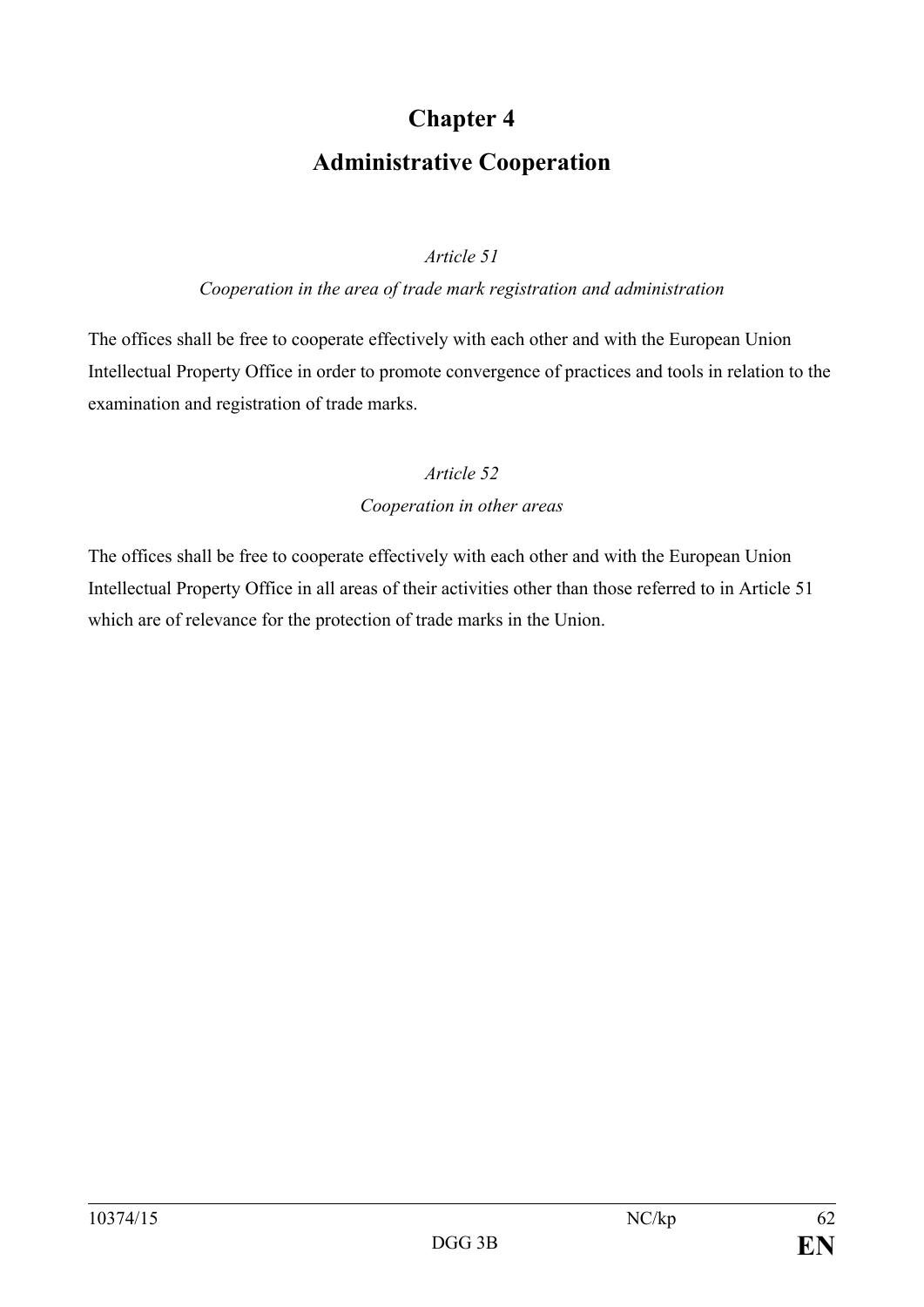# **Chapter 5 Final provisions**

## *Article 53*

## *Data protection*

The processing of any personal data carried out in the Member States in the framework of this Directive shall be subject to national law implementing Directive 95/46/EC.

# *Article 54 Transposition*

1. Member States shall bring into force the laws, regulations and administrative provisions necessary to comply with Articles 3 to 6, Articles 8 to 14, Articles 16, 17 and 18, Articles 22 to 39, Article 41, Articles 43 to 50 by … **[\\*](#page-63-0)** . Member States shall bring into force the laws, regulations and administrative provisions to comply with Article 45 by …**[\\*\\*](#page-63-1)**. They shall immediately communicate the text of those measures to the Commission.

When Member States adopt those measures, they shall contain a reference to this Directive or be accompanied by such a reference on the occasion of their official publication. They shall also include a statement that references in existing laws, regulations and administrative provisions to the Directive repealed by this Directive shall be construed as references to this Directive. Member States shall determine how such reference is to be made and how that statement is to be formulated.

<span id="page-63-0"></span><sup>&</sup>lt;sup>\*</sup> OJ: Please insert date: 36 months after the date of entry into force of this Directive.<br> **b** <sup>\*\*</sup> OJ: Please insert date: seven years after the date of entry into force of this Directive.

<span id="page-63-1"></span>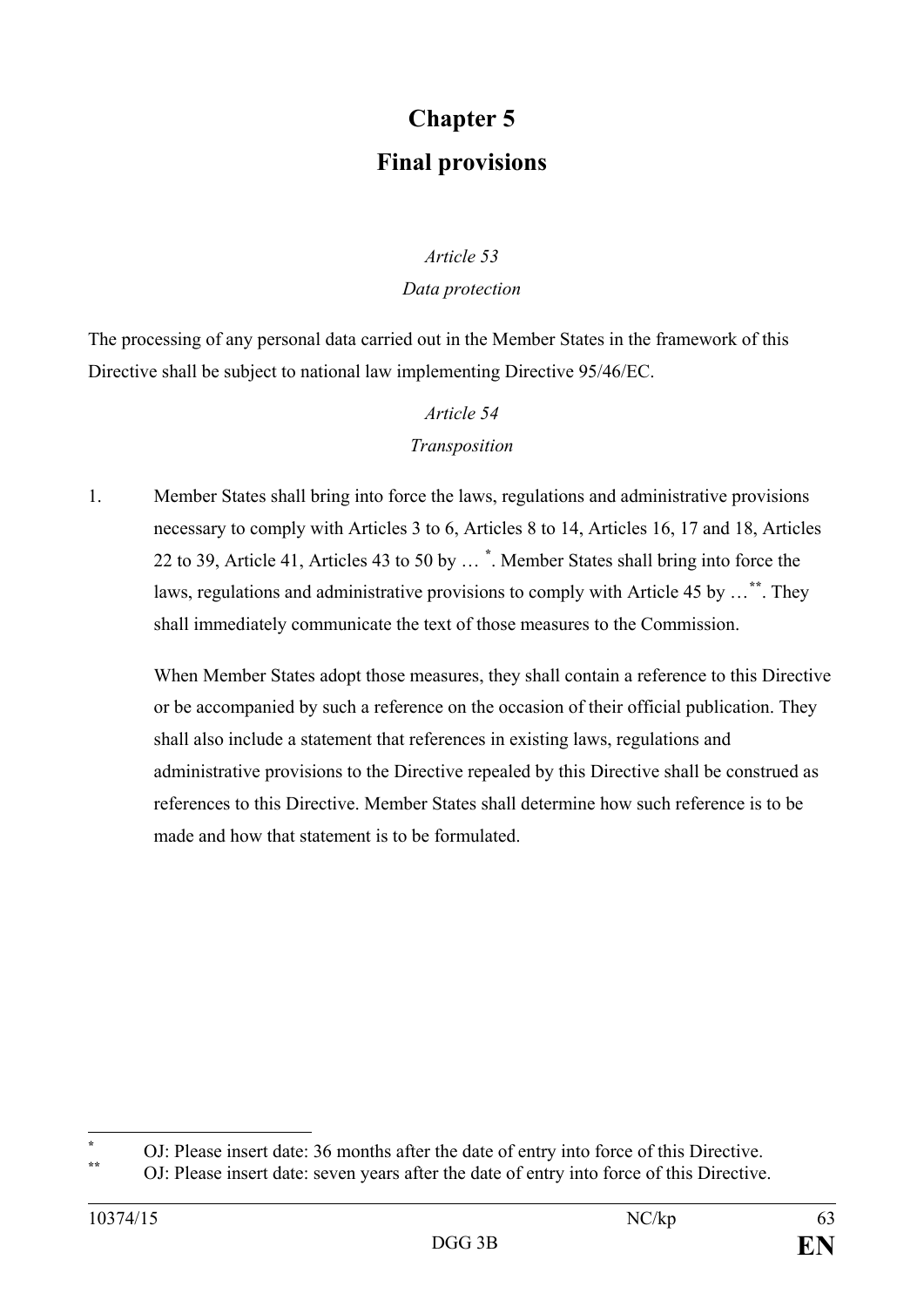2. Member States shall communicate to the Commission the text of the main provisions of national law which they adopt in the field covered by this Directive.

# *Article 55 Repeal*

Directive 2008/95/EC is repealed with effect from …**[\\*](#page-64-0)** , without prejudice to the obligations of the Member States relating to the time-limit for the transposition into national law of Directive 89/104/EEC set out in Part B of Annex I to Directive 2008/95/EC.

References to the repealed Directive shall be construed as references to this Directive and shall be read in accordance with the correlation table in the Annex .

<span id="page-64-0"></span>**\*** OJ: Please insert date: day after the date set out in the first sentence of the first subparagraph of Article 54(1) of this Directive.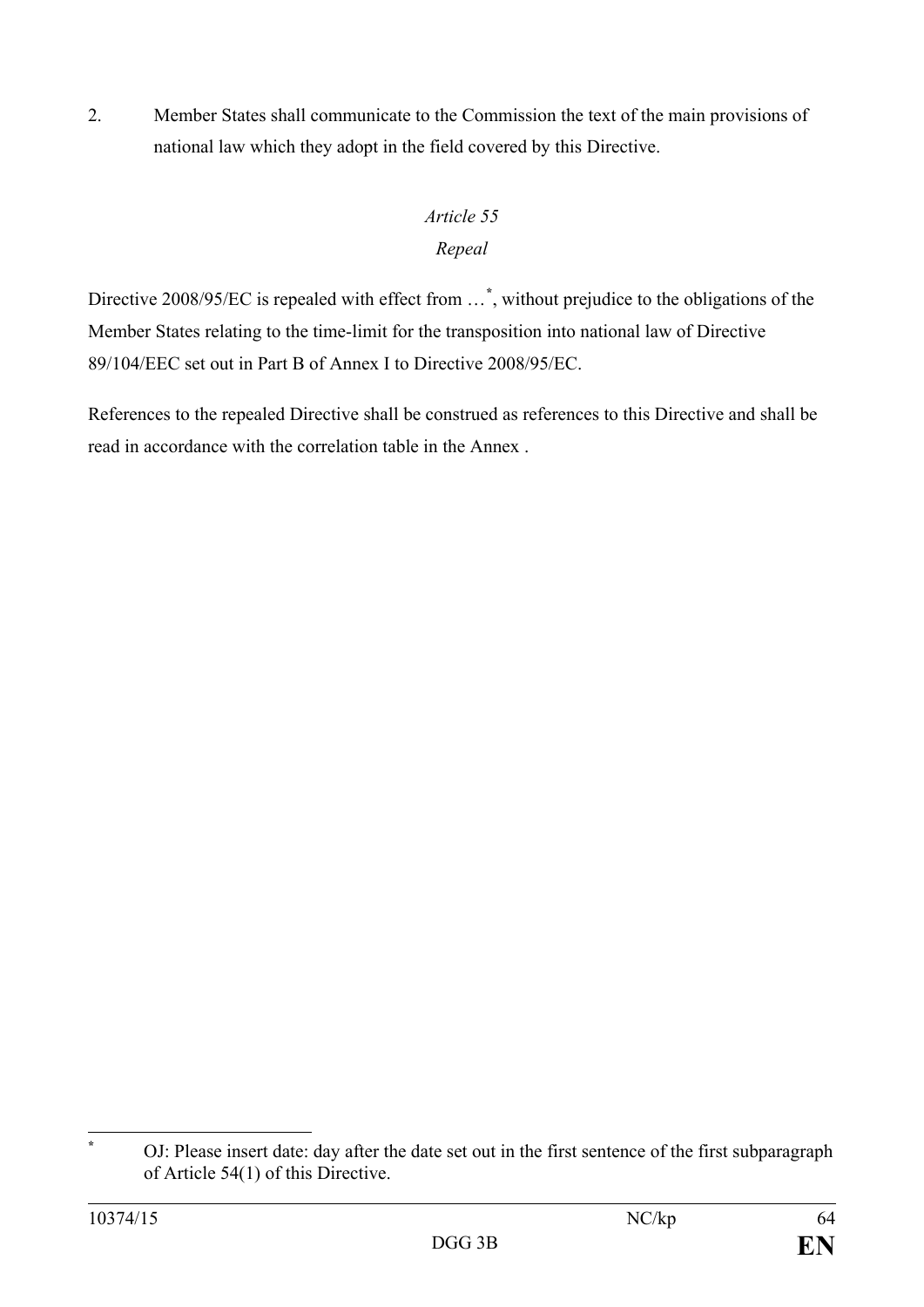#### *Entry into Force*

This Directive shall enter into force on the twentieth day following that of its publication in the *Official Journal of the European Union*.

Articles 1, 7, 15, 19, 20, 21 and 54 to 57 shall apply from …**[\\*](#page-65-0)** .

# *Article 57*

### *Addressees*

This Directive is addressed to the Member States.

Done at …, …

*For the European Parliament For the Council The President The President*

<span id="page-65-0"></span>**\*** OJ: Please insert date: day after the date set out in the first sentence of the first subparagraph of Article 54(1) of this Directive.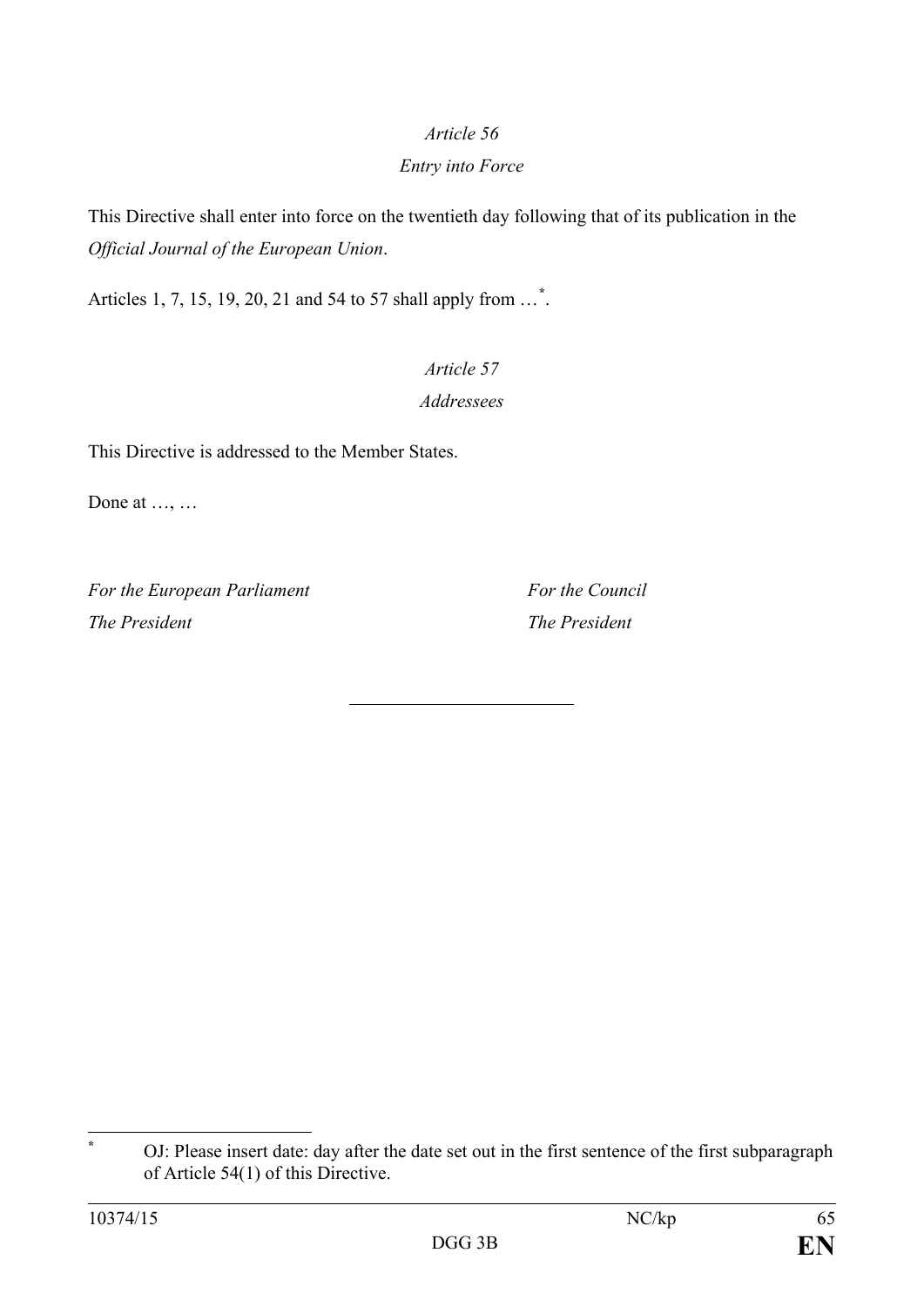## **ANNEX**

## **Correlation table**

| Directive 2008/95/EC             | This Directive                   |
|----------------------------------|----------------------------------|
| Article 1                        | Article 1                        |
|                                  | Article 2                        |
| Article 2                        | Article 3                        |
| Article $3(1)(a)$ to (h)         | Article $4(1)(a)$ to (h)         |
|                                  | Article $4(1)(i)$ to $(l)$       |
|                                  | Article $4(2)$ , first sentence  |
| Article $3(2)(a)$ to (c)         | Article $4(3)(a)$ to (c)         |
| Article $3(2)(d)$                | Article $4(2)$ , second sentence |
| Article $3(3)$ , first sentence  | Article $4(4)$ , first sentence  |
| ---                              | Article 4(4), second sentence    |
| Article $3(3)$ , second sentence | Article $4(5)$                   |
| Article $3(4)$                   |                                  |
| Article $4(1)$ and $(2)$         | Article $5(1)$ and $(2)$         |
| Article $4(3)$ and $(4)(a)$      | Article $5(3)(a)$                |
|                                  | Article $5(3)(b)$                |
|                                  | Article $5(3)(c)$                |
| Article $4(4)(b)$ and (c)        | Article $5(4)(a)$ and (b)        |
| Article $4(4)(d)$ to (f)         |                                  |
| Article $4(4)(g)$                | Article $5(4)(c)$                |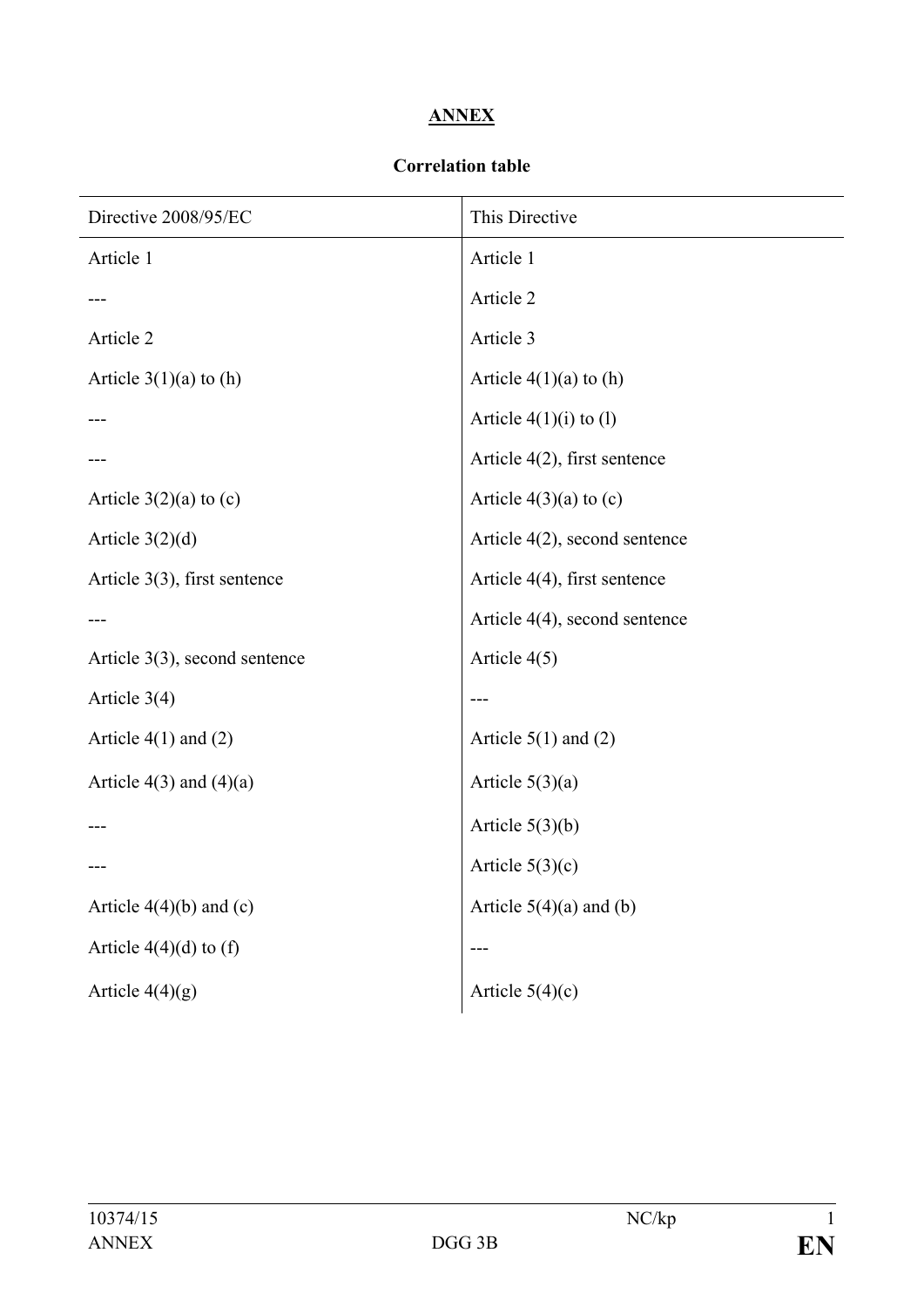| Directive 2008/95/EC                          | This Directive                          |
|-----------------------------------------------|-----------------------------------------|
| Article $4(5)$ and $(6)$                      | Article $5(5)$ and $(6)$                |
| ---                                           | Article 8                               |
| Article $5(1)$ , first introductory sentence  | Article $10(1)$                         |
| Article $5(1)$ , second introductory sentence | Article $10(2)$ , introductory sentence |
| Article $5(1)(a)$ and (b)                     | Article $10(2)(a)$ and (b)              |
| Article $5(2)$                                | Article $10(2)(c)$                      |
| Article $5(3)(a)$ to (c)                      | Article $10(3)(a)$ to (c)               |
| ---                                           | Article $10(3)(d)$                      |
| Article $5(3)(d)$                             | Article $10(3)(e)$                      |
|                                               | Article $10(3)(f)$                      |
| ---                                           | Article $10(4)$                         |
| Article $5(4)$ and $(5)$                      | Article $10(5)$ and $(6)$               |
|                                               | Article 11                              |
|                                               | Article 12                              |
|                                               | Article 13                              |
| Article $6(1)(a)$ to (c)                      | Article $14(1)(a)$ to (c), and (2)      |
| Article $6(2)$                                | Article $14(3)$                         |
| Article 7                                     | Article 15                              |
| Article $8(1)$ and $(2)$                      | Article $25(1)$ and $(2)$               |
|                                               | Article $25(3)$ to $(5)$                |
| Article 9                                     | Article 9                               |
| Article $10(1)$ , first subparagraph          | Article $16(1)$                         |
|                                               | Article $16(2)$ to $(4)$                |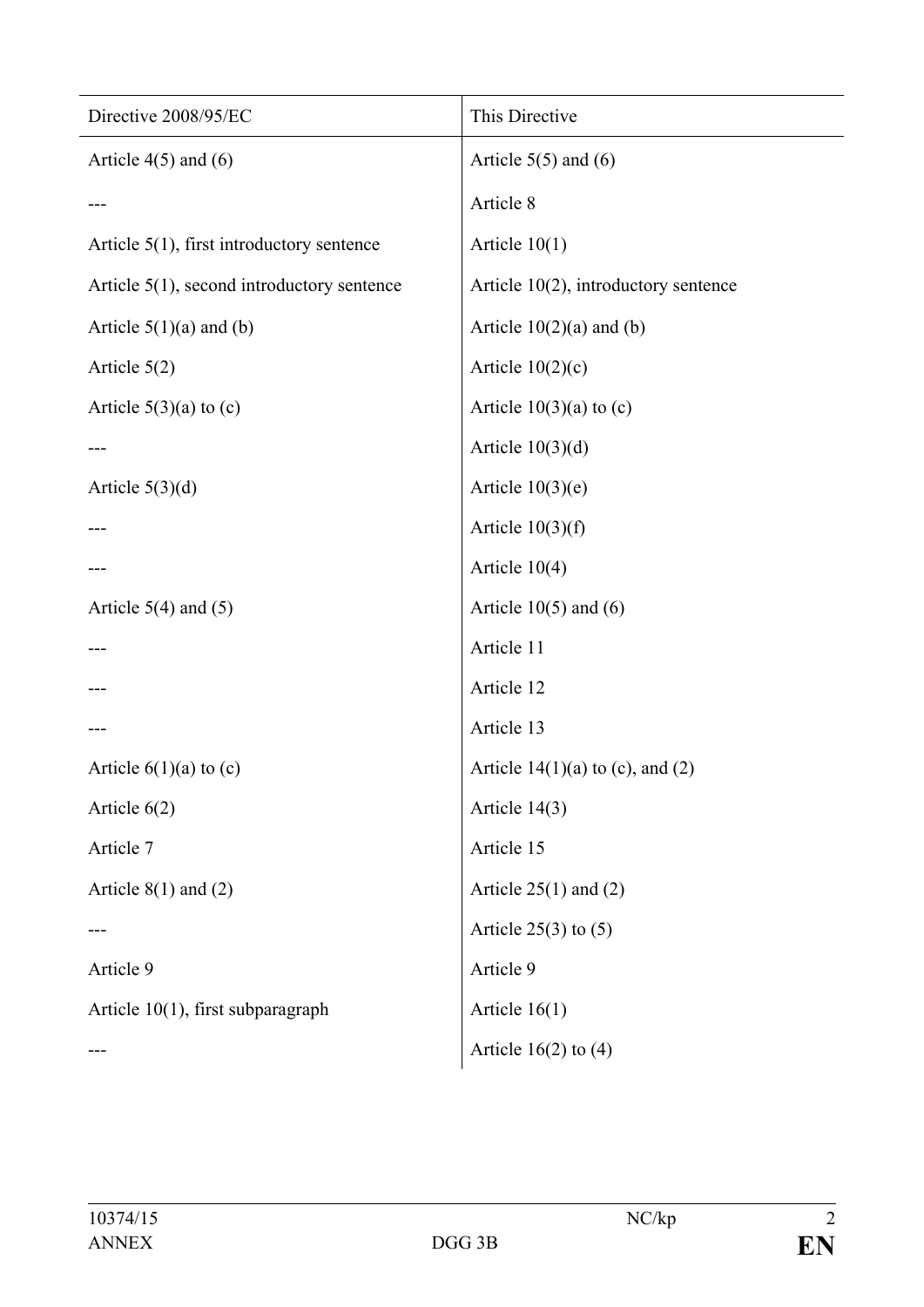| Directive 2008/95/EC                  | This Directive                             |
|---------------------------------------|--------------------------------------------|
| Article $10(1)$ , second subparagraph | Article $16(5)$                            |
| Article $10(2)$                       | Article $16(6)$                            |
| Article $10(3)$                       |                                            |
| Article $11(1)$                       | Article $46(1)$ to $(3)$                   |
| Article $11(2)$                       | Article $44(1)$                            |
| Article $11(3)$                       | Article 17                                 |
| Article $11(4)$                       | Articles 17, 44 $(2)$ and Article 46 $(4)$ |
| ---                                   | Article 18                                 |
| Article $12(1)$ , first subparagraph  | Article $19(1)$                            |
| Article $12(1)$ , second subparagraph | Article $19(2)$                            |
| Article $12(1)$ , third subparagraph  | Article $19(3)$                            |
| Article $12(2)$                       | Article 20                                 |
| Article 13                            | Article 7 and Article 21                   |
| Article 14                            | Article 6                                  |
|                                       | Articles 22 to 24                          |
|                                       | Article 26                                 |
|                                       | Article 27                                 |
| Article $15(1)$                       | Article $28(1)$ and $(3)$                  |
| Article $15(2)$                       | Article 28(4)                              |
|                                       | Article $28(2)$ and $(5)$                  |
|                                       | Articles 29 to $54(1)$                     |
|                                       |                                            |